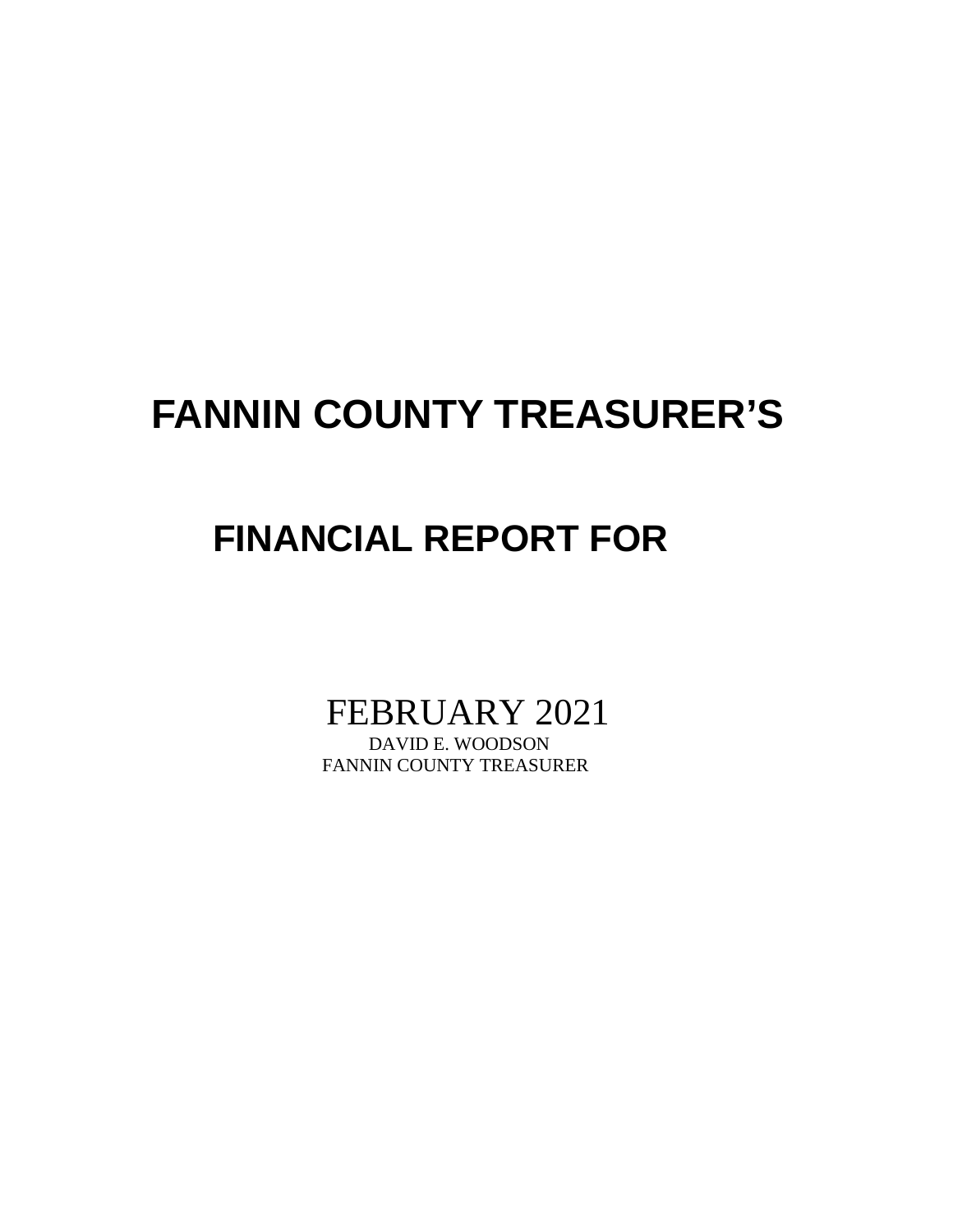

## **Receipt Listing by Product Code**

Fannin County, TX **The County of Totals by General Ledger Distribution Accounts** 

Date Range: 02/01/2021 - 02/28/2021

#### **Product Code Product Code Description**

| 6th Ct of Appeals CC        |           | Co Clk 6th Ct of Appeals                  |                          |                                                       |                            |
|-----------------------------|-----------|-------------------------------------------|--------------------------|-------------------------------------------------------|----------------------------|
| <b>Receipt Number</b>       | Date      | <b>EOD Packet Number</b>                  | Payor Name               | Distribution GL Account Number                        | <b>Distribution Amount</b> |
| R00000510                   | 2/22/2021 | CLPKT00075 - 2-22-2021<br>Receipts-Posted | Miscellaneous Receipt    | 100-340-6010 - C.C.6TH COURT OF APPEALS<br><b>FEE</b> | $-50.00$                   |
| R00000511                   | 2/22/2021 | CLPKT00075 - 2-22-2021<br>Receipts-Posted | 4533.83                  | 100-340-6010 - C.C.6TH COURT OF APPEALS<br><b>FEE</b> | $-115.00$                  |
|                             |           |                                           |                          | 6th Ct of Appeals CC Subtotal:                        | $-165.00$                  |
| <b>Alcohol License</b>      |           | <b>Alocohol Beverage License</b>          |                          |                                                       |                            |
| <b>Receipt Number</b>       | Date      | <b>EOD Packet Number</b>                  | Payor Name               | Distribution GL Account Number                        | <b>Distribution Amount</b> |
| R00000506                   | 2/22/2021 | CLPKT00075 - 2-22-2021<br>Receipts-Posted | TAX A/C                  | 100-320-2000 - ALCOHLIC BEVERAGE<br><b>LICENSE</b>    | $-24.00$                   |
| R00000509                   | 2/22/2021 | CLPKT00075 - 2-22-2021<br>Receipts-Posted | TAX A/C                  | 100-320-2000 - ALCOHLIC BEVERAGE<br><b>LICENSE</b>    | $-1,650.00$                |
|                             |           |                                           |                          | <b>Alcohol License Subtotal:</b>                      | $-1,674.00$                |
| <b>Attnys &amp; Doctors</b> |           | <b>Attnys &amp; Doctors</b>               |                          |                                                       |                            |
| <b>Receipt Number</b>       | Date      | <b>EOD Packet Number</b>                  | Payor Name               | Distribution GL Account Number                        | <b>Distribution Amount</b> |
| R00000510                   | 2/22/2021 | CLPKT00075 - 2-22-2021<br>Receipts-Posted | Miscellaneous Receipt    | 100-318-1320 - ATTORNEYS & DOCTORS                    | $-292.26$                  |
| R00000511                   | 2/22/2021 | CLPKT00075 - 2-22-2021<br>Receipts-Posted | 4533.83                  | 100-318-1320 - ATTORNEYS & DOCTORS                    | $-387.98$                  |
|                             |           |                                           |                          | <b>Attnys &amp; Doctors Subtotal:</b>                 | $-680.24$                  |
| <b>Bail Bond</b>            |           | <b>Bail Bond Fees</b>                     |                          |                                                       |                            |
| <b>Receipt Number</b>       | Date      | <b>EOD Packet Number</b>                  | Payor Name               | Distribution GL Account Number                        | <b>Distribution Amount</b> |
| R00000449                   | 2/1/2021  | CLPKT00068 - 2-1-2021<br>Receipts-Posted  | Fannin County Bail Bonds | 130-345-1130 - SURETY BAIL BOND FEE                   | $-75.00$                   |
| R00000450                   | 2/1/2021  | CLPKT00068 - 2-1-2021<br>Receipts-Posted  | Doc's Bail Bonds         | 130-345-1130 - SURETY BAIL BOND FEE                   | $-30.00$                   |
| R00000487                   | 2/12/2021 | CLPKT00074 - 2-12-2021<br>Receipts-Posted | Fannin County Bail Bonds | 130-345-1130 - SURETY BAIL BOND FEE                   | $-150.00$                  |
| R00000488                   | 2/12/2021 | CLPKT00074 - 2-12-2021<br>Receipts-Posted | Carpenter's Bail Bonds   | 130-345-1130 - SURETY BAIL BOND FEE                   | -45.00                     |
| R00000489                   | 2/12/2021 | CLPKT00074 - 2-12-2021<br>Receipts-Posted | Doc's Bail Bonds         | 130-345-1130 - SURETY BAIL BOND FEE                   | $-60.00$                   |
|                             |           |                                           |                          | <b>Bail Bond Subtotal:</b>                            | $-360.00$                  |
| <b>Bldg Permits</b>         |           | <b>Building Permits</b>                   |                          |                                                       |                            |
| <b>Receipt Number</b>       | Date      | <b>EOD Packet Number</b>                  | Payor Name               | Distribution GL Account Number                        | <b>Distribution Amount</b> |
| R00000448                   | 2/1/2021  | CLPKT00068 - 2-1-2021<br>Receipts-Posted  | Karen Gilbreath          | 100-340-6550 - BUILDING PERMITS                       | $-150.00$                  |
|                             |           |                                           |                          | <b>Bldg Permits Subtotal:</b>                         | $-150.00$                  |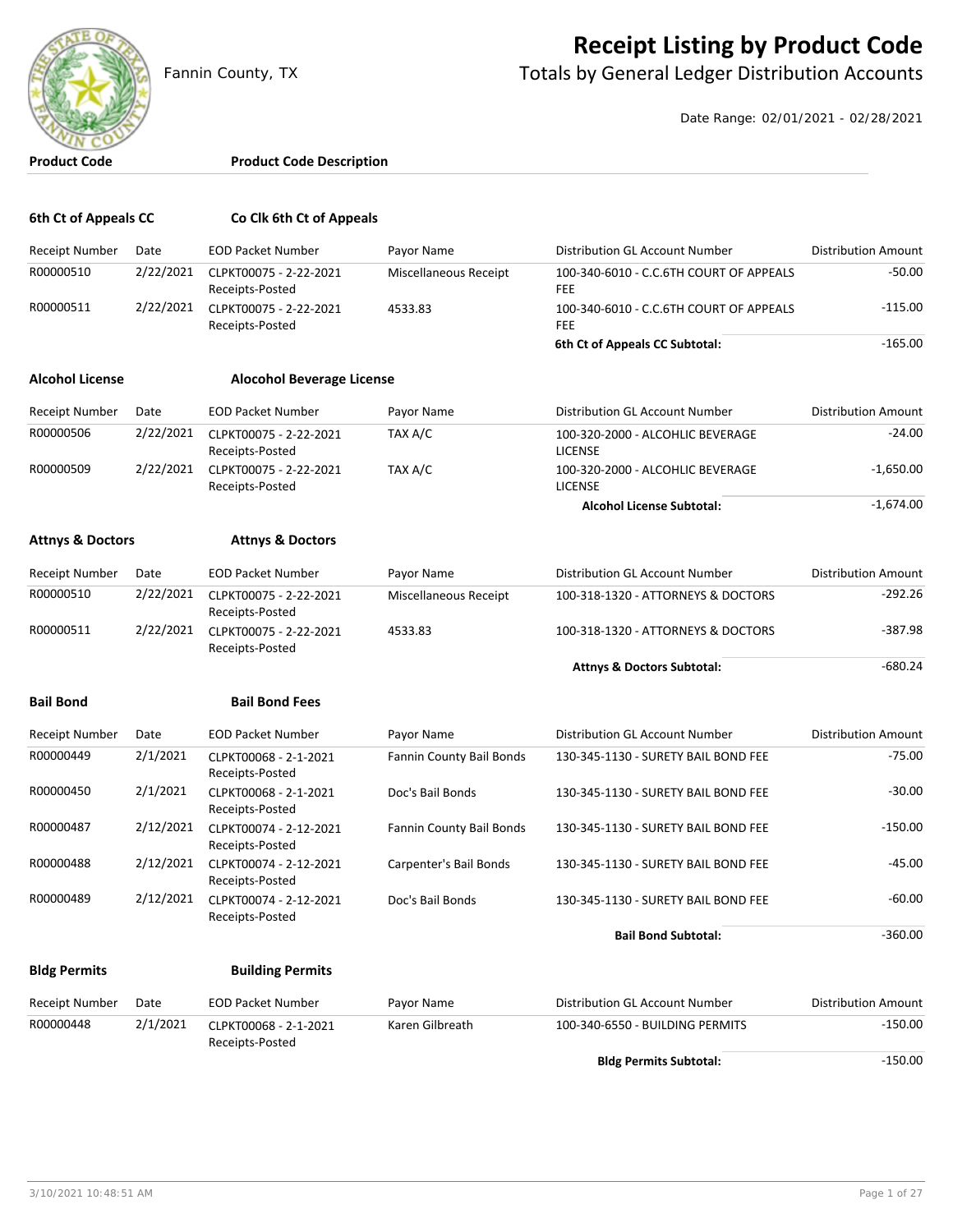| <b>Product Code</b>    |           | <b>Product Code Description</b>           |                           |                                                    |                            |
|------------------------|-----------|-------------------------------------------|---------------------------|----------------------------------------------------|----------------------------|
| <b>Blood Draws</b>     |           | <b>Blood Draws</b>                        |                           |                                                    |                            |
| Receipt Number         | Date      | <b>EOD Packet Number</b>                  | Payor Name                | Distribution GL Account Number                     | <b>Distribution Amount</b> |
| R00000500              | 2/22/2021 | CLPKT00075 - 2-22-2021<br>Receipts-Posted | <b>Fannin County CSCD</b> | 360-370-1300 - REFUNDS &<br><b>MISCELLANEOUS</b>   | $-64.04$                   |
|                        |           |                                           |                           | <b>Blood Draws Subtotal:</b>                       | $-64.04$                   |
| <b>Bond Forfeiture</b> |           | <b>Bond Forfeiture</b>                    |                           |                                                    |                            |
| <b>Receipt Number</b>  | Date      | <b>EOD Packet Number</b>                  | Payor Name                | Distribution GL Account Number                     | <b>Distribution Amount</b> |
| R00000510              | 2/22/2021 | CLPKT00075 - 2-22-2021<br>Receipts-Posted | Miscellaneous Receipt     | 100-352-2010 - BOND FORFEITURES                    | $-6.00$                    |
| R00000511              | 2/22/2021 | CLPKT00075 - 2-22-2021<br>Receipts-Posted | 4533.83                   | 100-352-2010 - BOND FORFEITURES                    | $-8.00$                    |
|                        |           |                                           |                           | <b>Bond Forfeiture Subtotal:</b>                   | $-14.00$                   |
| <b>Bond Super Fees</b> |           | <b>Bond Supervision Fees</b>              |                           |                                                    |                            |
| <b>Receipt Number</b>  | Date      | <b>EOD Packet Number</b>                  | Payor Name                | Distribution GL Account Number                     | <b>Distribution Amount</b> |
| R00000541              | 2/26/2021 | CLPKT00078 - 2-26-2021<br>Receipts-Posted | <b>Bond Supervision</b>   | 100-340-5730 - BOND SUPERVISION FEES               | $-710.00$                  |
|                        |           |                                           |                           | <b>Bond Super Fees Subtotal:</b>                   | $-710.00$                  |
| <b>Car Reg General</b> |           | <b>Car Reg General</b>                    |                           |                                                    |                            |
| Receipt Number         | Date      | <b>EOD Packet Number</b>                  | Payor Name                | Distribution GL Account Number                     | <b>Distribution Amount</b> |
| R00000455              | 2/3/2021  | CLPKT00069 - 2-3-2021<br>Receipts-Posted  | TAX A/C                   | 100-321-2000 - COMMISSIONS ON CAR<br><b>REGIST</b> | $-34.50$                   |
| R00000457              | 2/3/2021  | CLPKT00069 - 2-3-2021<br>Receipts-Posted  | TAX A/C                   | 100-321-2000 - COMMISSIONS ON CAR<br><b>REGIST</b> | $-1,719.85$                |
| R00000458              | 2/3/2021  | CLPKT00069 - 2-3-2021<br>Receipts-Posted  | TAX A/C                   | 100-321-2000 - COMMISSIONS ON CAR<br><b>REGIST</b> | $-9.20$                    |
| R00000508              | 2/22/2021 | CLPKT00075 - 2-22-2021<br>Receipts-Posted | TAX A/C                   | 100-321-2000 - COMMISSIONS ON CAR<br><b>REGIST</b> | $-1,787.10$                |
| R00000524              | 2/24/2021 | CLPKT00077 - 2-24-2021<br>Receipts-Posted | TAX A/C                   | 100-321-2000 - COMMISSIONS ON CAR<br><b>REGIST</b> | $-895.60$                  |
| R00000525              | 2/24/2021 | CLPKT00077 - 2-24-2021<br>Receipts-Posted | TAX A/C                   | 100-321-2000 - COMMISSIONS ON CAR<br><b>REGIST</b> | $-10.00$                   |
|                        |           |                                           |                           | <b>Car Reg General Subtotal:</b>                   | $-4,456.25$                |
| Car Reg R&B Percenta   |           | Car Reg R&B Percentages                   |                           |                                                    |                            |
| Receipt Number         | Date      | <b>EOD Packet Number</b>                  | Payor Name                | Distribution GL Account Number                     | <b>Distribution Amount</b> |
| R00000455              | 2/3/2021  | CLPKT00069 - 2-3-2021<br>Receipts-Posted  | TAX A/C                   | 210-321-3000 - COUNTY'S ADDITIONAL \$10            | $-30.57$                   |
|                        |           |                                           |                           | 220-321-3000 - COUNTY'S ADDITIONAL \$10            | $-35.61$                   |
|                        |           |                                           |                           | 230-321-3000 - COUNTY'S ADDITIONAL \$10            | $-53.42$                   |
|                        |           |                                           |                           | 240-321-3000 - COUNTY'S ADDITIONAL \$10            | $-30.40$                   |
| R00000457              | 2/3/2021  | CLPKT00069 - 2-3-2021<br>Receipts-Posted  | TAX A/C                   | 210-321-3000 - COUNTY'S ADDITIONAL \$10            | $-1,363.42$                |
|                        |           |                                           |                           | 220-321-3000 - COUNTY'S ADDITIONAL \$10            | $-1,588.21$                |
|                        |           |                                           |                           | 230-321-3000 - COUNTY'S ADDITIONAL \$10            | $-2,382.31$                |
|                        |           |                                           |                           | 240-321-3000 - COUNTY'S ADDITIONAL \$10            | $-1,356.06$                |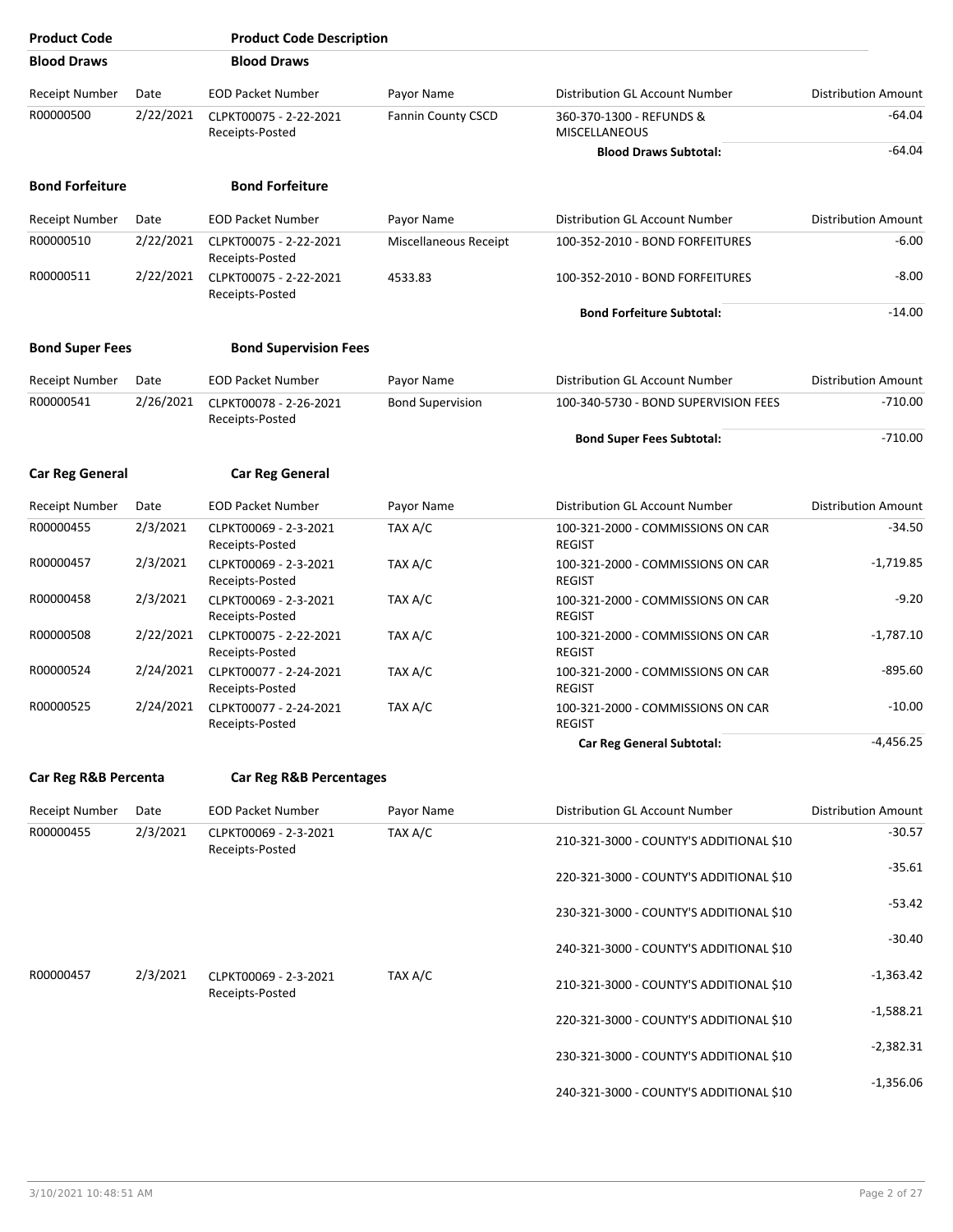| <b>Product Code</b>   |           | <b>Product Code Description</b>           |            |                                                        |                            |
|-----------------------|-----------|-------------------------------------------|------------|--------------------------------------------------------|----------------------------|
| R00000458             | 2/3/2021  | CLPKT00069 - 2-3-2021<br>Receipts-Posted  | TAX A/C    | 210-321-3000 - COUNTY'S ADDITIONAL \$10                | $-4.08$                    |
|                       |           |                                           |            | 220-321-3000 - COUNTY'S ADDITIONAL \$10                | $-4.75$                    |
|                       |           |                                           |            | 230-321-3000 - COUNTY'S ADDITIONAL \$10                | $-7.12$                    |
|                       |           |                                           |            | 240-321-3000 - COUNTY'S ADDITIONAL \$10                | $-4.05$                    |
| R00000508             | 2/22/2021 | CLPKT00075 - 2-22-2021<br>Receipts-Posted | TAX A/C    | 210-321-3000 - COUNTY'S ADDITIONAL \$10                | $-1,461.24$                |
|                       |           |                                           |            | 220-321-3000 - COUNTY'S ADDITIONAL \$10                | $-1,702.16$                |
|                       |           |                                           |            | 230-321-3000 - COUNTY'S ADDITIONAL \$10                | $-2,553.24$                |
|                       |           |                                           |            | 240-321-3000 - COUNTY'S ADDITIONAL \$10                | $-1,453.36$                |
| R00000524             | 2/24/2021 | CLPKT00077 - 2-24-2021<br>Receipts-Posted | TAX A/C    | 210-321-3000 - COUNTY'S ADDITIONAL \$10                | $-860.04$                  |
|                       |           |                                           |            | 220-321-3000 - COUNTY'S ADDITIONAL \$10                | $-1,001.83$                |
|                       |           |                                           |            | 230-321-3000 - COUNTY'S ADDITIONAL \$10                | $-1,502.74$                |
|                       |           |                                           |            | 240-321-3000 - COUNTY'S ADDITIONAL \$10                | $-855.39$                  |
| R00000525             | 2/24/2021 | CLPKT00077 - 2-24-2021<br>Receipts-Posted | TAX A/C    | 210-321-3000 - COUNTY'S ADDITIONAL \$10                | $-65.22$                   |
|                       |           |                                           |            | 220-321-3000 - COUNTY'S ADDITIONAL \$10                | $-75.97$                   |
|                       |           |                                           |            | 230-321-3000 - COUNTY'S ADDITIONAL \$10                | $-113.95$                  |
|                       |           |                                           |            | 240-321-3000 - COUNTY'S ADDITIONAL \$10                | $-64.86$                   |
|                       |           |                                           |            | Car Reg R&B Percenta Subtotal:                         | $-18,570.00$               |
| <b>Car Sales Tax</b>  |           | <b>Car Sales Tax</b>                      |            |                                                        |                            |
| <b>Receipt Number</b> | Date      | <b>EOD Packet Number</b>                  | Payor Name | Distribution GL Account Number                         | <b>Distribution Amount</b> |
| R00000526             | 2/24/2021 | CLPKT00077 - 2-24-2021<br>Receipts-Posted | TAX A/C    | 100-321-2510 - COMM.ON SALES TAX<br><b>COLLECTIONS</b> | $-25.00$                   |
| R00000527             | 2/24/2021 | CLPKT00077 - 2-24-2021                    | TAX A/C    | 100-321-2510 - COMM.ON SALES TAX                       | $-13.00$                   |

COLLECTIONS **Car Sales Tax Subtotal:**  $-33,169.54$ 

**Car Titles Commission on Car Titles**

R00000528 2/24/2021 CLPKT00077 - 2-24-2021

Receipts-Posted

Receipts-Posted

| <b>Receipt Number</b> | Date      | <b>EOD Packet Number</b>                  | Payor Name | Distribution GL Account Number                    | <b>Distribution Amount</b> |
|-----------------------|-----------|-------------------------------------------|------------|---------------------------------------------------|----------------------------|
| R00000456             | 2/3/2021  | CLPKT00069 - 2-3-2021<br>Receipts-Posted  | TAX A/C    | 100-321-2500 - COMMISSION ON CAR<br><b>TITLES</b> | $-935.00$                  |
| R00000507             | 2/22/2021 | CLPKT00075 - 2-22-2021<br>Receipts-Posted | TAX A/C    | 100-321-2500 - COMMISSION ON CAR<br><b>TITLES</b> | -900.00                    |
| R00000523             | 2/24/2021 | CLPKT00077 - 2-24-2021<br>Receipts-Posted | TAX A/C    | 100-321-2500 - COMMISSION ON CAR<br><b>TITLES</b> | -605.00                    |
|                       |           |                                           |            | <b>Car Titles Subtotal:</b>                       | $-2,440.00$                |

COLLECTIONS

TAX A/C 100-321-2510 - COMM.ON SALES TAX -33,131.54

### **Cobra Health Payroll Cobra Health**

| Receipt Number | Date | EOD Packet Number | Pavor Name        | Distribution GL Account Number | Distribution Amount |
|----------------|------|-------------------|-------------------|--------------------------------|---------------------|
| R00000454      |      |                   | Valta Siebenthall | 950-370-1300 - REFUNDS &       | -988.96             |
|                |      | Receipts-Posted   |                   | MISCELLANEOUS                  |                     |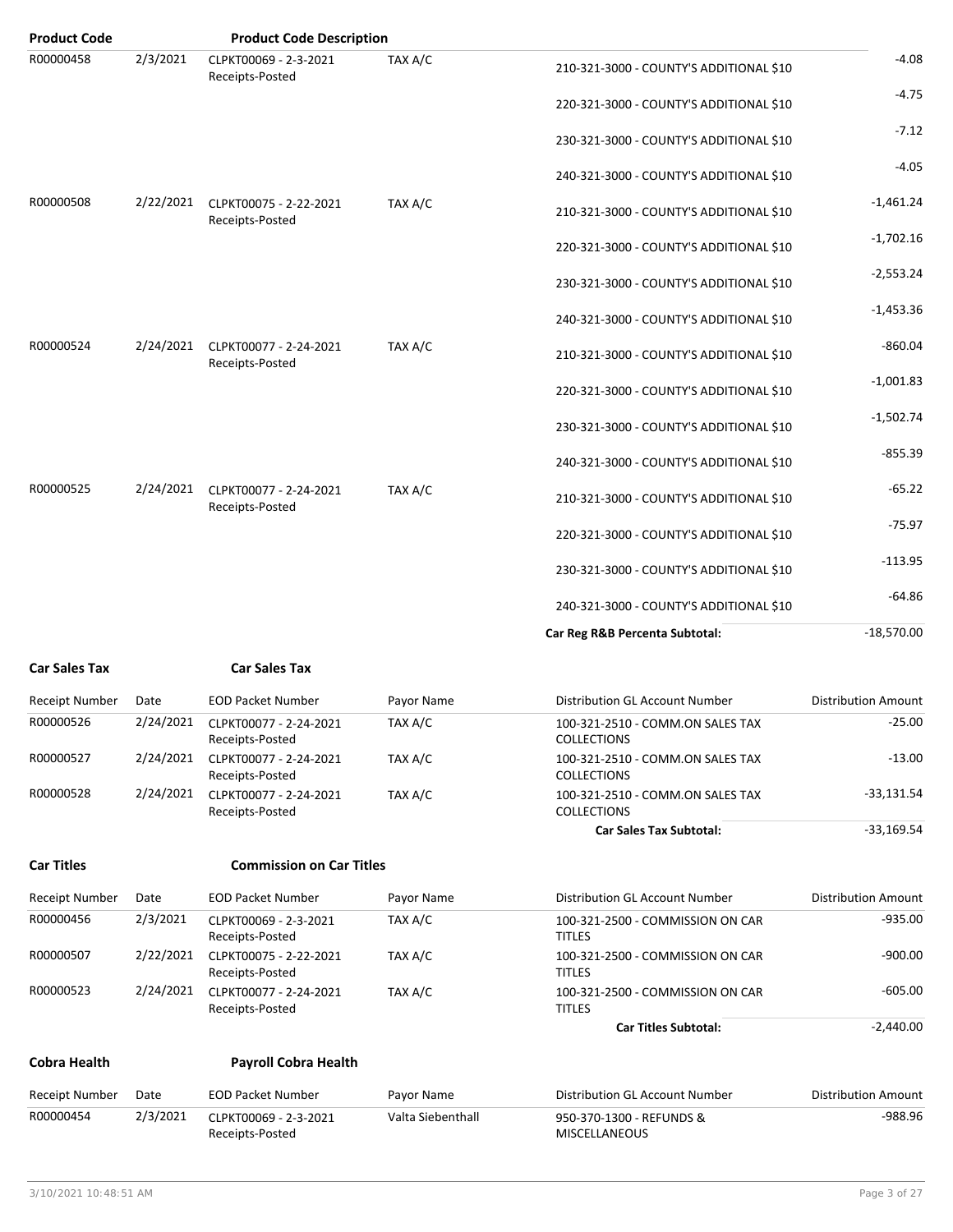| <b>Product Code</b>     |           | <b>Product Code Description</b>           |                       |                                                                                 |                            |
|-------------------------|-----------|-------------------------------------------|-----------------------|---------------------------------------------------------------------------------|----------------------------|
| R00000486               | 2/12/2021 | CLPKT00074 - 2-12-2021<br>Receipts-Posted |                       | Frank H. Johns (Karen Biggers) 950-370-1300 - REFUNDS &<br><b>MISCELLANEOUS</b> | -474.20                    |
|                         |           |                                           |                       | <b>Cobra Health Subtotal:</b>                                                   | $-1,463.16$                |
| <b>Const Pct 1 Fees</b> |           | <b>Const Pct 1 Fees</b>                   |                       |                                                                                 |                            |
| Receipt Number          | Date      | <b>EOD Packet Number</b>                  | Payor Name            | Distribution GL Account Number                                                  | <b>Distribution Amount</b> |
| R00000477               | 2/3/2021  | CLPKT00069 - 2-3-2021<br>Receipts-Posted  | Constable Pct. #1i    | 100-340-5510 - CONSTABLE PCT. 1 FEES                                            | $-70.00$                   |
| R00000514               | 2/23/2021 | CLPKT00076 - 2-23-2021<br>Receipts-Posted | JP PCT. #1            | 100-340-5510 - CONSTABLE PCT. 1 FEES                                            | $-510.00$                  |
| R00000515               | 2/23/2021 | CLPKT00076 - 2-23-2021<br>Receipts-Posted | JP PCT. #1            | 100-340-5510 - CONSTABLE PCT. 1 FEES                                            | $-845.00$                  |
| R00000516               | 2/23/2021 | CLPKT00076 - 2-23-2021<br>Receipts-Posted | JP PCT. #1            | 100-340-5510 - CONSTABLE PCT. 1 FEES                                            | $-930.00$                  |
| R00000517               | 2/23/2021 | CLPKT00076 - 2-23-2021<br>Receipts-Posted | JP PCT. #1            | 100-340-5510 - CONSTABLE PCT, 1 FEES                                            | $-1,449.90$                |
| R00000518               | 2/23/2021 | CLPKT00076 - 2-23-2021<br>Receipts-Posted | JP PCT. #1            | 100-340-5510 - CONSTABLE PCT. 1 FEES                                            | $-491.07$                  |
| R00000519               | 2/23/2021 | CLPKT00076 - 2-23-2021<br>Receipts-Posted | JP PCT. #1            | 100-340-5510 - CONSTABLE PCT. 1 FEES                                            | $-1,031.28$                |
| R00000520               | 2/23/2021 | CLPKT00076 - 2-23-2021<br>Receipts-Posted | JP PCT, #1            | 100-340-5510 - CONSTABLE PCT. 1 FEES                                            | $-790.00$                  |
|                         |           |                                           |                       | <b>Const Pct 1 Fees Subtotal:</b>                                               | $-6,117.25$                |
| <b>Const Pct 2 Fees</b> |           | <b>Const Pct 2 Fees</b>                   |                       |                                                                                 |                            |
| Receipt Number          | Date      | <b>EOD Packet Number</b>                  | Payor Name            | Distribution GL Account Number                                                  | <b>Distribution Amount</b> |
| R00000466               | 2/3/2021  | CLPKT00069 - 2-3-2021<br>Receipts-Posted  | JP Pct. #2            | 100-340-5520 - CONSTABLE PCT. 2 FEES                                            | $-150.00$                  |
| R00000469               | 2/3/2021  | CLPKT00069 - 2-3-2021<br>Receipts-Posted  | Miscellaneous Receipt | 100-340-5520 - CONSTABLE PCT. 2 FEES                                            | -360.00                    |
| R00000470               | 2/3/2021  | CLPKT00069 - 2-3-2021<br>Receipts-Posted  | JP Pct. #2            | 100-340-5520 - CONSTABLE PCT. 2 FEES                                            | $-150.00$                  |
|                         |           |                                           |                       | <b>Const Pct 2 Fees Subtotal:</b>                                               | $-660.00$                  |
| <b>Const Pct 3 Fees</b> |           | <b>Const Pct 3 Fees</b>                   |                       |                                                                                 |                            |
| <b>Receipt Number</b>   | Date      | <b>EOD Packet Number</b>                  | Payor Name            | Distribution GL Account Number                                                  | <b>Distribution Amount</b> |
| R00000471               | 2/3/2021  | CLPKT00069 - 2-3-2021<br>Receipts-Posted  | JP Pct. #3            | 100-340-5530 - CONSTABLE PCT. 3 FEES                                            | $-365.00$                  |
| R00000472               | 2/3/2021  | CLPKT00069 - 2-3-2021<br>Receipts-Posted  | JP Pct. #3            | 100-340-5530 - CONSTABLE PCT. 3 FEES                                            | $-387.76$                  |
| R00000474               | 2/3/2021  | CLPKT00069 - 2-3-2021<br>Receipts-Posted  | JP Pct. #3            | 100-340-5530 - CONSTABLE PCT. 3 FEES                                            | -280.00                    |
| R00000475               | 2/3/2021  | CLPKT00069 - 2-3-2021<br>Receipts-Posted  | JP Pct. #3            | 100-340-5530 - CONSTABLE PCT. 3 FEES                                            | $-167.76$                  |
| R00000476               | 2/3/2021  | CLPKT00069 - 2-3-2021<br>Receipts-Posted  | JP Pct. #3            | 100-340-5530 - CONSTABLE PCT. 3 FEES                                            | $-280.00$                  |
|                         |           |                                           |                       | <b>Const Pct 3 Fees Subtotal:</b>                                               | $-1,480.52$                |
| <b>County Clerk</b>     |           | <b>County Clerk</b>                       |                       |                                                                                 |                            |
| <b>Receipt Number</b>   | Date      | <b>EOD Packet Number</b>                  | Payor Name            | Distribution GL Account Number                                                  | <b>Distribution Amount</b> |
| R00000510               | 2/22/2021 | CLPKT00075 - 2-22-2021<br>Receipts-Posted | Miscellaneous Receipt | 100-340-4030 - COUNTY CLERK FEES                                                | $-23,914.83$               |
| R00000511               | 2/22/2021 | CLPKT00075 - 2-22-2021<br>Receipts-Posted | 4533.83               | 100-340-4030 - COUNTY CLERK FEES                                                | $-22,951.50$               |
|                         |           |                                           |                       | <b>County Clerk Subtotal:</b>                                                   | $-46,866.33$               |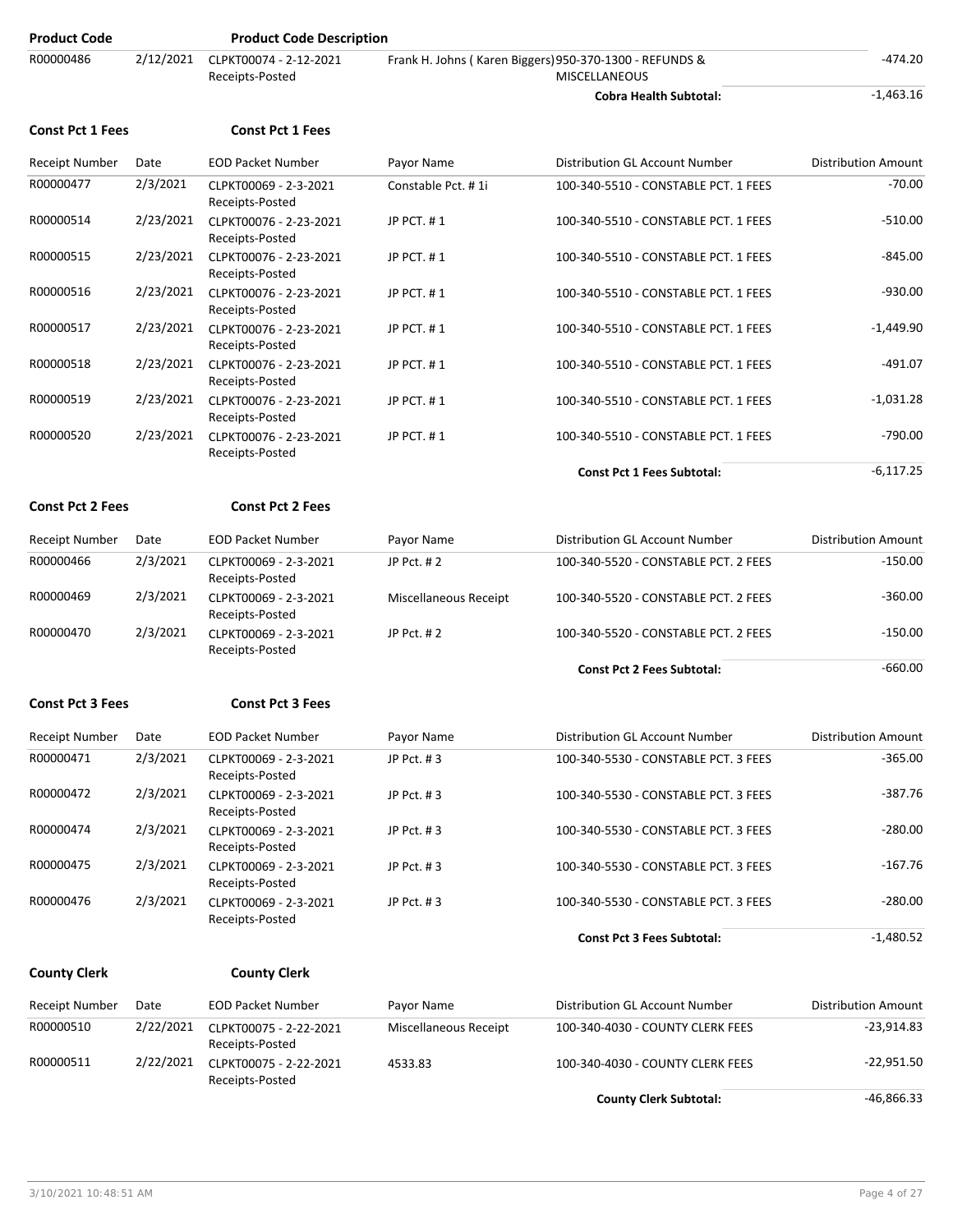| <b>Product Code</b>       |           | <b>Product Code Description</b>           |                       |                                        |                            |
|---------------------------|-----------|-------------------------------------------|-----------------------|----------------------------------------|----------------------------|
| <b>County Judge</b>       |           | <b>County Judge</b>                       |                       |                                        |                            |
| Receipt Number            | Date      | <b>EOD Packet Number</b>                  | Payor Name            | Distribution GL Account Number         | <b>Distribution Amount</b> |
| R00000510                 | 2/22/2021 | CLPKT00075 - 2-22-2021<br>Receipts-Posted | Miscellaneous Receipt | 100-340-4000 - COUNTY JUDGE FEES       | $-60.00$                   |
| R00000511                 | 2/22/2021 | CLPKT00075 - 2-22-2021<br>Receipts-Posted | 4533.83               | 100-340-4000 - COUNTY JUDGE FEES       | $-84.00$                   |
|                           |           |                                           |                       | <b>County Judge Subtotal:</b>          | $-144.00$                  |
| <b>County Records Mgt</b> |           | <b>County Records Mgt</b>                 |                       |                                        |                            |
| Receipt Number            | Date      | <b>EOD Packet Number</b>                  | Payor Name            | Distribution GL Account Number         | <b>Distribution Amount</b> |
| R00000510                 | 2/22/2021 | CLPKT00075 - 2-22-2021<br>Receipts-Posted | Miscellaneous Receipt | 200-370-1350 - CO.OFFICE REC.MNGMT.FEE | $-8,452.79$                |
| R00000511                 | 2/22/2021 | CLPKT00075 - 2-22-2021<br>Receipts-Posted | 4533.83               | 200-370-1350 - CO.OFFICE REC.MNGMT.FEE | $-91.77$                   |
|                           |           |                                           |                       | <b>County Records Mgt Subtotal:</b>    | $-8,544.56$                |
| <b>Court Costs</b>        |           | <b>Court Cost and Arrest Fees</b>         |                       |                                        |                            |
| Receipt Number            | Date      | <b>EOD Packet Number</b>                  | Payor Name            | Distribution GL Account Number         | <b>Distribution Amount</b> |
| R00000466                 | 2/3/2021  | CLPKT00069 - 2-3-2021<br>Receipts-Posted  | JP Pct. #2            | 100-318-1300 - COURT COSTS/ARREST FEES | $-1,775.14$                |
| R00000467                 | 2/3/2021  | CLPKT00069 - 2-3-2021<br>Receipts-Posted  | JP Pct. #2            | 100-318-1300 - COURT COSTS/ARREST FEES | $-637.00$                  |
| R00000468                 | 2/3/2021  | CLPKT00069 - 2-3-2021<br>Receipts-Posted  | JP MPct. #2           | 100-318-1300 - COURT COSTS/ARREST FEES | $-319.00$                  |
| R00000469                 | 2/3/2021  | CLPKT00069 - 2-3-2021<br>Receipts-Posted  | Miscellaneous Receipt | 100-318-1300 - COURT COSTS/ARREST FEES | $-205.95$                  |
| R00000470                 | 2/3/2021  | CLPKT00069 - 2-3-2021<br>Receipts-Posted  | JP Pct. #2            | 100-318-1300 - COURT COSTS/ARREST FEES | $-252.00$                  |
| R00000471                 | 2/3/2021  | CLPKT00069 - 2-3-2021<br>Receipts-Posted  | JP Pct. #3            | 100-318-1300 - COURT COSTS/ARREST FEES | $-1,070.87$                |
| R00000472                 | 2/3/2021  | CLPKT00069 - 2-3-2021<br>Receipts-Posted  | JP Pct. #3            | 100-318-1300 - COURT COSTS/ARREST FEES | $-1,007.77$                |
| R00000473                 | 2/3/2021  | CLPKT00069 - 2-3-2021<br>Receipts-Posted  | JP Pct. #3            | 100-318-1300 - COURT COSTS/ARREST FEES | $-1,317.52$                |
| R00000474                 | 2/3/2021  | CLPKT00069 - 2-3-2021<br>Receipts-Posted  | JP Pct. #3            | 100-318-1300 - COURT COSTS/ARREST FEES | $-1,055.41$                |
| R00000475                 | 2/3/2021  | CLPKT00069 - 2-3-2021<br>Receipts-Posted  | JP Pct. #3            | 100-318-1300 - COURT COSTS/ARREST FEES | $-1,068.75$                |
| R00000476                 | 2/3/2021  | CLPKT00069 - 2-3-2021<br>Receipts-Posted  | JP Pct. #3            | 100-318-1300 - COURT COSTS/ARREST FEES | $-754.59$                  |
| R00000510                 | 2/22/2021 | CLPKT00075 - 2-22-2021<br>Receipts-Posted | Miscellaneous Receipt | 100-318-1300 - COURT COSTS/ARREST FEES | $-2,753.50$                |
| R00000511                 | 2/22/2021 | CLPKT00075 - 2-22-2021<br>Receipts-Posted | 4533.83               | 100-318-1300 - COURT COSTS/ARREST FEES | $-4,533.83$                |
| R00000514                 | 2/23/2021 | CLPKT00076 - 2-23-2021<br>Receipts-Posted | JP PCT. #1            | 100-318-1300 - COURT COSTS/ARREST FEES | $-1,613.63$                |
| R00000515                 | 2/23/2021 | CLPKT00076 - 2-23-2021<br>Receipts-Posted | JP PCT. #1            | 100-318-1300 - COURT COSTS/ARREST FEES | $-2,305.34$                |
| R00000516                 | 2/23/2021 | CLPKT00076 - 2-23-2021<br>Receipts-Posted | JP PCT. #1            | 100-318-1300 - COURT COSTS/ARREST FEES | $-1,099.36$                |
| R00000517                 | 2/23/2021 | CLPKT00076 - 2-23-2021<br>Receipts-Posted | JP PCT. #1            | 100-318-1300 - COURT COSTS/ARREST FEES | $-2,263.16$                |
| R00000518                 | 2/23/2021 | CLPKT00076 - 2-23-2021<br>Receipts-Posted | JP PCT. #1            | 100-318-1300 - COURT COSTS/ARREST FEES | $-1,881.87$                |
| R00000519                 | 2/23/2021 | CLPKT00076 - 2-23-2021<br>Receipts-Posted | JP PCT. #1            | 100-318-1300 - COURT COSTS/ARREST FEES | $-1,142.56$                |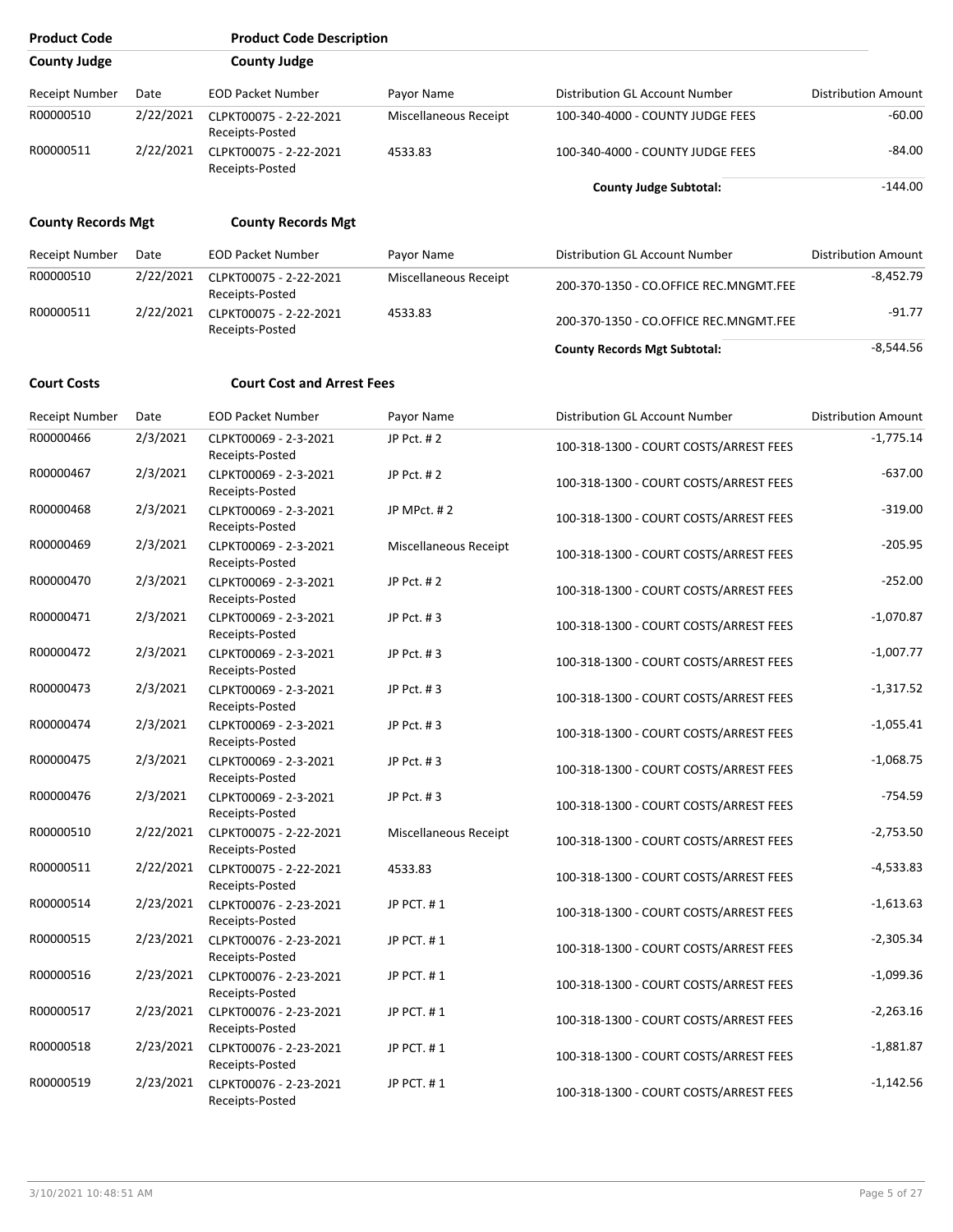| <b>Product Code</b>         |           | <b>Product Code Description</b>                     |                              |                                                     |                            |
|-----------------------------|-----------|-----------------------------------------------------|------------------------------|-----------------------------------------------------|----------------------------|
| R00000520                   | 2/23/2021 | CLPKT00076 - 2-23-2021<br>Receipts-Posted           | JP PCT. #1                   | 100-318-1300 - COURT COSTS/ARREST FEES              | $-1,405.07$                |
|                             |           |                                                     |                              | <b>Court Costs Subtotal:</b>                        | $-28,462.32$               |
| <b>Court Rec Pres CoClk</b> |           | <b>County Clerk Court Rec Pres</b>                  |                              |                                                     |                            |
| <b>Receipt Number</b>       | Date      | <b>EOD Packet Number</b>                            | Payor Name                   | Distribution GL Account Number                      | <b>Distribution Amount</b> |
| R00000510                   | 2/22/2021 | CLPKT00075 - 2-22-2021<br>Receipts-Posted           | Miscellaneous Receipt        | 126-370-1330 - CO.CLK.COURT RECORDS<br>PRESERVATION | $-120.00$                  |
| R00000511                   | 2/22/2021 | CLPKT00075 - 2-22-2021<br>Receipts-Posted           | 4533.83                      | 126-370-1330 - CO.CLK.COURT RECORDS<br>PRESERVATION | $-190.00$                  |
|                             |           |                                                     |                              | <b>Court Rec Pres CoClk Subtotal:</b>               | $-310.00$                  |
| <b>Court Reporter</b>       |           | <b>Court Reporter</b>                               |                              |                                                     |                            |
| Receipt Number              | Date      | <b>EOD Packet Number</b>                            | Payor Name                   | Distribution GL Account Number                      | <b>Distribution Amount</b> |
| R00000510                   | 2/22/2021 | CLPKT00075 - 2-22-2021<br>Receipts-Posted           | Miscellaneous Receipt        | 100-370-1620 - COURT REPORTER SERVICE<br>FEE        | $-153.00$                  |
| R00000511                   | 2/22/2021 | CLPKT00075 - 2-22-2021<br>Receipts-Posted           | 4533.83                      | 100-370-1620 - COURT REPORTER SERVICE<br>FEE        | $-345.00$                  |
|                             |           |                                                     |                              | <b>Court Reporter Subtotal:</b>                     | $-498.00$                  |
| <b>Courthouse Sec CoClk</b> |           | <b>County Clerk</b>                                 |                              |                                                     |                            |
| Receipt Number              | Date      | <b>EOD Packet Number</b>                            | Payor Name                   | Distribution GL Account Number                      | <b>Distribution Amount</b> |
| R00000510                   | 2/22/2021 | CLPKT00075 - 2-22-2021<br>Receipts-Posted           | <b>Miscellaneous Receipt</b> | 110-340-6000 - COUNTY CLERK FEES                    | $-1,407.08$                |
| R00000511                   | 2/22/2021 | CLPKT00075 - 2-22-2021<br>Receipts-Posted           | 4533.83                      | 110-340-6000 - COUNTY CLERK FEES                    | $-1,306.13$                |
|                             |           |                                                     |                              | <b>Courthouse Sec CoClk Subtotal:</b>               | $-2,713.21$                |
| <b>Courthouse Sec JP</b>    |           | <b>JP</b>                                           |                              |                                                     |                            |
| <b>Receipt Number</b>       | Date      | <b>EOD Packet Number</b>                            | Payor Name                   | Distribution GL Account Number                      | <b>Distribution Amount</b> |
| R00000471                   | 2/3/2021  | CLPKT00069 - 2-3-2021<br>Receipts-Posted            | JP Pct. #3                   | 110-340-6510 - JUSTICE OF PEACE FEES                | $-5.76$                    |
| R00000472                   | 2/3/2021  | CLPKT00069 - 2-3-2021<br>Receipts-Posted            | JP Pct. #3                   | 110-340-6510 - JUSTICE OF PEACE FEES                | $-1.75$                    |
| R00000473                   | 2/3/2021  | CLPKT00069 - 2-3-2021<br>Receipts-Posted            | JP Pct. #3                   | 110-340-6510 - JUSTICE OF PEACE FEES                | $-9.37$                    |
| R00000474                   | 2/3/2021  | CLPKT00069 - 2-3-2021<br>Receipts-Posted            | JP Pct. #3                   | 110-340-6510 - JUSTICE OF PEACE FEES                | $-1.72$                    |
| R00000475                   | 2/3/2021  | CLPKT00069 - 2-3-2021<br>Receipts-Posted            | JP Pct. #3                   | 110-340-6510 - JUSTICE OF PEACE FEES                | $-0.88$                    |
| R00000514                   |           | 2/23/2021 CLPKT00076 - 2-23-2021<br>Receipts-Posted | JP PCT. #1                   | 110-340-6510 - JUSTICE OF PEACE FEES                | $-30.82$                   |
| R00000515                   | 2/23/2021 | CLPKT00076 - 2-23-2021<br>Receipts-Posted           | JP PCT. #1                   | 110-340-6510 - JUSTICE OF PEACE FEES                | $-16.62$                   |
| R00000516                   | 2/23/2021 | CLPKT00076 - 2-23-2021<br>Receipts-Posted           | JP PCT. #1                   | 110-340-6510 - JUSTICE OF PEACE FEES                | $-2.97$                    |
| R00000517                   | 2/23/2021 | CLPKT00076 - 2-23-2021<br>Receipts-Posted           | JP PCT. #1                   | 110-340-6510 - JUSTICE OF PEACE FEES                | $-22.55$                   |
| R00000518                   | 2/23/2021 | CLPKT00076 - 2-23-2021<br>Receipts-Posted           | JP PCT. #1                   | 110-340-6510 - JUSTICE OF PEACE FEES                | $-4.14$                    |
| R00000519                   |           | 2/23/2021 CLPKT00076 - 2-23-2021<br>Receipts-Posted | JP PCT. #1                   | 110-340-6510 - JUSTICE OF PEACE FEES                | $-7.99$                    |
| R00000520                   |           | 2/23/2021 CLPKT00076 - 2-23-2021<br>Receipts-Posted | JP PCT. #1                   | 110-340-6510 - JUSTICE OF PEACE FEES                | $-6.26$                    |
|                             |           |                                                     |                              | <b>Courthouse Sec JP Subtotal:</b>                  | $-110.83$                  |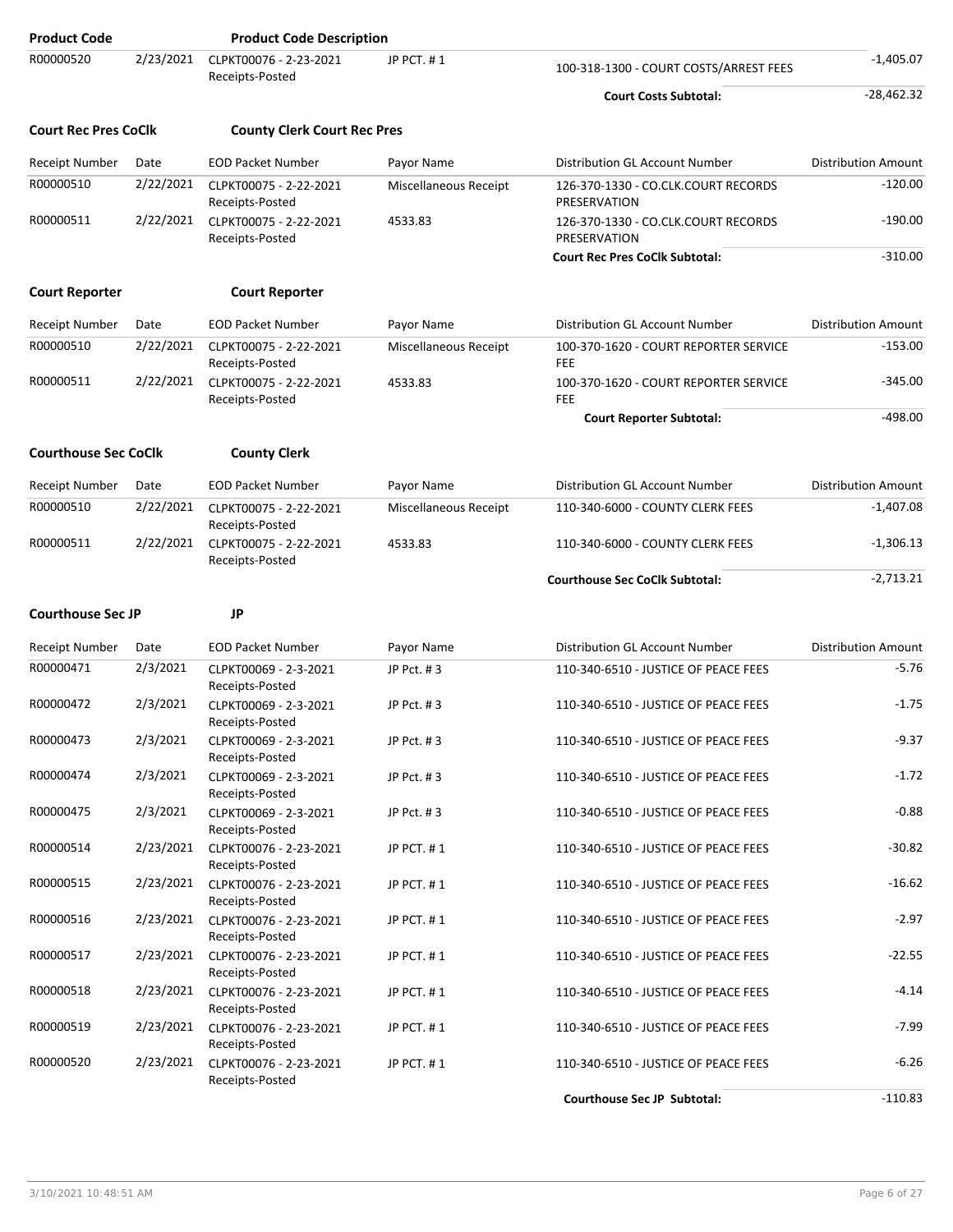| <b>Product Code</b>      |           | <b>Product Code Description</b>                             |                           |                                                     |                            |
|--------------------------|-----------|-------------------------------------------------------------|---------------------------|-----------------------------------------------------|----------------------------|
| <b>Culvert General</b>   |           | <b>Culvert Permit</b>                                       |                           |                                                     |                            |
| Receipt Number           | Date      | <b>EOD Packet Number</b>                                    | Payor Name                | Distribution GL Account Number                      | <b>Distribution Amount</b> |
| R00000463                | 2/3/2021  | CLPKT00069 - 2-3-2021<br>Receipts-Posted                    | Robert Duben              | 100-370-1420 - CULVERT PERMITTING<br><b>PROCESS</b> | $-10.00$                   |
| R00000464                | 2/3/2021  | CLPKT00069 - 2-3-2021<br>Receipts-Posted                    | <b>Rodney Gammons</b>     | 100-370-1420 - CULVERT PERMITTING<br><b>PROCESS</b> | $-10.00$                   |
| R00000491                | 2/12/2021 | CLPKT00074 - 2-12-2021<br>Receipts-Posted                   | Carl Connelly             | 100-370-1420 - CULVERT PERMITTING<br><b>PROCESS</b> | $-10.00$                   |
| R00000492                | 2/12/2021 | CLPKT00074 - 2-12-2021<br>Receipts-Posted                   | Yu Qian                   | 100-370-1420 - CULVERT PERMITTING<br><b>PROCESS</b> | $-10.00$                   |
| R00000503                | 2/22/2021 | CLPKT00075 - 2-22-2021<br>Receipts-Posted                   | Freese and Nichols, INC.  | 100-370-1420 - CULVERT PERMITTING<br><b>PROCESS</b> | $-140.00$                  |
| R00000535                | 2/26/2021 | CLPKT00078 - 2-26-2021<br>Receipts-Posted                   | Jessica Eckert            | 100-370-1420 - CULVERT PERMITTING<br><b>PROCESS</b> | $-10.00$                   |
|                          |           |                                                             |                           | <b>Culvert General Subtotal:</b>                    | $-190.00$                  |
| <b>Culvert R&amp;B 1</b> |           | <b>Culvert Permit</b>                                       |                           |                                                     |                            |
| Receipt Number           | Date      | <b>EOD Packet Number</b>                                    | Payor Name                | Distribution GL Account Number                      | <b>Distribution Amount</b> |
| R00000463                | 2/3/2021  | CLPKT00069 - 2-3-2021<br>Receipts-Posted                    | Robert Duben              | 210-370-1420 - CULVERT PERMITTING<br><b>PROCESS</b> | $-20.00$                   |
|                          |           |                                                             |                           | <b>Culvert R&amp;B 1 Subtotal:</b>                  | $-20.00$                   |
| <b>Culvert R&amp;B 2</b> |           | <b>Culvert Permit</b>                                       |                           |                                                     |                            |
| Receipt Number           | Date      | <b>EOD Packet Number</b>                                    | Payor Name                | <b>Distribution GL Account Number</b>               | <b>Distribution Amount</b> |
| R00000464                | 2/3/2021  | CLPKT00069 - 2-3-2021<br>Receipts-Posted                    | <b>Rodney Gammons</b>     | 220-370-1420 - CULVERT PERMITTING<br><b>PROCESS</b> | $-20.00$                   |
| R00000491                | 2/12/2021 | CLPKT00074 - 2-12-2021<br>Receipts-Posted                   | Carl Connelly             | 220-370-1420 - CULVERT PERMITTING<br><b>PROCESS</b> | $-20.00$                   |
| R00000535                | 2/26/2021 | CLPKT00078 - 2-26-2021<br>Receipts-Posted                   | Jessica Eckert            | 220-370-1420 - CULVERT PERMITTING<br><b>PROCESS</b> | $-20.00$                   |
|                          |           |                                                             |                           | <b>Culvert R&amp;B 2 Subtotal:</b>                  | $-60.00$                   |
| <b>Culvert R&amp;B 3</b> |           | <b>Culvert Permit</b>                                       |                           |                                                     |                            |
| Receipt Number           | Date      | <b>EOD Packet Number</b>                                    | Payor Name                | Distribution GL Account Number                      | <b>Distribution Amount</b> |
| R00000492                | 2/12/2021 | CLPKT00074 - 2-12-2021<br>Receipts-Posted                   | Yu Qian                   | 230-370-1420 - CULVERT PERMITTING<br><b>PROCESS</b> | $-20.00$                   |
| R00000503                | 2/22/2021 | CLPKT00075 - 2-22-2021<br>Receipts-Posted                   | Freese and Nichols, INC.  | 230-370-1420 - CULVERT PERMITTING<br><b>PROCESS</b> | $-100.00$                  |
|                          |           |                                                             |                           | <b>Culvert R&amp;B 3 Subtotal:</b>                  | $-120.00$                  |
| <b>Culvert R&amp;B4</b>  |           | <b>Culvert Permit</b>                                       |                           |                                                     |                            |
| <b>Receipt Number</b>    | Date      | <b>EOD Packet Number</b>                                    | Payor Name                | Distribution GL Account Number                      | <b>Distribution Amount</b> |
| R00000503                | 2/22/2021 | CLPKT00075 - 2-22-2021<br>Receipts-Posted                   | Freese and Nichols, INC.  | 240-370-1420 - CULVERT PERMITTING<br><b>PROCESS</b> | $-180.00$                  |
|                          |           |                                                             |                           | <b>Culvert R&amp;B4 Subtotal:</b>                   | $-180.00$                  |
| <b>Current Prop Tax</b>  |           | <b>Flat Amount</b>                                          |                           |                                                     |                            |
| Receipt Number           | Date      | <b>EOD Packet Number</b>                                    | Payor Name                | Distribution GL Account Number                      | <b>Distribution Amount</b> |
| R00000459                | 2/3/2021  | CLPKT00069 - 2-3-2021                                       | TAX A/C                   | 600-310-1100 - CURRENT TAXES                        | $-29.62$                   |
| R00000478                | 2/5/2021  | Receipts-Posted<br>CLPKT00070 - 2-8-2021<br>Receipts-Posted | <b>Appraisal District</b> | 600-310-1100 - CURRENT TAXES                        | $-201,055.20$              |
| R00000499                | 2/22/2021 | CLPKT00075 - 2-22-2021<br>Receipts-Posted                   | <b>Appraisal District</b> | 600-310-1100 - CURRENT TAXES                        | $-128,994.37$              |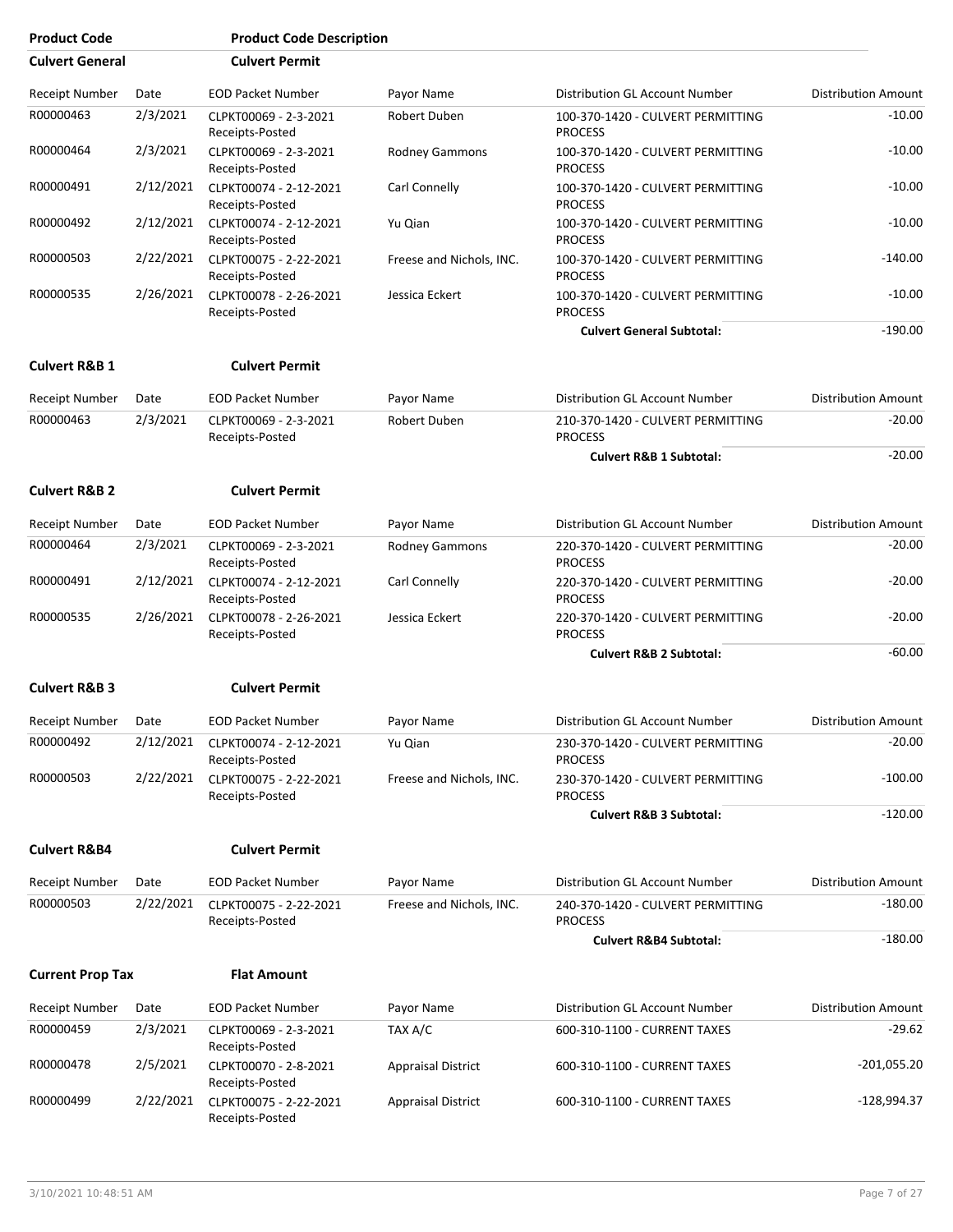| <b>Product Code</b>        |           | <b>Product Code Description</b>           |                              |                                     |                            |
|----------------------------|-----------|-------------------------------------------|------------------------------|-------------------------------------|----------------------------|
| R00000512                  | 2/23/2021 | CLPKT00076 - 2-23-2021<br>Receipts-Posted | <b>Appraisal District</b>    | 600-310-1100 - CURRENT TAXES        | $-20,063.65$               |
| R00000539                  | 2/26/2021 | CLPKT00078 - 2-26-2021<br>Receipts-Posted | <b>Appraisal District</b>    | 600-310-1100 - CURRENT TAXES        | $-2,359.32$                |
|                            |           |                                           |                              | <b>Current Prop Tax Subtotal:</b>   | $-352,502.16$              |
| <b>Current Prop Taxes</b>  |           | <b>Current Prop Taxes</b>                 |                              |                                     |                            |
| Receipt Number             | Date      | <b>EOD Packet Number</b>                  | Payor Name                   | Distribution GL Account Number      | <b>Distribution Amount</b> |
| R00000459                  | 2/3/2021  | CLPKT00069 - 2-3-2021                     | TAX A/C                      | 100-310-1100 - CURRENT TAXES        | $-216.88$                  |
|                            |           | Receipts-Posted                           |                              | 210-310-1100 - CURRENT TAXES        | $-12.46$                   |
|                            |           |                                           |                              | 220-310-1100 - CURRENT TAXES        | $-14.52$                   |
|                            |           |                                           |                              | 230-310-1100 - CURRENT TAXES        | $-21.78$                   |
|                            |           |                                           |                              | 240-310-1100 - CURRENT TAXES        | $-12.40$                   |
| R00000478                  | 2/5/2021  | CLPKT00070 - 2-8-2021                     | <b>Appraisal District</b>    | 100-310-1100 - CURRENT TAXES        | $-1,458,780.06$            |
|                            |           | Receipts-Posted                           |                              | 210-310-1100 - CURRENT TAXES        | $-83,842.45$               |
|                            |           |                                           |                              | 220-310-1100 - CURRENT TAXES        | $-97,682.16$               |
|                            |           |                                           |                              | 230-310-1100 - CURRENT TAXES        | $-146,513.89$              |
|                            |           |                                           |                              | 240-310-1100 - CURRENT TAXES        | $-83,412.30$               |
| R00000499                  | 2/22/2021 | CLPKT00075 - 2-22-2021                    | <b>Appraisal District</b>    | 100-310-1100 - CURRENT TAXES        | $-935,753.22$              |
|                            |           | Receipts-Posted                           |                              | 210-310-1100 - CURRENT TAXES        | $-53,781.82$               |
|                            |           |                                           |                              | 220-310-1100 - CURRENT TAXES        | $-62,659.48$               |
|                            |           |                                           |                              | 230-310-1100 - CURRENT TAXES        | $-93,983.22$               |
|                            |           |                                           |                              | 240-310-1100 - CURRENT TAXES        | $-53,505.89$               |
| R00000512                  | 2/23/2021 | CLPKT00076 - 2-23-2021                    | <b>Appraisal District</b>    | 100-310-1100 - CURRENT TAXES        | $-145,035.45$              |
|                            |           | Receipts-Posted                           |                              | 210-310-1100 - CURRENT TAXES        | $-8,335.82$                |
|                            |           |                                           |                              | 220-310-1100 - CURRENT TAXES        | $-9,711.80$                |
|                            |           |                                           |                              | 230-310-1100 - CURRENT TAXES        | $-14,566.77$               |
|                            |           |                                           |                              | 240-310-1100 - CURRENT TAXES        | $-8,293.05$                |
| R00000539                  | 2/26/2021 | CLPKT00078 - 2-26-2021                    | <b>Appraisal District</b>    | 100-310-1100 - CURRENT TAXES        | $-16,899.72$               |
|                            |           | Receipts-Posted                           |                              | 210-310-1100 - CURRENT TAXES        | $-971.30$                  |
|                            |           |                                           |                              | 220-310-1100 - CURRENT TAXES        | $-1,131.63$                |
|                            |           |                                           |                              | 230-310-1100 - CURRENT TAXES        | $-1,697.34$                |
|                            |           |                                           |                              | 240-310-1100 - CURRENT TAXES        | $-966.32$                  |
|                            |           |                                           |                              | <b>Current Prop Taxes Subtotal:</b> | $-3,277,801.73$            |
| <b>DA Postage</b>          |           | <b>DA Postage</b>                         |                              |                                     |                            |
| <b>Receipt Number</b>      | Date      | <b>EOD Packet Number</b>                  | Payor Name                   | Distribution GL Account Number      | <b>Distribution Amount</b> |
| R00000461                  | 2/3/2021  | CLPKT00069 - 2-3-2021                     | District Attorney Trust Fund | 100-475-3110 - POSTAGE              | $-6.96$                    |
|                            |           | Receipts-Posted                           |                              | DA Postage Subtotal:                | $-6.96$                    |
|                            |           |                                           |                              |                                     |                            |
| <b>DA Salary Reimb</b>     |           | <b>DA Salary Reimb</b>                    |                              |                                     |                            |
| Receipt Number             | Date      | <b>EOD Packet Number</b>                  | Payor Name                   | Distribution GL Account Number      | <b>Distribution Amount</b> |
| R00000479                  | 2/5/2021  | CLPKT00070 - 2-8-2021<br>Receipts-Posted  | Comptroller                  | 100-370-1430 - D.A.SALARY REIMB.    | $-9,166.66$                |
|                            |           |                                           |                              | DA Salary Reimb Subtotal:           | $-9,166.66$                |
| <b>Delinquent Prop Tax</b> |           | <b>Flat Amount</b>                        |                              |                                     |                            |
| Receipt Number             | Date      | <b>EOD Packet Number</b>                  | Payor Name                   | Distribution GL Account Number      | <b>Distribution Amount</b> |
| R00000478                  | 2/5/2021  | CLPKT00070 - 2-8-2021                     | <b>Appraisal District</b>    | 600-310-1200 - DELINQUENT TAXES     | $-951.92$                  |
|                            |           | Receipts-Posted                           |                              |                                     |                            |
| R00000499                  | 2/22/2021 | CLPKT00075 - 2-22-2021<br>Receipts-Posted | <b>Appraisal District</b>    | 600-310-1200 - DELINQUENT TAXES     | $-1,936.42$                |
| R00000512                  | 2/23/2021 | CLPKT00076 - 2-23-2021<br>Receipts-Posted | <b>Appraisal District</b>    | 600-310-1200 - DELINQUENT TAXES     | $-315.39$                  |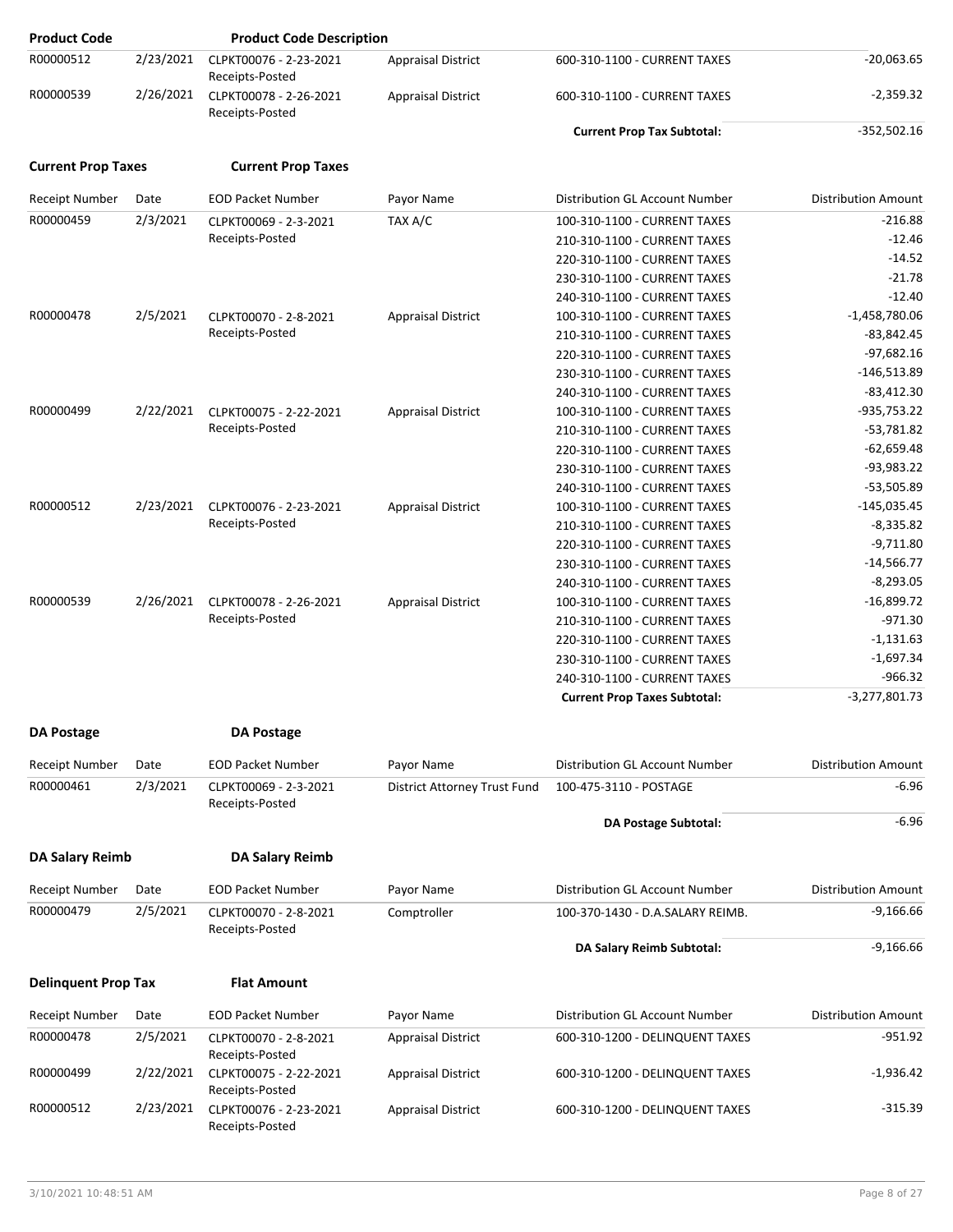| <b>Product Code</b>         |           | <b>Product Code Description</b>           |                              |                                       |                            |
|-----------------------------|-----------|-------------------------------------------|------------------------------|---------------------------------------|----------------------------|
| R00000539                   | 2/26/2021 | CLPKT00078 - 2-26-2021<br>Receipts-Posted | <b>Appraisal District</b>    | 600-310-1200 - DELINQUENT TAXES       | $-127.49$                  |
|                             |           |                                           |                              | <b>Delinquent Prop Tax Subtotal:</b>  | $-3,331.22$                |
| <b>Delinquent Prop Taxe</b> |           | <b>Delinquent Prop Taxes</b>              |                              |                                       |                            |
| <b>Receipt Number</b>       | Date      | <b>EOD Packet Number</b>                  | Payor Name                   | Distribution GL Account Number        | <b>Distribution Amount</b> |
| R00000478                   | 2/5/2021  | CLPKT00070 - 2-8-2021                     | <b>Appraisal District</b>    | 100-310-1200 - DELINQUENT TAXES       | $-16,484.39$               |
|                             |           | Receipts-Posted                           |                              | 210-310-1200 - DELINQUENT TAXES       | $-947.43$                  |
|                             |           |                                           |                              | 220-310-1200 - DELINQUENT TAXES       | $-1,103.82$                |
|                             |           |                                           |                              | 230-310-1200 - DELINQUENT TAXES       | $-1,655.62$                |
|                             |           |                                           |                              | 240-310-1200 - DELINQUENT TAXES       | $-942.57$                  |
| R00000499                   | 2/22/2021 | CLPKT00075 - 2-22-2021                    | <b>Appraisal District</b>    | 100-310-1200 - DELINQUENT TAXES       | $-29,156.82$               |
|                             |           | Receipts-Posted                           |                              | 210-310-1200 - DELINQUENT TAXES       | $-1,675.77$                |
|                             |           |                                           |                              | 220-310-1200 - DELINQUENT TAXES       | $-1,952.39$                |
|                             |           |                                           |                              | 230-310-1200 - DELINQUENT TAXES       | $-2,928.39$                |
|                             |           |                                           |                              | 240-310-1200 - DELINQUENT TAXES       | $-1,667.17$                |
| R00000512                   | 2/23/2021 | CLPKT00076 - 2-23-2021                    | <b>Appraisal District</b>    | 100-310-1200 - DELINQUENT TAXES       | $-3,728.21$                |
|                             |           | Receipts-Posted                           |                              | 210-310-1200 - DELINQUENT TAXES       | $-214.28$                  |
|                             |           |                                           |                              | 220-310-1200 - DELINQUENT TAXES       | $-249.65$                  |
|                             |           |                                           |                              | 230-310-1200 - DELINQUENT TAXES       | $-374.45$                  |
|                             |           |                                           |                              | 240-310-1200 - DELINQUENT TAXES       | $-213.18$                  |
| R00000539                   | 2/26/2021 | CLPKT00078 - 2-26-2021                    | <b>Appraisal District</b>    | 100-310-1200 - DELINQUENT TAXES       | $-1,344.37$                |
|                             |           | Receipts-Posted                           |                              | 210-310-1200 - DELINQUENT TAXES       | $-77.27$                   |
|                             |           |                                           |                              | 220-310-1200 - DELINQUENT TAXES       | $-90.02$                   |
|                             |           |                                           |                              | 230-310-1200 - DELINQUENT TAXES       | $-135.02$                  |
|                             |           |                                           |                              | 240-310-1200 - DELINQUENT TAXES       | $-76.87$                   |
|                             |           |                                           |                              | <b>Delinquent Prop Taxe Subtotal:</b> | $-65,017.69$               |
| <b>Deposit Fee</b>          |           | <b>Lake Fannin Deposit</b>                |                              |                                       |                            |
| Receipt Number              | Date      | <b>EOD Packet Number</b>                  | Payor Name                   | Distribution GL Account Number        | <b>Distribution Amount</b> |
| R00000522                   | 2/23/2021 | CLPKT00076 - 2-23-2021                    | Choice & Holley              | 850-370-1860 - DEPOSIT FEE            | $-150.00$                  |
|                             |           | Receipts-Posted                           |                              | <b>Deposit Fee Subtotal:</b>          | $-150.00$                  |
|                             |           |                                           |                              |                                       |                            |
| Dist Attny Fee 360          |           | Dist Attny Fee 360                        |                              |                                       |                            |
| Receipt Number              | Date      | <b>EOD Packet Number</b>                  | Payor Name                   | Distribution GL Account Number        | <b>Distribution Amount</b> |
| R00000462                   | 2/3/2021  | CLPKT00069 - 2-3-2021<br>Receipts-Posted  | District Attorney Trust Fund | 360-340-4750 - DISTRICT ATTORNEY FEES | $-30.00$                   |
|                             |           |                                           |                              | Dist Attny Fee 360 Subtotal:          | $-30.00$                   |
| <b>Dist Attny Fees</b>      |           | <b>Dist Attny Fees</b>                    |                              |                                       |                            |
| <b>Receipt Number</b>       | Date      | <b>EOD Packet Number</b>                  | Payor Name                   | <b>Distribution GL Account Number</b> | <b>Distribution Amount</b> |
| R00000461                   | 2/3/2021  | CLPKT00069 - 2-3-2021                     | District Attorney Trust Fund | 100-340-4750 - DISTRICT ATTORNEY FEES | $-2.00$                    |
| R00000510                   | 2/22/2021 | Receipts-Posted<br>CLPKT00075 - 2-22-2021 | Miscellaneous Receipt        | 100-340-4750 - DISTRICT ATTORNEY FEES | $-117.50$                  |
| R00000511                   | 2/22/2021 | Receipts-Posted<br>CLPKT00075 - 2-22-2021 | 4533.83                      | 100-340-4750 - DISTRICT ATTORNEY FEES | $-107.34$                  |
|                             |           | Receipts-Posted                           |                              | <b>Dist Attny Fees Subtotal:</b>      | $-226.84$                  |
|                             |           |                                           |                              |                                       |                            |
| <b>Drug Court CoClk</b>     |           | Co Clk Drug Ct                            |                              |                                       |                            |
| <b>Receipt Number</b>       | Date      | <b>EOD Packet Number</b>                  | Payor Name                   | Distribution GL Account Number        | <b>Distribution Amount</b> |
| R00000510                   | 2/22/2021 | CLPKT00075 - 2-22-2021<br>Receipts-Posted | Miscellaneous Receipt        | 590-370-4250 - DRUG COURT FEE         | $-51.11$                   |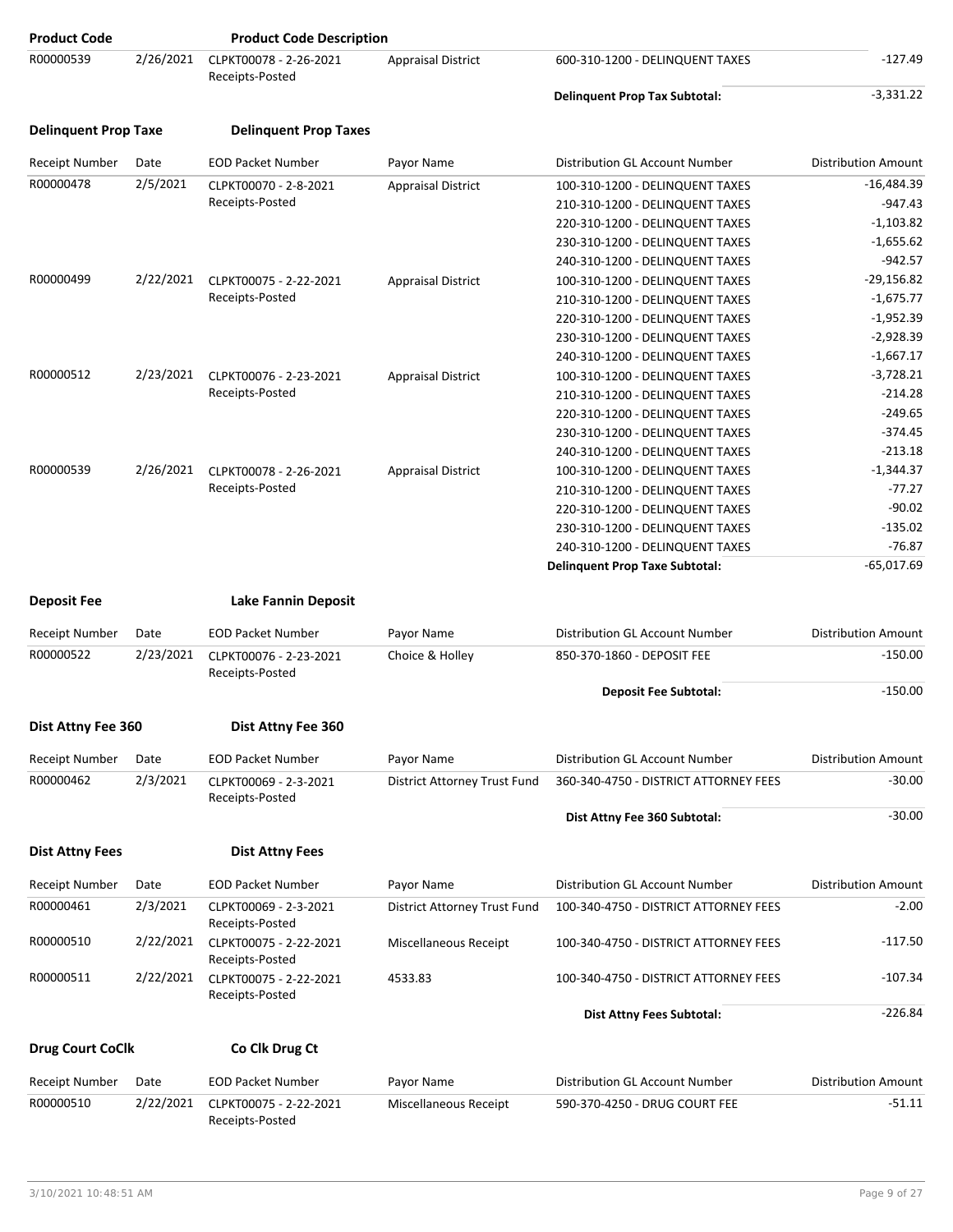| <b>Product Code</b>        |           | <b>Product Code Description</b>           |                           |                                                  |                            |
|----------------------------|-----------|-------------------------------------------|---------------------------|--------------------------------------------------|----------------------------|
| R00000511                  | 2/22/2021 | CLPKT00075 - 2-22-2021<br>Receipts-Posted | 4533.83                   | 590-370-4250 - DRUG COURT FEE                    | $-47.92$                   |
|                            |           |                                           |                           | Drug Court CoClk Subtotal:                       | $-99.03$                   |
| <b>Election Equip Fund</b> |           | <b>Election Reimbursement</b>             |                           |                                                  |                            |
| <b>Receipt Number</b>      | Date      | <b>EOD Packet Number</b>                  | Payor Name                | Distribution GL Account Number                   | <b>Distribution Amount</b> |
| R00000447                  | 2/1/2021  | CLPKT00068 - 2-1-2021<br>Receipts-Posted  | Trenton I.S.D.            | 123-340-4840 - ELECTION<br>REIMBURSEMENTS        | $-333.80$                  |
| R00000480                  | 2/5/2021  | CLPKT00070 - 2-8-2021<br>Receipts-Posted  | Wolfe City Public Schools | 123-340-4840 - ELECTION<br>REIMBURSEMENTS        | $-26.29$                   |
| R00000504                  | 2/22/2021 | CLPKT00075 - 2-22-2021<br>Receipts-Posted | City of Whitewright       | 123-340-4840 - ELECTION<br>REIMBURSEMENTS        | $-26.04$                   |
| R00000538                  | 2/26/2021 | CLPKT00078 - 2-26-2021<br>Receipts-Posted | Sam Rayburn I.S.D.        | 123-340-4840 - ELECTION<br>REIMBURSEMENTS        | $-284.00$                  |
|                            |           |                                           |                           | <b>Election Equip Fund Subtotal:</b>             | $-670.13$                  |
| <b>Election Reimb.</b>     |           | <b>Election Reimb.</b>                    |                           |                                                  |                            |
| <b>Receipt Number</b>      | Date      | <b>EOD Packet Number</b>                  | Payor Name                | Distribution GL Account Number                   | <b>Distribution Amount</b> |
| R00000447                  | 2/1/2021  | CLPKT00068 - 2-1-2021<br>Receipts-Posted  | Trenton I.S.D.            | 100-340-4840 - ELECTION<br>REIMBURSEMENTS        | $-1,093.30$                |
| R00000480                  | 2/5/2021  | CLPKT00070 - 2-8-2021<br>Receipts-Posted  | Wolfe City Public Schools | 100-340-4840 - ELECTION<br>REIMBURSEMENTS        | $-199.86$                  |
| R00000504                  | 2/22/2021 | CLPKT00075 - 2-22-2021<br>Receipts-Posted | City of Whitewright       | 100-340-4840 - ELECTION<br>REIMBURSEMENTS        | $-199.96$                  |
| R00000538                  | 2/26/2021 | CLPKT00078 - 2-26-2021<br>Receipts-Posted | Sam Rayburn I.S.D.        | 100-340-4840 - ELECTION<br><b>REIMBURSEMENTS</b> | $-699.68$                  |
|                            |           |                                           |                           | <b>Election Reimb. Subtotal:</b>                 | $-2,192.80$                |
| <b>Fines Co Clerk</b>      |           | Road & Bridge                             |                           |                                                  |                            |
| <b>Receipt Number</b>      | Date      | <b>EOD Packet Number</b>                  | Payor Name                | Distribution GL Account Number                   | <b>Distribution Amount</b> |
| R00000510                  | 2/22/2021 | CLPKT00075 - 2-22-2021                    | Miscellaneous Receipt     | 210-350-4030 - COUNTY CLERK FINES                | $-590.93$                  |
|                            |           | Receipts-Posted                           |                           | 220-350-4030 - COUNTY CLERK FINES                | $-688.37$                  |
|                            |           |                                           |                           | 230-350-4030 - COUNTY CLERK FINES                | $-1,032.55$                |
|                            |           |                                           |                           | 240-350-4030 - COUNTY CLERK FINES                | $-587.75$                  |
| R00000511                  |           | 2/22/2021 CLPKT00075 - 2-22-2021          | 4533.83                   | 210-350-4030 - COUNTY CLERK FINES                | $-313.29$                  |
|                            |           | Receipts-Posted                           |                           | 220-350-4030 - COUNTY CLERK FINES                | $-364.95$                  |
|                            |           |                                           |                           | 230-350-4030 - COUNTY CLERK FINES                | -547.43                    |
|                            |           |                                           |                           | 240-350-4030 - COUNTY CLERK FINES                | $-311.61$                  |
|                            |           |                                           |                           | <b>Fines Co Clerk Subtotal:</b>                  | -4,436.88                  |
| Fines Jp#1                 |           | <b>General Fund</b>                       |                           |                                                  |                            |
| <b>Receipt Number</b>      | Date      | <b>EOD Packet Number</b>                  | Payor Name                | Distribution GL Account Number                   | <b>Distribution Amount</b> |
| R00000514                  | 2/23/2021 | CLPKT00076 - 2-23-2021<br>Receipts-Posted | JP PCT. #1                | 100-350-4550 - J. P. #1 FINES                    | $-231.00$                  |
| R00000515                  | 2/23/2021 | CLPKT00076 - 2-23-2021<br>Receipts-Posted | JP PCT. #1                | 100-350-4550 - J. P. #1 FINES                    | $-225.00$                  |
| R00000517                  | 2/23/2021 | CLPKT00076 - 2-23-2021<br>Receipts-Posted | JP PCT. #1                | 100-350-4550 - J. P. #1 FINES                    | -45.60                     |
| R00000519                  | 2/23/2021 | CLPKT00076 - 2-23-2021<br>Receipts-Posted | JP PCT. #1                | 100-350-4550 - J. P. #1 FINES                    | $-185.00$                  |
|                            |           |                                           |                           | Fines Jp#1 Subtotal:                             | $-686.60$                  |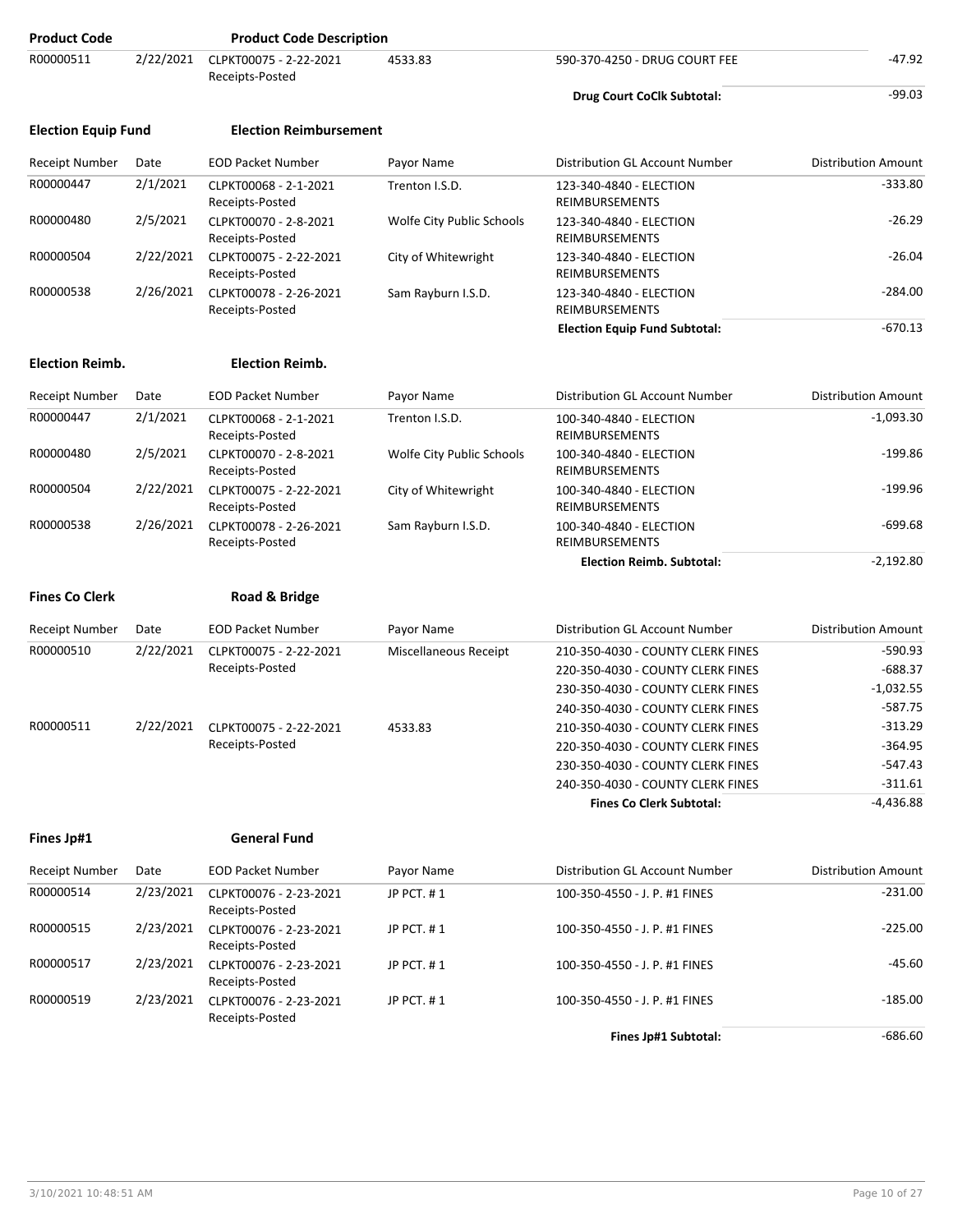| <b>Product Code</b> |           | <b>Product Code Description</b> |            |                                       |                            |
|---------------------|-----------|---------------------------------|------------|---------------------------------------|----------------------------|
| <b>Fines JP1</b>    |           | Road & Bridge                   |            |                                       |                            |
| Receipt Number      | Date      | <b>EOD Packet Number</b>        | Payor Name | <b>Distribution GL Account Number</b> | <b>Distribution Amount</b> |
| R00000514           | 2/23/2021 | CLPKT00076 - 2-23-2021          | JP PCT. #1 | 210-350-4550 - J. P. #1 FINES         | $-254.51$                  |
|                     |           | Receipts-Posted                 |            | 220-350-4550 - J. P. #1 FINES         | $-296.48$                  |
|                     |           |                                 |            | 230-350-4550 - J. P. #1 FINES         | $-444.72$                  |
|                     |           |                                 |            | 240-350-4550 - J. P. #1 FINES         | $-253.14$                  |
| R00000515           | 2/23/2021 | CLPKT00076 - 2-23-2021          | JP PCT. #1 | 210-350-4550 - J. P. #1 FINES         | $-480.68$                  |
|                     |           | Receipts-Posted                 |            | 220-350-4550 - J. P. #1 FINES         | $-559.93$                  |
|                     |           |                                 |            | 230-350-4550 - J. P. #1 FINES         | $-839.90$                  |
|                     |           |                                 |            | 240-350-4550 - J. P. #1 FINES         | $-478.09$                  |
| R00000516           | 2/23/2021 | CLPKT00076 - 2-23-2021          | JP PCT. #1 | 210-350-4550 - J. P. #1 FINES         | $-99.26$                   |
|                     |           | Receipts-Posted                 |            | 220-350-4550 - J. P. #1 FINES         | $-115.61$                  |
|                     |           |                                 |            | 230-350-4550 - J. P. #1 FINES         | $-173.42$                  |
|                     |           |                                 |            | 240-350-4550 - J. P. #1 FINES         | $-98.71$                   |
| R00000517           | 2/23/2021 | CLPKT00076 - 2-23-2021          | JP PCT. #1 | 210-350-4550 - J. P. #1 FINES         | $-397.38$                  |
|                     |           | Receipts-Posted                 |            | 220-350-4550 - J. P. #1 FINES         | $-462.88$                  |
|                     |           |                                 |            | 230-350-4550 - J. P. #1 FINES         | $-694.32$                  |
|                     |           |                                 |            | 240-350-4550 - J. P. #1 FINES         | $-395.22$                  |
| R00000518           | 2/23/2021 | CLPKT00076 - 2-23-2021          | JP PCT. #1 | 210-350-4550 - J. P. #1 FINES         | $-275.11$                  |
|                     |           | Receipts-Posted                 |            | 220-350-4550 - J. P. #1 FINES         | $-320.47$                  |
|                     |           |                                 |            | 230-350-4550 - J. P. #1 FINES         | $-480.70$                  |
|                     |           |                                 |            | 240-350-4550 - J. P. #1 FINES         | $-273.62$                  |
| R00000519           | 2/23/2021 | CLPKT00076 - 2-23-2021          | JP PCT. #1 | 210-350-4550 - J. P. #1 FINES         | $-112.64$                  |
|                     |           | Receipts-Posted                 |            | 220-350-4550 - J. P. #1 FINES         | $-131.21$                  |
|                     |           |                                 |            | 230-350-4550 - J. P. #1 FINES         | $-196.82$                  |
|                     |           |                                 |            | 240-350-4550 - J. P. #1 FINES         | $-112.03$                  |
| R00000520           | 2/23/2021 | CLPKT00076 - 2-23-2021          | JP PCT. #1 | 210-350-4550 - J. P. #1 FINES         | $-139.56$                  |
|                     |           | Receipts-Posted                 |            | 220-350-4550 - J. P. #1 FINES         | $-162.57$                  |
|                     |           |                                 |            | 230-350-4550 - J. P. #1 FINES         | $-243.86$                  |
|                     |           |                                 |            | 240-350-4550 - J. P. #1 FINES         | $-138.81$                  |
|                     |           |                                 |            | <b>Fines JP1 Subtotal:</b>            | $-8,631.65$                |

```
Fines Jp2 Road & Bridge
```

| Receipt Number | Date     | <b>EOD Packet Number</b>                 | Payor Name            | Distribution GL Account Number | <b>Distribution Amount</b> |
|----------------|----------|------------------------------------------|-----------------------|--------------------------------|----------------------------|
| R00000466      | 2/3/2021 | CLPKT00069 - 2-3-2021                    | JP Pct. #2            | 210-350-4560 - J. P. #2 FINES  | $-583.88$                  |
|                |          | Receipts-Posted                          |                       | 220-350-4560 - J. P. #2 FINES  | $-680.15$                  |
|                |          |                                          |                       | 230-350-4560 - J. P. #2 FINES  | $-1,020.23$                |
|                |          |                                          |                       | 240-350-4560 - J. P. #2 FINES  | $-580.74$                  |
| R00000467      | 2/3/2021 | CLPKT00069 - 2-3-2021                    | JP Pct. #2            | 210-350-4560 - J. P. #2 FINES  | $-340.34$                  |
|                |          | Receipts-Posted                          |                       | 220-350-4560 - J. P. #2 FINES  | $-396.46$                  |
|                |          |                                          |                       | 230-350-4560 - J. P. #2 FINES  | $-594.69$                  |
|                |          |                                          |                       | 240-350-4560 - J. P. #2 FINES  | $-338.51$                  |
| R00000468      | 2/3/2021 | CLPKT00069 - 2-3-2021<br>Receipts-Posted | JP MPct. #2           | 210-350-4560 - J. P. #2 FINES  | $-153.26$                  |
|                |          |                                          |                       | 220-350-4560 - J. P. #2 FINES  | $-178.52$                  |
|                |          |                                          |                       | 230-350-4560 - J. P. #2 FINES  | $-267.79$                  |
|                |          |                                          |                       | 240-350-4560 - J. P. #2 FINES  | $-152.43$                  |
| R00000469      | 2/3/2021 | CLPKT00069 - 2-3-2021                    | Miscellaneous Receipt | 210-350-4560 - J. P. #2 FINES  | $-71.96$                   |
|                |          | Receipts-Posted                          |                       | 220-350-4560 - J. P. #2 FINES  | $-83.81$                   |
|                |          |                                          |                       | 230-350-4560 - J. P. #2 FINES  | $-125.72$                  |
|                |          |                                          |                       | 240-350-4560 - J. P. #2 FINES  | $-71.56$                   |
| R00000470      | 2/3/2021 | CLPKT00069 - 2-3-2021                    | JP Pct. #2            | 210-350-4560 - J. P. #2 FINES  | $-20.38$                   |
|                |          | Receipts-Posted                          |                       | 220-350-4560 - J. P. #2 FINES  | $-23.74$                   |
|                |          |                                          |                       | 230-350-4560 - J. P. #2 FINES  | $-35.61$                   |
|                |          |                                          |                       | 240-350-4560 - J. P. #2 FINES  | $-20.27$                   |
|                |          |                                          |                       | Fines Jp2 Subtotal:            | $-5,740.05$                |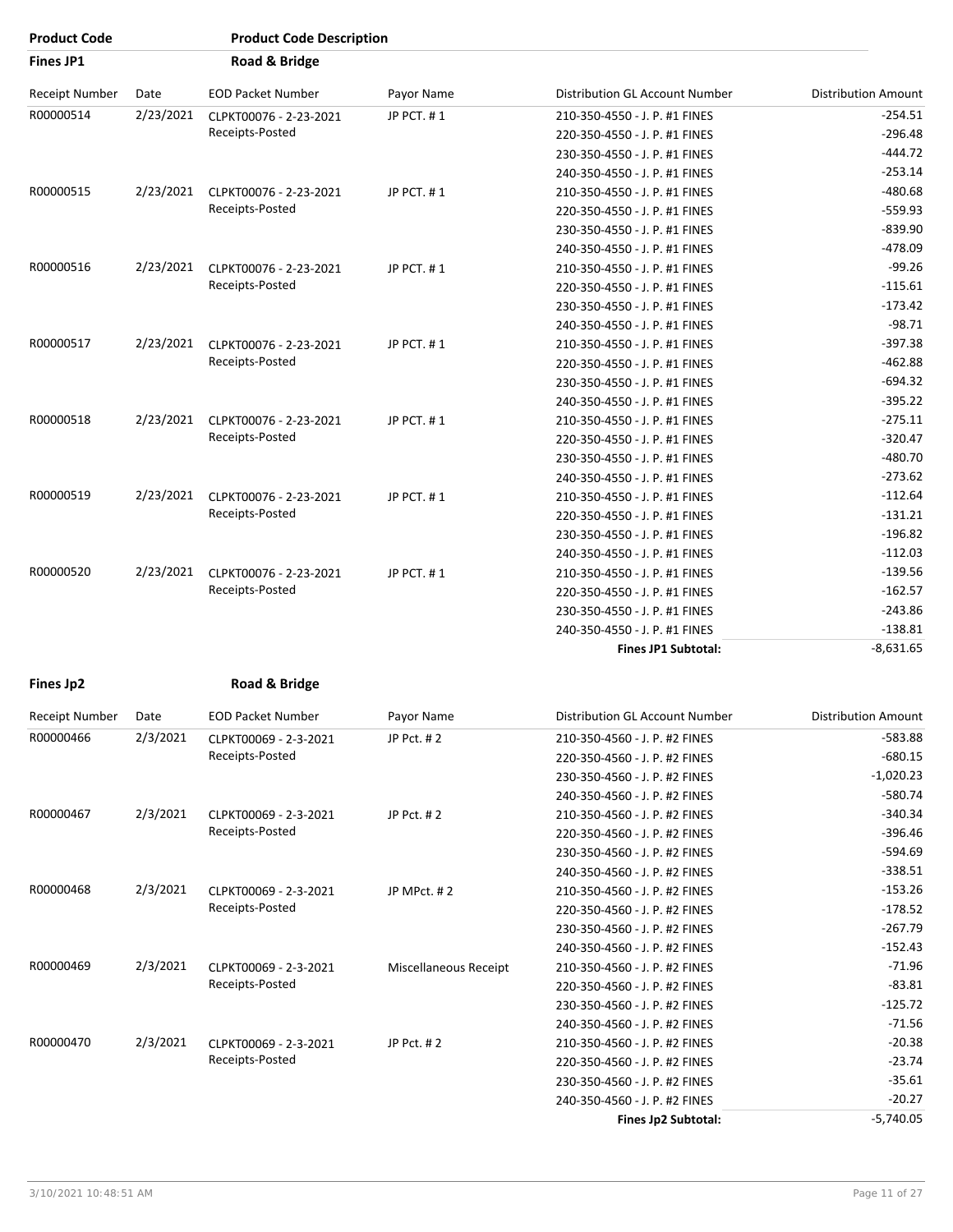| <b>Product Code</b>   |                              | <b>Product Code Description</b>             |              |                                  |                               |           |
|-----------------------|------------------------------|---------------------------------------------|--------------|----------------------------------|-------------------------------|-----------|
| Fines Jp3             |                              | Road & Bridge                               |              |                                  |                               |           |
| <b>Receipt Number</b> | Date                         | <b>EOD Packet Number</b>                    | Payor Name   | Distribution GL Account Number   | <b>Distribution Amount</b>    |           |
| R00000471             | 2/3/2021                     | CLPKT00069 - 2-3-2021                       | JP Pct. #3   | 210-350-4570 - J. P. #3 FINES    | $-106.16$                     |           |
|                       |                              | Receipts-Posted                             |              | 220-350-4570 - J. P. #3 FINES    | $-123.66$                     |           |
|                       |                              |                                             |              | 230-350-4570 - J. P. #3 FINES    | $-185.49$                     |           |
|                       |                              |                                             |              | 240-350-4570 - J. P. #3 FINES    | $-105.59$                     |           |
| R00000472             | 2/3/2021                     | CLPKT00069 - 2-3-2021                       | JP Pct. #3   | 210-350-4570 - J. P. #3 FINES    | $-178.53$                     |           |
|                       |                              | Receipts-Posted                             |              | 220-350-4570 - J. P. #3 FINES    | $-207.96$                     |           |
|                       |                              |                                             |              | 230-350-4570 - J. P. #3 FINES    | $-311.94$                     |           |
|                       |                              |                                             |              | 240-350-4570 - J. P. #3 FINES    | $-177.57$                     |           |
| R00000473             | 2/3/2021                     | CLPKT00069 - 2-3-2021                       | JP Pct. #3   | 210-350-4570 - J. P. #3 FINES    | $-211.71$                     |           |
|                       |                              | Receipts-Posted                             |              | 220-350-4570 - J. P. #3 FINES    | $-246.61$                     |           |
|                       |                              |                                             |              | 230-350-4570 - J. P. #3 FINES    | $-369.92$                     |           |
|                       |                              |                                             |              | 240-350-4570 - J. P. #3 FINES    | $-210.56$                     |           |
| R00000474             | 2/3/2021                     | CLPKT00069 - 2-3-2021<br>Receipts-Posted    | JP Pct. #3   |                                  | 210-350-4570 - J. P. #3 FINES | $-120.24$ |
|                       |                              |                                             |              | 220-350-4570 - J. P. #3 FINES    | $-140.07$                     |           |
|                       |                              |                                             |              | 230-350-4570 - J. P. #3 FINES    | $-210.10$                     |           |
|                       |                              |                                             |              | 240-350-4570 - J. P. #3 FINES    | $-119.59$                     |           |
| R00000475             | 2/3/2021                     | CLPKT00069 - 2-3-2021                       | JP Pct. #3   | 210-350-4570 - J. P. #3 FINES    | $-189.12$                     |           |
|                       |                              | Receipts-Posted                             |              | 220-350-4570 - J. P. #3 FINES    | $-220.31$                     |           |
|                       |                              |                                             |              | 230-350-4570 - J. P. #3 FINES    | $-330.46$                     |           |
|                       |                              |                                             |              | 240-350-4570 - J. P. #3 FINES    | $-188.11$                     |           |
| R00000476             | 2/3/2021                     | CLPKT00069 - 2-3-2021                       | JP Pct. #3   | 210-350-4570 - J. P. #3 FINES    | $-116.29$                     |           |
|                       |                              | Receipts-Posted                             |              | 220-350-4570 - J. P. #3 FINES    | $-135.46$                     |           |
|                       |                              |                                             |              | 230-350-4570 - J. P. #3 FINES    | $-203.19$                     |           |
|                       |                              |                                             |              | 240-350-4570 - J. P. #3 FINES    | $-115.66$                     |           |
|                       |                              |                                             |              | Fines Jp3 Subtotal:              | $-4,524.30$                   |           |
| <b>Interest</b>       |                              | <b>Interest</b>                             |              |                                  |                               |           |
| <b>Receipt Number</b> | Date                         | <b>EOD Packet Number</b>                    | Payor Name   | Distribution GL Account Number   | <b>Distribution Amount</b>    |           |
| R00000514             | 2/23/2021                    | CLPKT00076 - 2-23-2021<br>Receipts-Posted   | JP PCT. #1   | 100-360-1000 - INTEREST EARNINGS | $-0.20$                       |           |
| R00000515             | 2/23/2021                    | CLPKT00076 - 2-23-2021<br>Receipts-Posted   | JP PCT. #1   | 100-360-1000 - INTEREST EARNINGS | $-0.20$                       |           |
| R00000516             | 2/23/2021                    | CLPKT00076 - 2-23-2021<br>Receipts-Posted   | JP PCT. #1   | 100-360-1000 - INTEREST EARNINGS | $-0.26$                       |           |
| R00000517             | 2/23/2021                    | CLPKT00076 - 2-23-2021<br>Receipts-Posted   | JP PCT. #1   | 100-360-1000 - INTEREST EARNINGS | $-0.29$                       |           |
| <b>ROOOOO518</b>      | ว <i>1</i> วว <i>1</i> วกว่า | $C1$ $DIV$ T $0$ $0$ $0$ $C$ $2C$ $2Q$ $2Q$ | ID DCT $# 1$ | 100 260 1000 INTEDECT EADMINGS   | $-0.36$                       |           |

| R00000514 | 2/23/2021 | CLPKT00076 - 2-23-2021<br>Receipts-Posted | JP PCT. #1 | 100-360-1000 - INTEREST EARNINGS | $-0.20$ |
|-----------|-----------|-------------------------------------------|------------|----------------------------------|---------|
| R00000515 | 2/23/2021 | CLPKT00076 - 2-23-2021<br>Receipts-Posted | JP PCT. #1 | 100-360-1000 - INTEREST EARNINGS | $-0.20$ |
| R00000516 | 2/23/2021 | CLPKT00076 - 2-23-2021<br>Receipts-Posted | JP PCT. #1 | 100-360-1000 - INTEREST EARNINGS | $-0.26$ |
| R00000517 | 2/23/2021 | CLPKT00076 - 2-23-2021<br>Receipts-Posted | JP PCT, #1 | 100-360-1000 - INTEREST EARNINGS | $-0.29$ |
| R00000518 | 2/23/2021 | CLPKT00076 - 2-23-2021<br>Receipts-Posted | JP PCT. #1 | 100-360-1000 - INTEREST EARNINGS | $-0.36$ |
| R00000519 | 2/23/2021 | CLPKT00076 - 2-23-2021<br>Receipts-Posted | JP PCT, #1 | 100-360-1000 - INTEREST EARNINGS | $-0.42$ |
| R00000520 | 2/23/2021 | CLPKT00076 - 2-23-2021<br>Receipts-Posted | JP PCT, #1 | 100-360-1000 - INTEREST EARNINGS | $-0.46$ |
|           |           |                                           |            | <b>Interest Subtotal:</b>        | $-2.19$ |

### **Jail Pay Phone Commi Jail Pay Phone Commi**

| Receipt Number | Date     | EOD Packet Number                                   | Pavor Name | Distribution GL Account Number                     | Distribution Amount |
|----------------|----------|-----------------------------------------------------|------------|----------------------------------------------------|---------------------|
| R00000453      | 2/3/2021 | CLPKT00069 - 2-3-2021<br>Securus<br>Receipts-Posted |            | 100-319-4200 - JAIL PAY PHONE<br><b>COMMISSION</b> | $-29,506.00$        |
|                |          |                                                     |            | Jail Pay Phone Commi Subtotal:                     | $-29,506.00$        |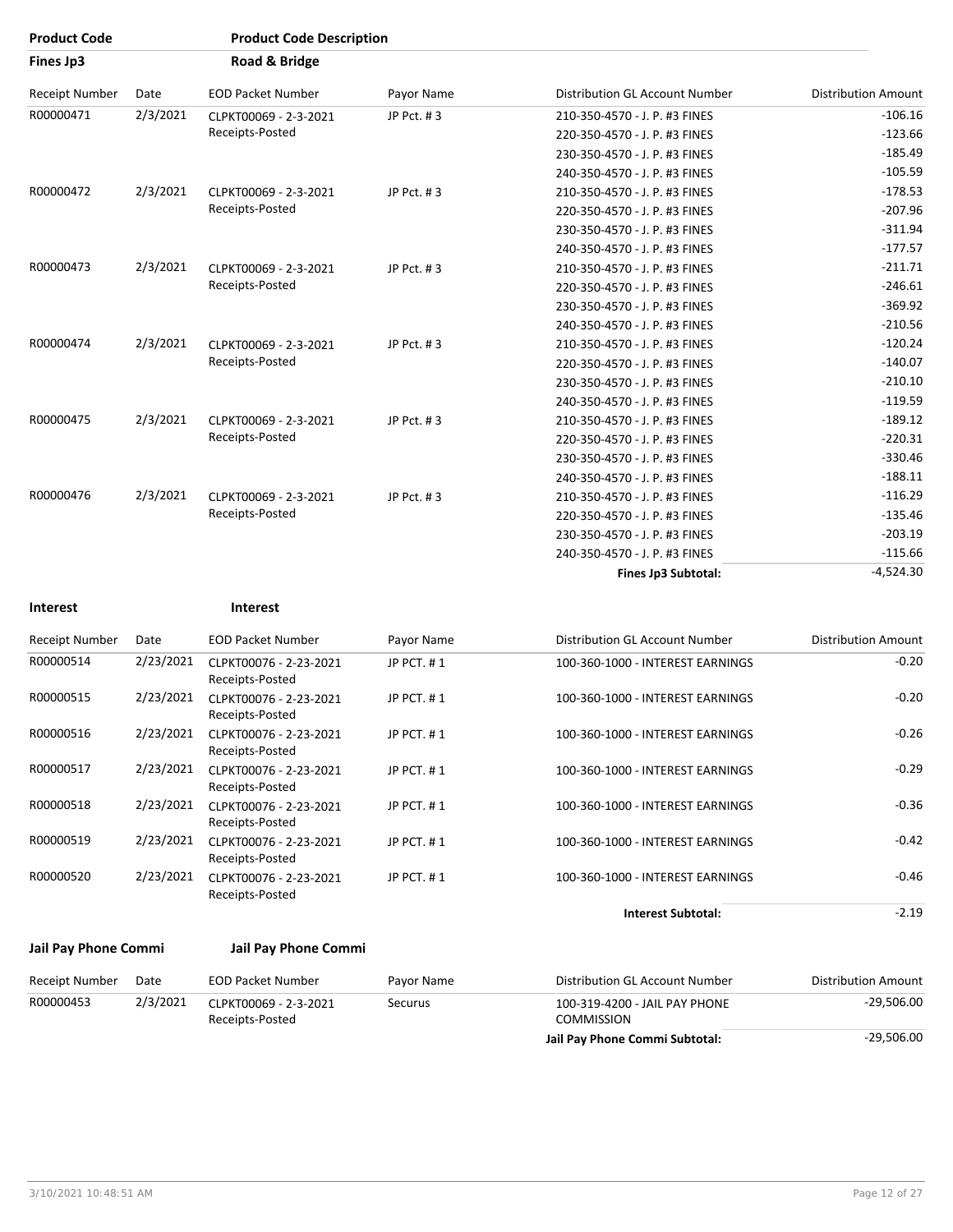| <b>Product Code</b> |           | <b>Product Code Description</b>           |                       |                                                                      |                            |
|---------------------|-----------|-------------------------------------------|-----------------------|----------------------------------------------------------------------|----------------------------|
| Jp#1 Fees           |           | Jp#1 Fees                                 |                       |                                                                      |                            |
| Receipt Number      | Date      | <b>EOD Packet Number</b>                  | Payor Name            | Distribution GL Account Number                                       | <b>Distribution Amount</b> |
| R00000514           | 2/23/2021 | CLPKT00076 - 2-23-2021<br>Receipts-Posted | JP PCT. #1            | 100-340-4550 - J. P. #1 FEES                                         | $-1,207.53$                |
| R00000515           | 2/23/2021 | CLPKT00076 - 2-23-2021<br>Receipts-Posted | JP PCT. #1            | 100-340-4550 - J. P. #1 FEES                                         | $-999.12$                  |
| R00000516           | 2/23/2021 | CLPKT00076 - 2-23-2021<br>Receipts-Posted | JP PCT. #1            | 100-340-4550 - J. P. #1 FEES                                         | $-1,221.45$                |
| R00000517           | 2/23/2021 | CLPKT00076 - 2-23-2021<br>Receipts-Posted | JP PCT. #1            | 100-340-4550 - J. P. #1 FEES                                         | $-1,009.65$                |
| R00000518           | 2/23/2021 | CLPKT00076 - 2-23-2021<br>Receipts-Posted | JP PCT. #1            | 100-340-4550 - J. P. #1 FEES                                         | $-1,058.02$                |
| R00000519           | 2/23/2021 | CLPKT00076 - 2-23-2021<br>Receipts-Posted | JP PCT. #1            | 100-340-4550 - J. P. #1 FEES                                         | $-1,177.17$                |
| R00000520           | 2/23/2021 | CLPKT00076 - 2-23-2021<br>Receipts-Posted | JP PCT. #1            | 100-340-4550 - J. P. #1 FEES                                         | $-1,101.67$                |
|                     |           |                                           |                       | Jp#1 Fees Subtotal:                                                  | $-7,774.61$                |
| Jp#2 Fees           |           | Jp#2 Fees                                 |                       |                                                                      |                            |
| Receipt Number      | Date      | <b>EOD Packet Number</b>                  | Payor Name            | Distribution GL Account Number                                       | <b>Distribution Amount</b> |
| R00000466           | 2/3/2021  | CLPKT00069 - 2-3-2021<br>Receipts-Posted  | JP Pct. #2            | 100-340-4560 - J. P. #2 FEES                                         | $-600.65$                  |
| R00000467           | 2/3/2021  | CLPKT00069 - 2-3-2021<br>Receipts-Posted  | JP Pct. #2            | 100-340-4560 - J. P. #2 FEES                                         | $-225.70$                  |
| R00000468           | 2/3/2021  | CLPKT00069 - 2-3-2021<br>Receipts-Posted  | JP MPct. #2           | 100-340-4560 - J. P. #2 FEES                                         | $-75.40$                   |
| R00000469           | 2/3/2021  | CLPKT00069 - 2-3-2021<br>Receipts-Posted  | Miscellaneous Receipt | 100-340-4560 - J. P. #2 FEES                                         | $-225.00$                  |
| R00000470           | 2/3/2021  | CLPKT00069 - 2-3-2021<br>Receipts-Posted  | JP Pct. #2            | 100-340-4560 - J. P. #2 FEES                                         | $-300.00$                  |
|                     |           |                                           |                       | Jp#2 Fees Subtotal:                                                  | $-1,426.75$                |
| Jp#3 Fees           |           | Jp#3 Fees                                 |                       |                                                                      |                            |
| Receipt Number      | Date      | <b>EOD Packet Number</b>                  | Payor Name            | Distribution GL Account Number                                       | <b>Distribution Amount</b> |
| R00000471           | 2/3/2021  | CLPKT00069 - 2-3-2021<br>Receipts-Posted  | JP Pct. #3            | 100-340-4570 - J. P. #3 FEES                                         | -481.89                    |
| R00000472           | 2/3/2021  | CLPKT00069 - 2-3-2021<br>Receipts-Posted  | JP Pct. #3            | 100-340-4570 - J. P. #3 FEES                                         | -767.95                    |
| R00000473           | 2/3/2021  | CLPKT00069 - 2-3-2021<br>Receipts-Posted  | JP Pct. #3            | 100-340-4570 - J. P. #3 FEES                                         | $-853.95$                  |
| R00000474           | 2/3/2021  | CLPKT00069 - 2-3-2021<br>Receipts-Posted  | JP Pct. #3            | 100-340-4570 - J. P. #3 FEES                                         | $-831.97$                  |
| R00000475           | 2/3/2021  | CLPKT00069 - 2-3-2021<br>Receipts-Posted  | JP Pct. #3            | 100-340-4570 - J. P. #3 FEES                                         | $-397.69$                  |
| R00000476           | 2/3/2021  | CLPKT00069 - 2-3-2021<br>Receipts-Posted  | JP Pct. #3            | 100-340-4570 - J. P. #3 FEES                                         | $-613.18$                  |
|                     |           |                                           |                       | Jp#3 Fees Subtotal:                                                  | $-3,946.63$                |
| <b>Juror Reimb</b>  |           | <b>Juror Reimbursement</b>                |                       |                                                                      |                            |
| Receipt Number      | Date      | EOD Packet Number                         | Payor Name            | Distribution GL Account Number                                       | <b>Distribution Amount</b> |
| R00000505           | 2/22/2021 | CLPKT00075 - 2-22-2021<br>Receipts-Posted |                       | Comptroller - Judiciary Section 100-370-1390 - STATE JUROR REIMB.FEE | $-1,190.00$                |
|                     |           |                                           |                       | Juror Reimb Subtotal:                                                | $-1,190.00$                |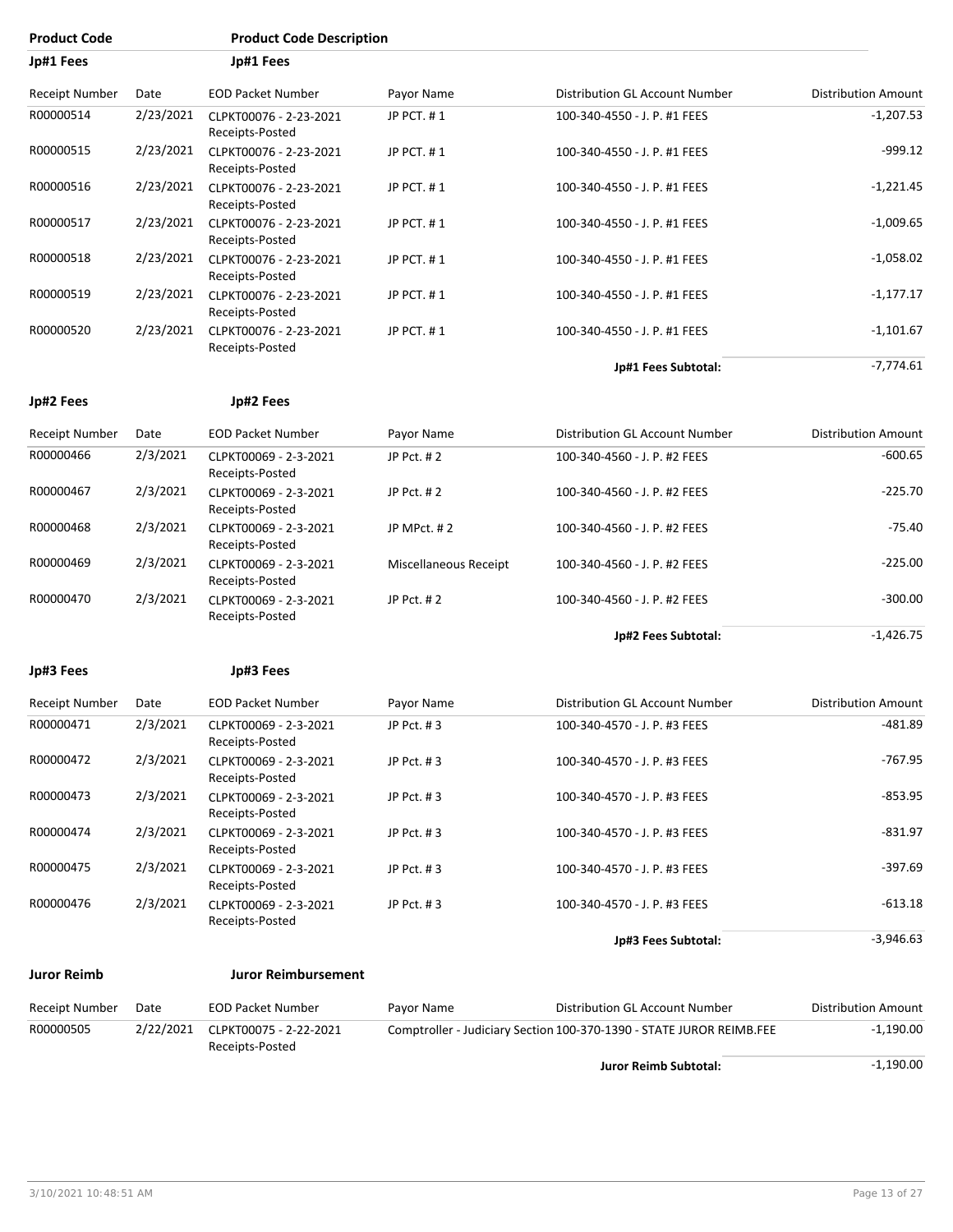| <b>Product Code</b>   |           | <b>Product Code Description</b>                     |             |                                       |                            |
|-----------------------|-----------|-----------------------------------------------------|-------------|---------------------------------------|----------------------------|
| Just Ct Bldg JP1      |           | Jp1                                                 |             |                                       |                            |
| Receipt Number        | Date      | <b>EOD Packet Number</b>                            | Payor Name  | Distribution GL Account Number        | <b>Distribution Amount</b> |
| R00000514             | 2/23/2021 | CLPKT00076 - 2-23-2021<br>Receipts-Posted           | JP PCT, #1  | 111-370-4550 - JP1 SECURITY FEE       | $-66.81$                   |
| R00000515             |           | 2/23/2021 CLPKT00076 - 2-23-2021<br>Receipts-Posted | JP PCT. #1  | 111-370-4550 - JP1 SECURITY FEE       | $-101.08$                  |
| R00000516             | 2/23/2021 | CLPKT00076 - 2-23-2021<br>Receipts-Posted           | JP PCT. #1  | 111-370-4550 - JP1 SECURITY FEE       | $-34.97$                   |
| R00000517             | 2/23/2021 | CLPKT00076 - 2-23-2021<br>Receipts-Posted           | JP PCT. #1  | 111-370-4550 - JP1 SECURITY FEE       | $-91.00$                   |
| R00000518             | 2/23/2021 | CLPKT00076 - 2-23-2021<br>Receipts-Posted           | JP PCT. #1  | 111-370-4550 - JP1 SECURITY FEE       | $-92.88$                   |
| R00000519             | 2/23/2021 | CLPKT00076 - 2-23-2021<br>Receipts-Posted           | JP PCT. #1  | 111-370-4550 - JP1 SECURITY FEE       | $-51.55$                   |
| R00000520             | 2/23/2021 | CLPKT00076 - 2-23-2021<br>Receipts-Posted           | JP PCT. #1  | 111-370-4550 - JP1 SECURITY FEE       | $-29.43$                   |
|                       |           |                                                     |             | Just Ct Bldg JP1 Subtotal:            | $-467.72$                  |
| Just Ct Bldg JP2      |           | Jp2                                                 |             |                                       |                            |
| <b>Receipt Number</b> | Date      | <b>EOD Packet Number</b>                            | Payor Name  | Distribution GL Account Number        | <b>Distribution Amount</b> |
| R00000466             | 2/3/2021  | CLPKT00069 - 2-3-2021<br>Receipts-Posted            | JP Pct. #2  | 111-370-4560 - JP2 SECURITY FEE       | $-32.00$                   |
| R00000467             | 2/3/2021  | CLPKT00069 - 2-3-2021<br>Receipts-Posted            | JP Pct. #2  | 111-370-4560 - JP2 SECURITY FEE       | $-34.30$                   |
| R00000468             | 2/3/2021  | CLPKT00069 - 2-3-2021<br>Receipts-Posted            | JP MPct. #2 | 111-370-4560 - JP2 SECURITY FEE       | $-19.60$                   |
|                       |           |                                                     |             | Just Ct Bldg JP2 Subtotal:            | $-85.90$                   |
| Just Ct Bldg Jp3      |           | Jp3                                                 |             |                                       |                            |
| Receipt Number        | Date      | <b>EOD Packet Number</b>                            | Payor Name  | Distribution GL Account Number        | <b>Distribution Amount</b> |
| R00000471             | 2/3/2021  | CLPKT00069 - 2-3-2021<br>Receipts-Posted            | JP Pct. #3  | 111-370-4570 - JP3 SECURITY FEE       | $-52.64$                   |
| R00000472             | 2/3/2021  | CLPKT00069 - 2-3-2021<br>Receipts-Posted            | JP Pct. #3  | 111-370-4570 - JP3 SECURITY FEE       | $-53.77$                   |
| R00000473             | 2/3/2021  | CLPKT00069 - 2-3-2021<br>Receipts-Posted            | JP Pct. #3  | 111-370-4570 - JP3 SECURITY FEE       | -69.58                     |
| R00000474             | 2/3/2021  | CLPKT00069 - 2-3-2021<br>Receipts-Posted            | JP Pct. #3  | 111-370-4570 - JP3 SECURITY FEE       | $-62.02$                   |
| R00000475             | 2/3/2021  | CLPKT00069 - 2-3-2021<br>Receipts-Posted            | JP Pct. #3  | 111-370-4570 - JP3 SECURITY FEE       | $-72.52$                   |
| R00000476             | 2/3/2021  | CLPKT00069 - 2-3-2021<br>Receipts-Posted            | JP Pct. #3  | 111-370-4570 - JP3 SECURITY FEE       | $-51.77$                   |
|                       |           |                                                     |             | Just Ct Bldg Jp3 Subtotal:            | $-362.30$                  |
| Just Ct Tech JP1      |           | Jp1                                                 |             |                                       |                            |
| Receipt Number        | Date      | <b>EOD Packet Number</b>                            | Payor Name  | Distribution GL Account Number        | <b>Distribution Amount</b> |
| R00000514             | 2/23/2021 | CLPKT00076 - 2-23-2021<br>Receipts-Posted           | JP PCT. #1  | 260-370-4550 - J.P.#1 TECHNOLOGY FEES | $-87.27$                   |
| R00000515             | 2/23/2021 | CLPKT00076 - 2-23-2021<br>Receipts-Posted           | JP PCT. #1  | 260-370-4550 - J.P.#1 TECHNOLOGY FEES | $-100.15$                  |
| R00000516             | 2/23/2021 | CLPKT00076 - 2-23-2021<br>Receipts-Posted           | JP PCT. #1  | 260-370-4550 - J.P.#1 TECHNOLOGY FEES | $-31.69$                   |
| R00000517             | 2/23/2021 | CLPKT00076 - 2-23-2021<br>Receipts-Posted           | JP PCT. #1  | 260-370-4550 - J.P.#1 TECHNOLOGY FEES | $-98.20$                   |
| R00000518             | 2/23/2021 | CLPKT00076 - 2-23-2021<br>Receipts-Posted           | JP PCT. #1  | 260-370-4550 - J.P.#1 TECHNOLOGY FEES | $-80.21$                   |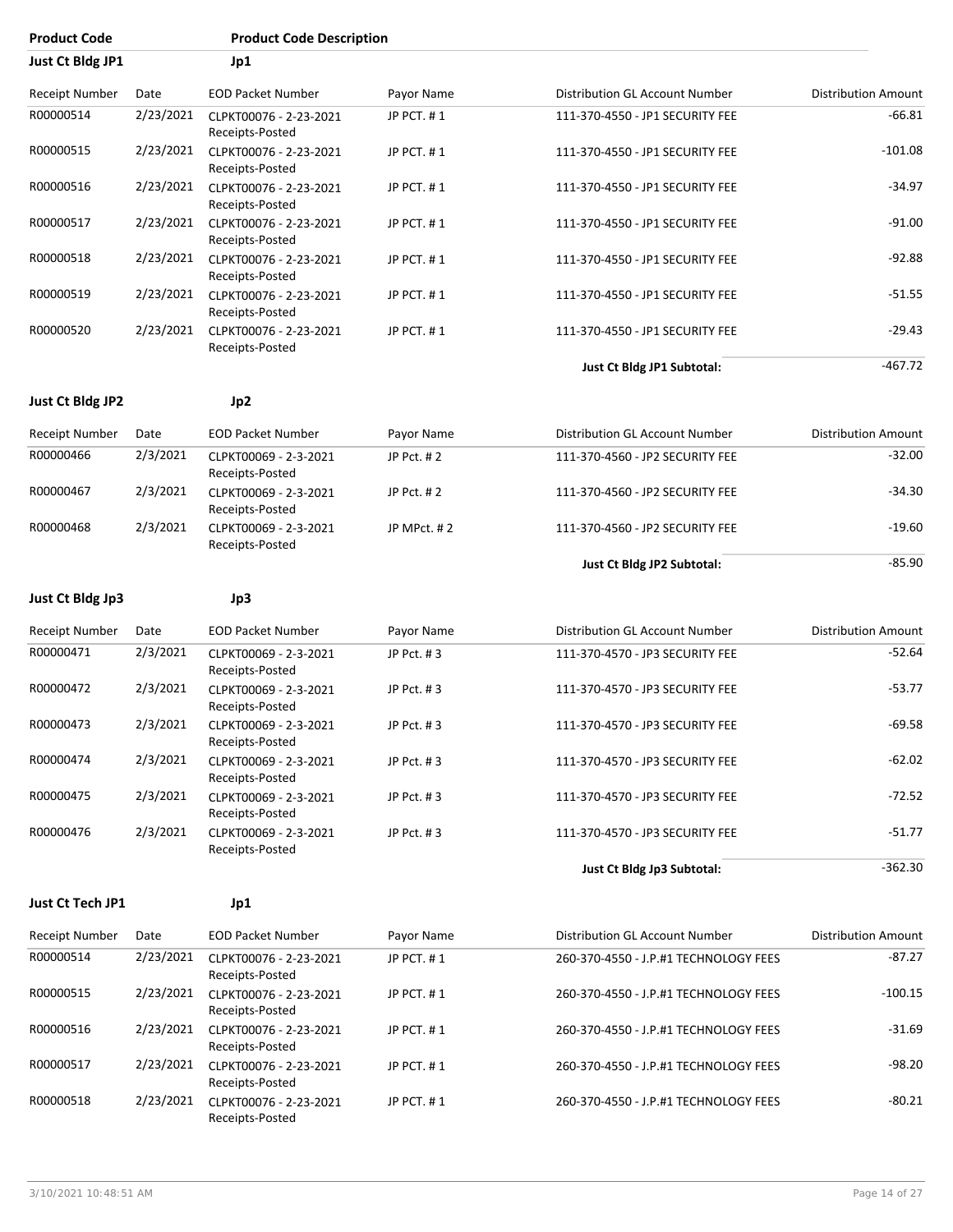| <b>Product Code</b>        |           | <b>Product Code Description</b>           |                             |                                                                               |                            |
|----------------------------|-----------|-------------------------------------------|-----------------------------|-------------------------------------------------------------------------------|----------------------------|
| R00000519                  | 2/23/2021 | CLPKT00076 - 2-23-2021<br>Receipts-Posted | JP PCT. #1                  | 260-370-4550 - J.P.#1 TECHNOLOGY FEES                                         | $-50.58$                   |
| R00000520                  | 2/23/2021 | CLPKT00076 - 2-23-2021<br>Receipts-Posted | JP PCT. #1                  | 260-370-4550 - J.P.#1 TECHNOLOGY FEES                                         | -31.48                     |
|                            |           |                                           |                             | <b>Just Ct Tech JP1 Subtotal:</b>                                             | $-479.58$                  |
| Just Ct Tech JP2           |           | Jp2                                       |                             |                                                                               |                            |
| Receipt Number             | Date      | <b>EOD Packet Number</b>                  | Payor Name                  | Distribution GL Account Number                                                | <b>Distribution Amount</b> |
| R00000466                  | 2/3/2021  | CLPKT00069 - 2-3-2021<br>Receipts-Posted  | JP Pct. #2                  | 270-370-4560 - J.P.#2 TECHNOLOGY FEES                                         | $-26.12$                   |
| R00000467                  | 2/3/2021  | CLPKT00069 - 2-3-2021<br>Receipts-Posted  | JP Pct. #2                  | 270-370-4560 - J.P.#2 TECHNOLOGY FEES                                         | $-28.00$                   |
| R00000468                  | 2/3/2021  | CLPKT00069 - 2-3-2021<br>Receipts-Posted  | JP MPct. #2                 | 270-370-4560 - J.P.#2 TECHNOLOGY FEES                                         | $-16.00$                   |
|                            |           |                                           |                             | <b>Just Ct Tech JP2 Subtotal:</b>                                             | $-70.12$                   |
| Just Ct Tech Jp3           |           | Jp3                                       |                             |                                                                               |                            |
| Receipt Number             | Date      | <b>EOD Packet Number</b>                  | Payor Name                  | Distribution GL Account Number                                                | <b>Distribution Amount</b> |
| R00000471                  | 2/3/2021  | CLPKT00069 - 2-3-2021<br>Receipts-Posted  | JP Pct. #3                  | 280-370-4560 - J.P.#3 TECHNOLOGY FEES                                         | $-49.08$                   |
| R00000472                  | 2/3/2021  | CLPKT00069 - 2-3-2021<br>Receipts-Posted  | JP Pct. #3                  | 280-370-4560 - J.P.#3 TECHNOLOGY FEES                                         | $-45.74$                   |
| R00000473                  | 2/3/2021  | CLPKT00069 - 2-3-2021<br>Receipts-Posted  | JP Pct. #3                  | 280-370-4560 - J.P.#3 TECHNOLOGY FEES                                         | $-66.73$                   |
| R00000474                  | 2/3/2021  | CLPKT00069 - 2-3-2021<br>Receipts-Posted  | JP Pct. #3                  | 280-370-4560 - J.P.#3 TECHNOLOGY FEES                                         | -52.43                     |
| R00000475                  | 2/3/2021  | CLPKT00069 - 2-3-2021<br>Receipts-Posted  | JP Pct. #3                  | 280-370-4560 - J.P.#3 TECHNOLOGY FEES                                         | $-60.02$                   |
| R00000476                  | 2/3/2021  | CLPKT00069 - 2-3-2021<br>Receipts-Posted  | JP Pct. #3                  | 280-370-4560 - J.P.#3 TECHNOLOGY FEES                                         | $-42.01$                   |
|                            |           |                                           |                             | Just Ct Tech Jp3 Subtotal:                                                    | $-316.01$                  |
| <b>Juv Prob Fees</b>       |           | <b>Juv Prob Fees</b>                      |                             |                                                                               |                            |
| Receipt Number             | Date      | <b>EOD Packet Number</b>                  | Payor Name                  | Distribution GL Account Number                                                | <b>Distribution Amount</b> |
| R00000502                  | 2/22/2021 | CLPKT00075 - 2-22-2021<br>Receipts-Posted | Juvenile Probation          | 891-340-5750 - JUVENILE PROBATION FEES                                        | $-30.00$                   |
|                            |           |                                           |                             | <b>Juv Prob Fees Subtotal:</b>                                                | $-30.00$                   |
| Juv Prob Reimb of Ex       |           | <b>Juv Prob Reimb of Expenses</b>         |                             |                                                                               |                            |
| Receipt Number             | Date      | <b>EOD Packet Number</b>                  | Payor Name                  | <b>Distribution GL Account Number</b>                                         | <b>Distribution Amount</b> |
| R00000502                  | 2/22/2021 | CLPKT00075 - 2-22-2021<br>Receipts-Posted | Juvenile Probation          | 891-340-5790 - REIMBURSEMENT OF<br><b>EXPENSES</b>                            | -50.00                     |
|                            |           |                                           |                             | Juv Prob Reimb of Ex Subtotal:                                                | $-50.00$                   |
| <b>LaSalle Corrections</b> |           | <b>Detention Center</b>                   |                             |                                                                               |                            |
| <b>Receipt Number</b>      | Date      | <b>EOD Packet Number</b>                  | Payor Name                  | Distribution GL Account Number                                                | <b>Distribution Amount</b> |
| R00000484                  | 2/8/2021  | CLPKT00072 - 2-8-2021-Posted              | LaSalle Corrections VI, LLC | 100-370-4530 - REIMB.CEC ODYSSEY SAAS<br><b>LaSalle Corrections Subtotal:</b> | $-7,145.63$<br>$-7,145.63$ |
| <b>Law Library CoClk</b>   |           | <b>County Clerk</b>                       |                             |                                                                               |                            |
| <b>Receipt Number</b>      | Date      | <b>EOD Packet Number</b>                  | Payor Name                  | Distribution GL Account Number                                                | <b>Distribution Amount</b> |
| R00000510                  | 2/22/2021 | CLPKT00075 - 2-22-2021<br>Receipts-Posted | Miscellaneous Receipt       | 350-340-4030 - COUNTY CLERK FEES                                              | $-350.00$                  |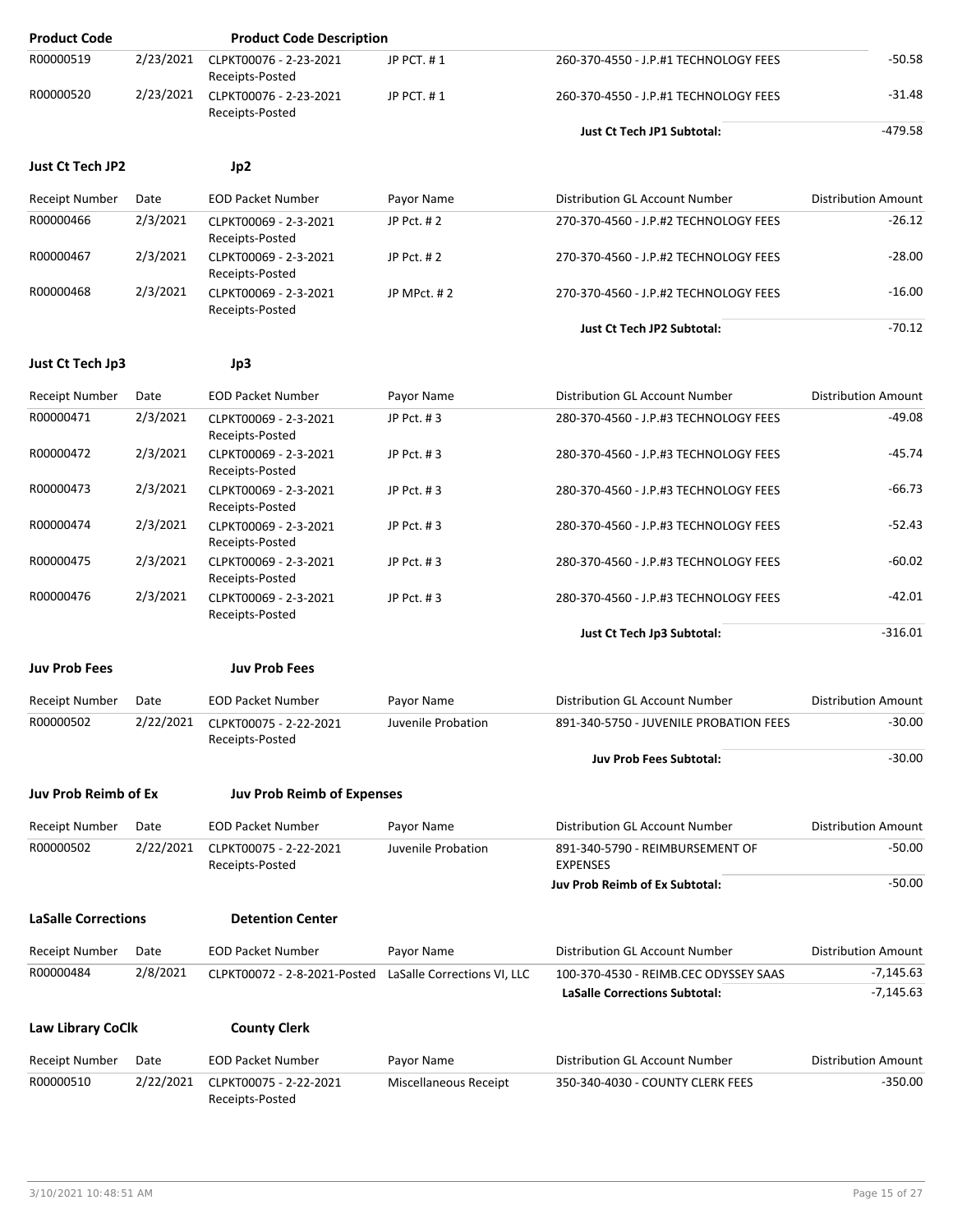| <b>Product Code</b>    |           | <b>Product Code Description</b>                     |            |                                                     |                            |
|------------------------|-----------|-----------------------------------------------------|------------|-----------------------------------------------------|----------------------------|
| R00000511              | 2/22/2021 | CLPKT00075 - 2-22-2021<br>Receipts-Posted           | 4533.83    | 350-340-4030 - COUNTY CLERK FEES                    | $-805.00$                  |
|                        |           |                                                     |            | Law Library CoClk Subtotal:                         | $-1,155.00$                |
| <b>Limited R&amp;B</b> |           | <b>Limited R&amp;B</b>                              |            |                                                     |                            |
| Receipt Number         | Date      | <b>EOD Packet Number</b>                            | Payor Name | Distribution GL Account Number                      | <b>Distribution Amount</b> |
| R00000455              | 2/3/2021  | CLPKT00069 - 2-3-2021<br>Receipts-Posted            | TAX A/C    | 210-321-2000 - CAR REGISTRATION/SALES<br><b>TAX</b> | $-2,124.43$                |
|                        |           |                                                     |            | 220-321-2000 - CAR REGISTRATION/SALES<br><b>TAX</b> | $-2,474.68$                |
|                        |           |                                                     |            | 230-321-2000 - CAR REGISTRATION/SALES<br><b>TAX</b> | $-3,712.03$                |
|                        |           |                                                     |            | 240-321-2000 - CAR REGISTRATION/SALES<br><b>TAX</b> | $-2,112.97$                |
| R00000457              | 2/3/2021  | CLPKT00069 - 2-3-2021<br>Receipts-Posted            | TAX A/C    | 210-321-2000 - CAR REGISTRATION/SALES<br><b>TAX</b> | $-7,634.95$                |
|                        |           |                                                     |            | 220-321-2000 - CAR REGISTRATION/SALES<br><b>TAX</b> | $-8,893.71$                |
|                        |           |                                                     |            | 230-321-2000 - CAR REGISTRATION/SALES<br><b>TAX</b> | $-13,340.56$               |
|                        |           |                                                     |            | 240-321-2000 - CAR REGISTRATION/SALES<br><b>TAX</b> | $-7,593.74$                |
| R00000458              | 2/3/2021  | CLPKT00069 - 2-3-2021<br>Receipts-Posted            | TAX A/C    | 210-321-2000 - CAR REGISTRATION/SALES<br><b>TAX</b> | $-115.95$                  |
|                        |           |                                                     |            | 220-321-2000 - CAR REGISTRATION/SALES<br><b>TAX</b> | -135.06                    |
|                        |           |                                                     |            | 230-321-2000 - CAR REGISTRATION/SALES<br><b>TAX</b> | $-202.60$                  |
|                        |           |                                                     |            | 240-321-2000 - CAR REGISTRATION/SALES<br><b>TAX</b> | $-115.32$                  |
| R00000508              | 2/22/2021 | CLPKT00075 - 2-22-2021<br>Receipts-Posted           | TAX A/C    | 210-321-2000 - CAR REGISTRATION/SALES<br><b>TAX</b> | $-6,313.62$                |
|                        |           |                                                     |            | 220-321-2000 - CAR REGISTRATION/SALES<br><b>TAX</b> | $-7,354.54$                |
|                        |           |                                                     |            | 230-321-2000 - CAR REGISTRATION/SALES<br><b>TAX</b> | $-11,031.81$               |
|                        |           |                                                     |            | 240-321-2000 - CAR REGISTRATION/SALES<br><b>TAX</b> | $-6,279.55$                |
| R00000524              |           | 2/24/2021 CLPKT00077 - 2-24-2021<br>Receipts-Posted | TAX A/C    | 210-321-2000 - CAR REGISTRATION/SALES<br><b>TAX</b> | $-2,552.63$                |
|                        |           |                                                     |            | 220-321-2000 - CAR REGISTRATION/SALES<br><b>TAX</b> | $-2,973.48$                |
|                        |           |                                                     |            | 230-321-2000 - CAR REGISTRATION/SALES<br><b>TAX</b> | $-4,460.21$                |
|                        |           |                                                     |            | 240-321-2000 - CAR REGISTRATION/SALES<br>TAX        | $-2,538.85$                |
| R00000525              | 2/24/2021 | CLPKT00077 - 2-24-2021<br>Receipts-Posted           | TAX A/C    | 210-321-2000 - CAR REGISTRATION/SALES<br><b>TAX</b> | $-171.95$                  |
|                        |           |                                                     |            | 220-321-2000 - CAR REGISTRATION/SALES<br><b>TAX</b> | $-200.31$                  |
|                        |           |                                                     |            | 230-321-2000 - CAR REGISTRATION/SALES<br><b>TAX</b> | $-300.46$                  |
|                        |           |                                                     |            | 240-321-2000 - CAR REGISTRATION/SALES<br><b>TAX</b> | $-171.03$                  |
|                        |           |                                                     |            | Limited R&B Subtotal:                               | $-92,804.44$               |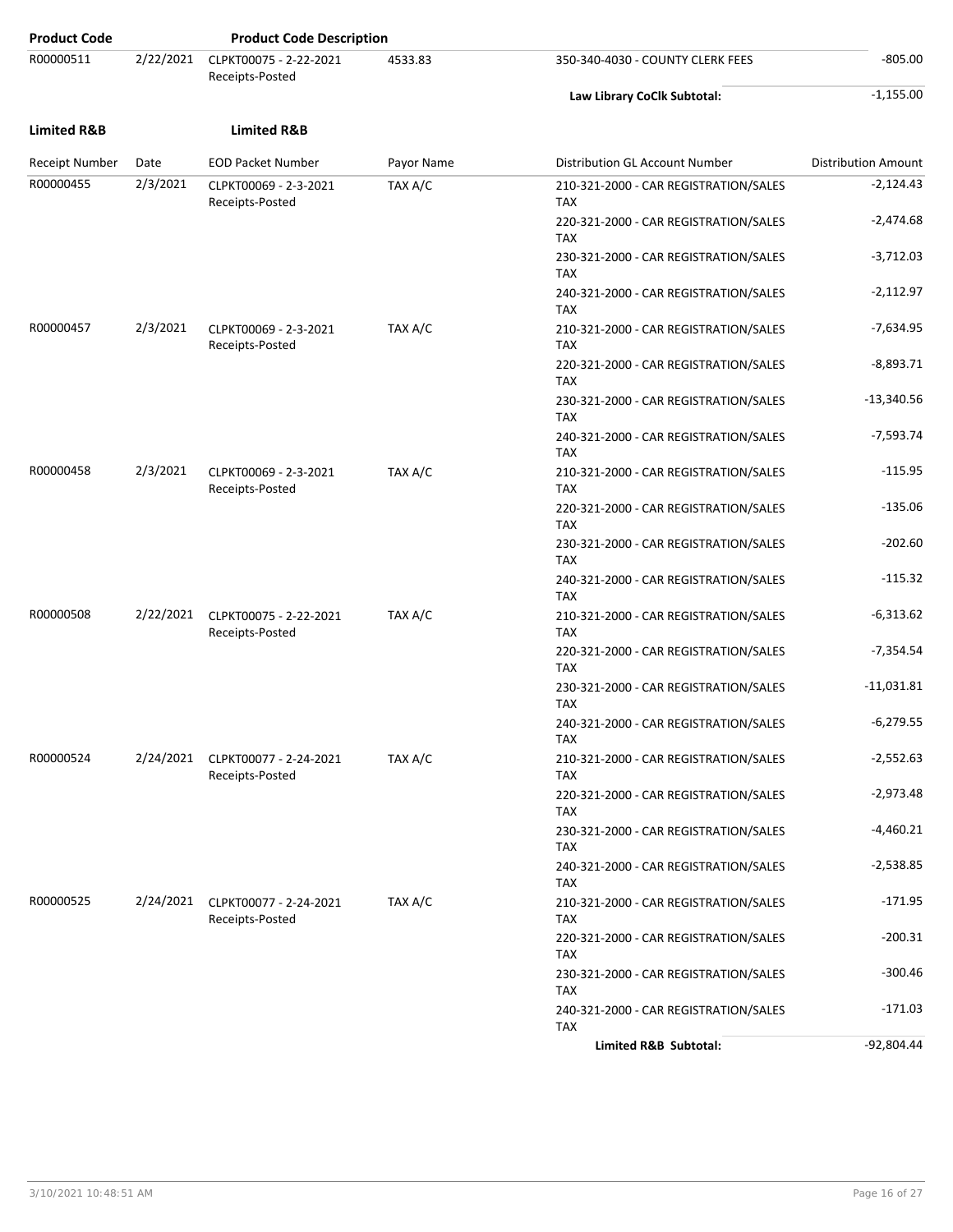| <b>Product Code</b>      |           | <b>Product Code Description</b>           |             |                                                         |                            |
|--------------------------|-----------|-------------------------------------------|-------------|---------------------------------------------------------|----------------------------|
| <b>Local Court Costs</b> |           | <b>Local Court Costs</b>                  |             |                                                         |                            |
| <b>Receipt Number</b>    | Date      | <b>EOD Packet Number</b>                  | Payor Name  | Distribution GL Account Number                          | <b>Distribution Amount</b> |
| R00000466                | 2/3/2021  | CLPKT00069 - 2-3-2021<br>Receipts-Posted  | JP Pct. #2  | 100-318-1280 - LOCAL FINES AND<br><b>REIMBURSEMENTS</b> | $-19.59$                   |
| R00000467                | 2/3/2021  | CLPKT00069 - 2-3-2021<br>Receipts-Posted  | JP Pct. #2  | 100-318-1280 - LOCAL FINES AND<br><b>REIMBURSEMENTS</b> | $-21.00$                   |
| R00000468                | 2/3/2021  | CLPKT00069 - 2-3-2021<br>Receipts-Posted  | JP MPct. #2 | 100-318-1280 - LOCAL FINES AND<br><b>REIMBURSEMENTS</b> | $-12.00$                   |
| R00000471                | 2/3/2021  | CLPKT00069 - 2-3-2021<br>Receipts-Posted  | JP Pct. #3  | 100-318-1280 - LOCAL FINES AND<br>REIMBURSEMENTS        | $-27.62$                   |
| R00000472                | 2/3/2021  | CLPKT00069 - 2-3-2021<br>Receipts-Posted  | JP Pct. #3  | 100-318-1280 - LOCAL FINES AND<br><b>REIMBURSEMENTS</b> | $-32.31$                   |
| R00000473                | 2/3/2021  | CLPKT00069 - 2-3-2021<br>Receipts-Posted  | JP Pct. #3  | 100-318-1280 - LOCAL FINES AND<br><b>REIMBURSEMENTS</b> | $-38.03$                   |
| R00000474                | 2/3/2021  | CLPKT00069 - 2-3-2021<br>Receipts-Posted  | JP Pct. #3  | 100-318-1280 - LOCAL FINES AND<br>REIMBURSEMENTS        | $-35.11$                   |
| R00000475                | 2/3/2021  | CLPKT00069 - 2-3-2021<br>Receipts-Posted  | JP Pct. #3  | 100-318-1280 - LOCAL FINES AND<br><b>REIMBURSEMENTS</b> | $-38.37$                   |
| R00000476                | 2/3/2021  | CLPKT00069 - 2-3-2021<br>Receipts-Posted  | JP Pct. #3  | 100-318-1280 - LOCAL FINES AND<br><b>REIMBURSEMENTS</b> | $-19.58$                   |
| R00000514                | 2/23/2021 | CLPKT00076 - 2-23-2021<br>Receipts-Posted | JP PCT. #1  | 100-318-1280 - LOCAL FINES AND<br>REIMBURSEMENTS        | $-22.60$                   |
| R00000515                | 2/23/2021 | CLPKT00076 - 2-23-2021<br>Receipts-Posted | JP PCT. #1  | 100-318-1280 - LOCAL FINES AND<br><b>REIMBURSEMENTS</b> | $-45.30$                   |
| R00000516                | 2/23/2021 | CLPKT00076 - 2-23-2021<br>Receipts-Posted | JP PCT. #1  | 100-318-1280 - LOCAL FINES AND<br>REIMBURSEMENTS        | $-14.79$                   |
| R00000517                | 2/23/2021 | CLPKT00076 - 2-23-2021<br>Receipts-Posted | JP PCT. #1  | 100-318-1280 - LOCAL FINES AND<br>REIMBURSEMENTS        | $-40.54$                   |
| R00000518                | 2/23/2021 | CLPKT00076 - 2-23-2021<br>Receipts-Posted | JP PCT. #1  | 100-318-1280 - LOCAL FINES AND<br><b>REIMBURSEMENTS</b> | $-56.03$                   |
| R00000519                | 2/23/2021 | CLPKT00076 - 2-23-2021<br>Receipts-Posted | JP PCT. #1  | 100-318-1280 - LOCAL FINES AND<br><b>REIMBURSEMENTS</b> | $-26.92$                   |
| R00000520                | 2/23/2021 | CLPKT00076 - 2-23-2021<br>Receipts-Posted | JP PCT. #1  | 100-318-1280 - LOCAL FINES AND<br><b>REIMBURSEMENTS</b> | $-17.37$                   |
|                          |           |                                           |             | <b>Local Court Costs Subtotal:</b>                      | $-467.16$                  |
| Longevity                |           | <b>Longevity Asst DA</b>                  |             |                                                         |                            |
| <b>Receipt Number</b>    | Date      | <b>EOD Packet Number</b>                  | Payor Name  | Distribution GL Account Number                          | <b>Distribution Amount</b> |
| R00000460                | 2/3/2021  | CLPKT00069 - 2-3-2021<br>Receipts-Posted  | Comptroller | 100-370-1510 - ASST. DA LONGEVITY PAY                   | $-1,380.00$                |
|                          |           |                                           |             | Longevity Subtotal:                                     | $-1,380.00$                |
| <b>Mixed Bev Gross</b>   |           | <b>Tax on Mixed Drinks</b>                |             |                                                         |                            |
| <b>Receipt Number</b>    | Date      | <b>EOD Packet Number</b>                  | Payor Name  | Distribution GL Account Number                          | <b>Distribution Amount</b> |
| R00000501                | 2/22/2021 | CLPKT00075 - 2-22-2021<br>Receipts-Posted | Comptroller | 100-318-1400 - TAX ON MIXED DRINKS                      | $-1,015.48$                |
|                          |           |                                           |             | <b>Mixed Bev Gross Subtotal:</b>                        | $-1,015.48$                |
| <b>Mixed Bev Sales</b>   |           | <b>Tax Of Mixed Drinks</b>                |             |                                                         |                            |
| <b>Receipt Number</b>    | Date      | <b>EOD Packet Number</b>                  | Payor Name  | Distribution GL Account Number                          | <b>Distribution Amount</b> |
| R00000501                | 2/22/2021 | CLPKT00075 - 2-22-2021<br>Receipts-Posted | Comptroller | 100-318-1400 - TAX ON MIXED DRINKS                      | $-1,250.41$                |

Mixed Bev Sales Subtotal: **All and Subset Subsets (2001)** -1,250.41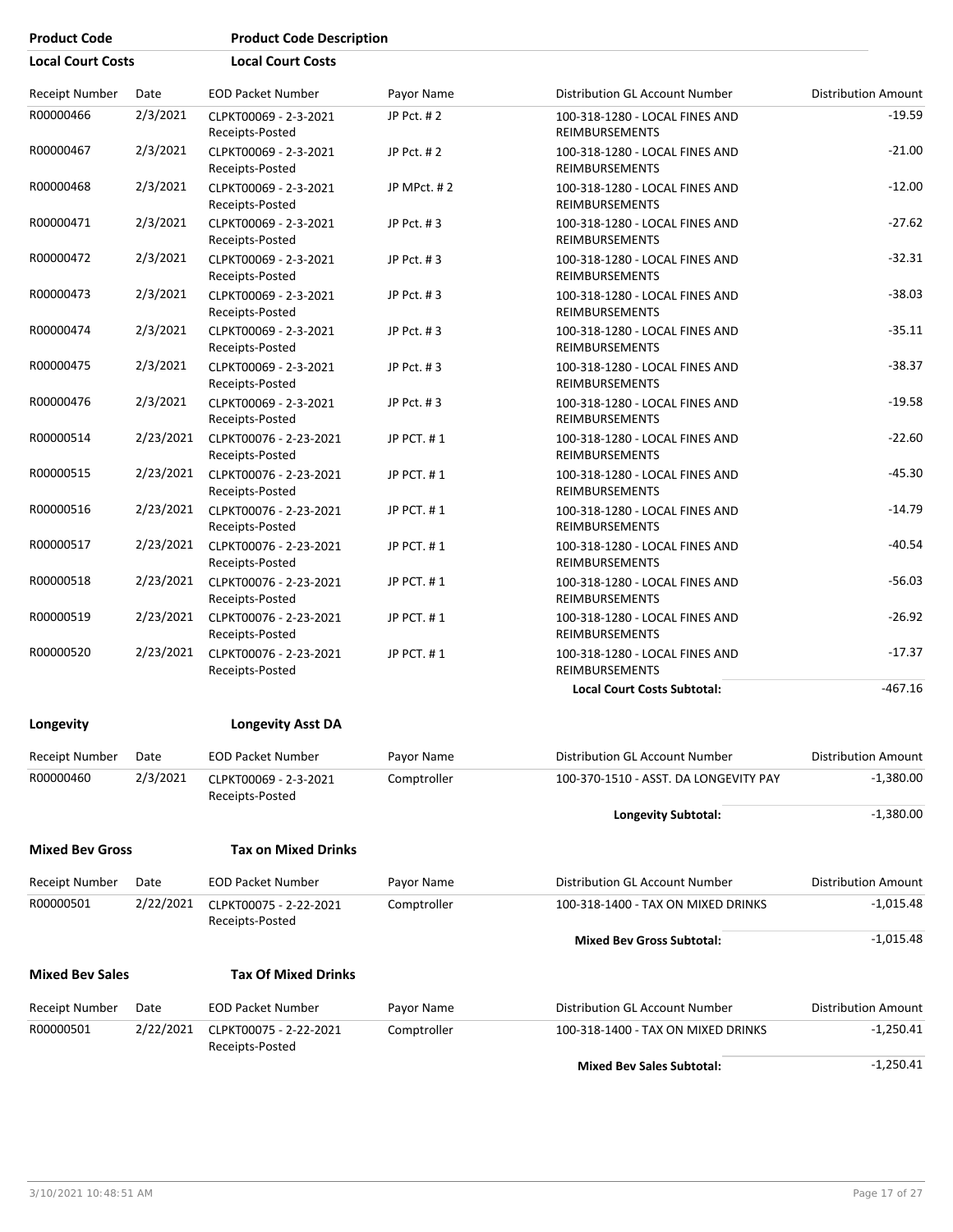| <b>Product Code</b>         |           | <b>Product Code Description</b>           |                       |                                                        |                            |
|-----------------------------|-----------|-------------------------------------------|-----------------------|--------------------------------------------------------|----------------------------|
| <b>OOG COVID</b>            |           | <b>OOG COVID Funding</b>                  |                       |                                                        |                            |
| Receipt Number              | Date      | <b>EOD Packet Number</b>                  | Payor Name            | Distribution GL Account Number                         | <b>Distribution Amount</b> |
| R00000465                   | 2/3/2021  | CLPKT00069 - 2-3-2021<br>Receipts-Posted  | Governor - Fiscal     | 414-330-4772 - OOG CORONAVIRUS GRANT                   | $-21,993.50$               |
|                             |           |                                           |                       | <b>OOG COVID Subtotal:</b>                             | $-21,993.50$               |
| Peace Offi Alloc C 1        |           | Constable 1                               |                       |                                                        |                            |
| <b>Receipt Number</b>       | Date      | <b>EOD Packet Number</b>                  | Payor Name            | <b>Distribution GL Account Number</b>                  | <b>Distribution Amount</b> |
| R00000532                   | 2/26/2021 | CLPKT00078 - 2-26-2021<br>Receipts-Posted | Comptroller           | 630-370-1600 - PEACE OFFICER ALLOCATION                | -642.52                    |
|                             |           |                                           |                       | Peace Offi Alloc C 1 Subtotal:                         | $-642.52$                  |
| Peace Offi Alloc C 2        |           | <b>Constable 2</b>                        |                       |                                                        |                            |
| <b>Receipt Number</b>       | Date      | <b>EOD Packet Number</b>                  | Payor Name            | Distribution GL Account Number                         | <b>Distribution Amount</b> |
| R00000533                   | 2/26/2021 | CLPKT00078 - 2-26-2021                    | Comptroller           | 640-370-1600 - PEACE OFFICER ALLOCATION                | -642.52                    |
|                             |           | Receipts-Posted                           |                       | Peace Offi Alloc C 2 Subtotal:                         | $-642.52$                  |
|                             |           |                                           |                       |                                                        |                            |
| Peace Offi Alloc C 3        |           | <b>Constable 3</b>                        |                       |                                                        |                            |
| <b>Receipt Number</b>       | Date      | <b>EOD Packet Number</b>                  | Payor Name            | <b>Distribution GL Account Number</b>                  | <b>Distribution Amount</b> |
| R00000534                   | 2/26/2021 | CLPKT00078 - 2-26-2021<br>Receipts-Posted | Comptroller           | 650-370-1600 - PEACE OFFICER ALLOCATION                | -642.52                    |
|                             |           |                                           |                       | Peace Offi Alloc C 3 Subtotal:                         | -642.52                    |
| <b>Peace Offi Alloc DA</b>  |           | <b>District Attny</b>                     |                       |                                                        |                            |
| Receipt Number              | Date      | <b>EOD Packet Number</b>                  | Payor Name            | Distribution GL Account Number                         | <b>Distribution Amount</b> |
| R00000531                   | 2/26/2021 | CLPKT00078 - 2-26-2021<br>Receipts-Posted | Comptroller           | 362-330-4750 - INVESTIGATOR/LEOSE<br><b>GRANT</b>      | $-642.52$                  |
|                             |           |                                           |                       | Peace Offi Alloc DA Subtotal:                          | $-642.52$                  |
| Peace Offi Alloc SO         |           | <b>Sheriff's Office</b>                   |                       |                                                        |                            |
| Receipt Number              | Date      | <b>EOD Packet Number</b>                  | Payor Name            | Distribution GL Account Number                         | <b>Distribution Amount</b> |
| R00000529                   | 2/26/2021 | CLPKT00078 - 2-26-2021                    | Comptroller           | 561-370-1600 - PEACE OFFICE ALLOCATION                 | $-1,972.51$                |
|                             |           | Receipts-Posted                           |                       | Peace Offi Alloc SO Subtotal:                          | $-1,972.51$                |
|                             |           |                                           |                       |                                                        |                            |
| <b>Probate Jdg Ed</b>       |           | <b>County Clerk</b>                       |                       |                                                        |                            |
| Receipt Number              | Date      | <b>EOD Packet Number</b>                  | Payor Name            | Distribution GL Account Number                         | <b>Distribution Amount</b> |
| R00000510                   | 2/22/2021 | CLPKT00075 - 2-22-2021<br>Receipts-Posted | Miscellaneous Receipt | 161-340-1310 - PROBATE JUDGES<br><b>EDUCATION</b>      | $-50.00$                   |
| R00000511                   | 2/22/2021 | CLPKT00075 - 2-22-2021<br>Receipts-Posted | 4533.83               | 161-340-1310 - PROBATE JUDGES<br><b>EDUCATION</b>      | $-95.00$                   |
|                             |           |                                           |                       | Probate Jdg Ed Subtotal:                               | $-145.00$                  |
| <b>Records Archive CoCl</b> |           | <b>Records Archive Co Clk</b>             |                       |                                                        |                            |
| Receipt Number              | Date      | <b>EOD Packet Number</b>                  | Payor Name            | Distribution GL Account Number                         | <b>Distribution Amount</b> |
| R00000510                   | 2/22/2021 | CLPKT00075 - 2-22-2021<br>Receipts-Posted | Miscellaneous Receipt | 127-370-1330 - CO. CLERK RECORDS<br><b>ARCHIVE FEE</b> | $-8,460.00$                |
| R00000511                   | 2/22/2021 | CLPKT00075 - 2-22-2021<br>Receipts-Posted | 4533.83               | 127-370-1330 - CO. CLERK RECORDS<br><b>ARCHIVE FEE</b> | $-8,310.00$                |
|                             |           |                                           |                       | <b>Records Archive CoCl Subtotal:</b>                  | $-16,770.00$               |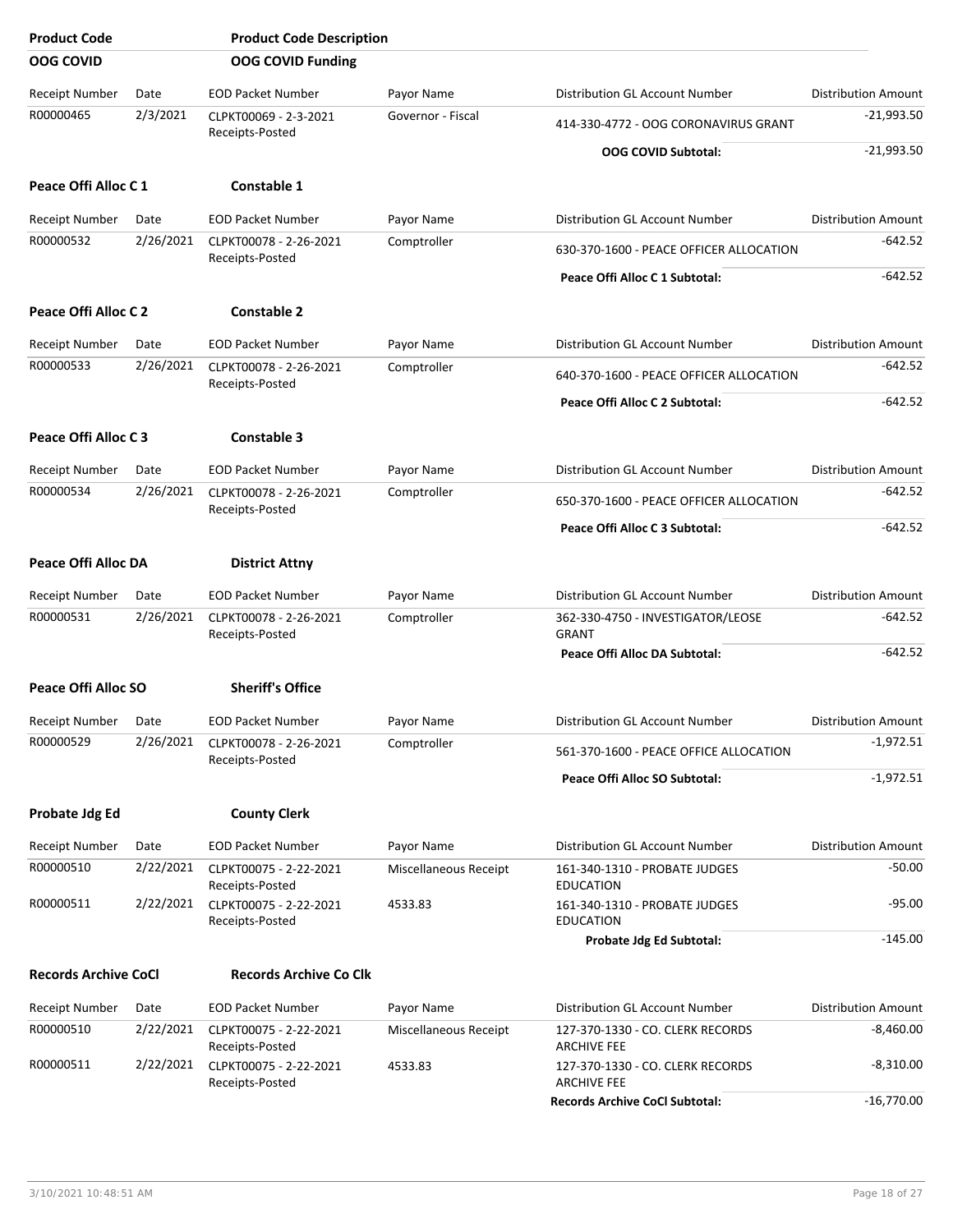| <b>Product Code</b>         |           | <b>Product Code Description</b>           |                                                         |                                                     |                            |
|-----------------------------|-----------|-------------------------------------------|---------------------------------------------------------|-----------------------------------------------------|----------------------------|
| <b>Records Mgt Co Clk</b>   |           | <b>County Clerk</b>                       |                                                         |                                                     |                            |
| Receipt Number              | Date      | <b>EOD Packet Number</b>                  | Payor Name                                              | Distribution GL Account Number                      | <b>Distribution Amount</b> |
| R00000510                   | 2/22/2021 | CLPKT00075 - 2-22-2021<br>Receipts-Posted | Miscellaneous Receipt                                   | 121-370-1330 - CO.CLERK PRESERVE REC FEE            | $-33.89$                   |
| R00000511                   | 2/22/2021 | CLPKT00075 - 2-22-2021<br>Receipts-Posted | 4533.83                                                 | 121-370-1330 - CO.CLERK PRESERVE REC FEE            | $-8,160.08$                |
|                             |           |                                           |                                                         | <b>Records Mgt Co Clk Subtotal:</b>                 | $-8,193.97$                |
| <b>Refunds General</b>      |           | <b>Refunds and Miscellaneous</b>          |                                                         |                                                     |                            |
| Receipt Number              | Date      | <b>EOD Packet Number</b>                  | Payor Name                                              | Distribution GL Account Number                      | <b>Distribution Amount</b> |
| R00000447                   | 2/1/2021  | CLPKT00068 - 2-1-2021<br>Receipts-Posted  | Trenton I.S.D.                                          | 100-370-1300 - REFUNDS &<br><b>MISCELLANEOUS</b>    | $-15.04$                   |
| R00000480                   | 2/5/2021  | CLPKT00070 - 2-8-2021<br>Receipts-Posted  | Wolfe City Public Schools                               | 100-370-1300 - REFUNDS &<br><b>MISCELLANEOUS</b>    | $-6.00$                    |
| R00000483                   | 2/8/2021  | CLPKT00072 - 2-8-2021-Posted              | Diane Hopkins                                           | 100-370-1300 - REFUNDS &<br>MISCELLANEOUS           | $-252.57$                  |
| R00000495                   | 2/12/2021 | CLPKT00074 - 2-12-2021<br>Receipts-Posted | Firefighters Charitable Foundat100-370-1300 - REFUNDS & | <b>MISCELLANEOUS</b>                                | $-300.00$                  |
| R00000504                   | 2/22/2021 | CLPKT00075 - 2-22-2021<br>Receipts-Posted | City of Whitewright                                     | 100-370-1300 - REFUNDS &<br><b>MISCELLANEOUS</b>    | $-4.50$                    |
| R00000538                   | 2/26/2021 | CLPKT00078 - 2-26-2021<br>Receipts-Posted | Sam Rayburn I.S.D.                                      | 100-370-1300 - REFUNDS &<br><b>MISCELLANEOUS</b>    | $-6.00$                    |
|                             |           |                                           |                                                         | <b>Refunds General Subtotal:</b>                    | $-584.11$                  |
| <b>Refunds R&amp;B 2</b>    |           | <b>Refunds R&amp;B 2</b>                  |                                                         |                                                     |                            |
| Receipt Number              | Date      | <b>EOD Packet Number</b>                  | Payor Name                                              | Distribution GL Account Number                      | <b>Distribution Amount</b> |
| R00000536                   | 2/26/2021 | CLPKT00078 - 2-26-2021<br>Receipts-Posted | 69 Metal Recyclers                                      | 220-370-1300 - REFUNDS &<br><b>MISCELLANEOUS</b>    | $-530.00$                  |
|                             |           |                                           |                                                         | <b>Refunds R&amp;B 2 Subtotal:</b>                  | $-530.00$                  |
| <b>Reimb of materials 1</b> |           | <b>Reimb of materials 1</b>               |                                                         |                                                     |                            |
| Receipt Number              | Date      | <b>EOD Packet Number</b>                  | Payor Name                                              | Distribution GL Account Number                      | <b>Distribution Amount</b> |
| R00000451                   | 2/1/2021  | CLPKT00068 - 2-1-2021<br>Receipts-Posted  | City of Honey Grove                                     | 210-370-1450 - REIMBURSEMENT OF<br><b>MATERIALS</b> | $-600.00$                  |
|                             |           |                                           |                                                         | <b>Reimb of materials 1 Subtotal:</b>               | $-600.00$                  |
| <b>Reimb of materials 2</b> |           | <b>Reimb of materials 2</b>               |                                                         |                                                     |                            |
| <b>Receipt Number</b>       | Date      | <b>EOD Packet Number</b>                  | Payor Name                                              | Distribution GL Account Number                      | <b>Distribution Amount</b> |
| R00000485                   | 2/9/2021  | CLPKT00073 - 2-9-2021<br>Receipts-Posted  | David D. Kneeland                                       | 220-370-1450 - REIMBURSEMENT OF<br><b>MATERIALS</b> | $-1,568.00$                |
|                             |           |                                           |                                                         | <b>Reimb of materials 2 Subtotal:</b>               | $-1,568.00$                |
| <b>Reimb of materials 3</b> |           | <b>Reimb of materials 3</b>               |                                                         |                                                     |                            |
| Receipt Number              | Date      | <b>EOD Packet Number</b>                  | Payor Name                                              | Distribution GL Account Number                      | <b>Distribution Amount</b> |
| R00000452                   | 2/1/2021  | CLPKT00068 - 2-1-2021<br>Receipts-Posted  | City of Honey Grove                                     | 230-370-1450 - REIMBURSEMENT OF<br><b>MATERIALS</b> | -98.08                     |
| R00000497                   | 2/12/2021 | CLPKT00074 - 2-12-2021<br>Receipts-Posted | City of Ladonia                                         | 230-370-1450 - REIMBURSEMENT OF<br><b>MATERIALS</b> | $-51.30$                   |
|                             |           |                                           |                                                         | <b>Reimb of materials 3 Subtotal:</b>               | $-149.38$                  |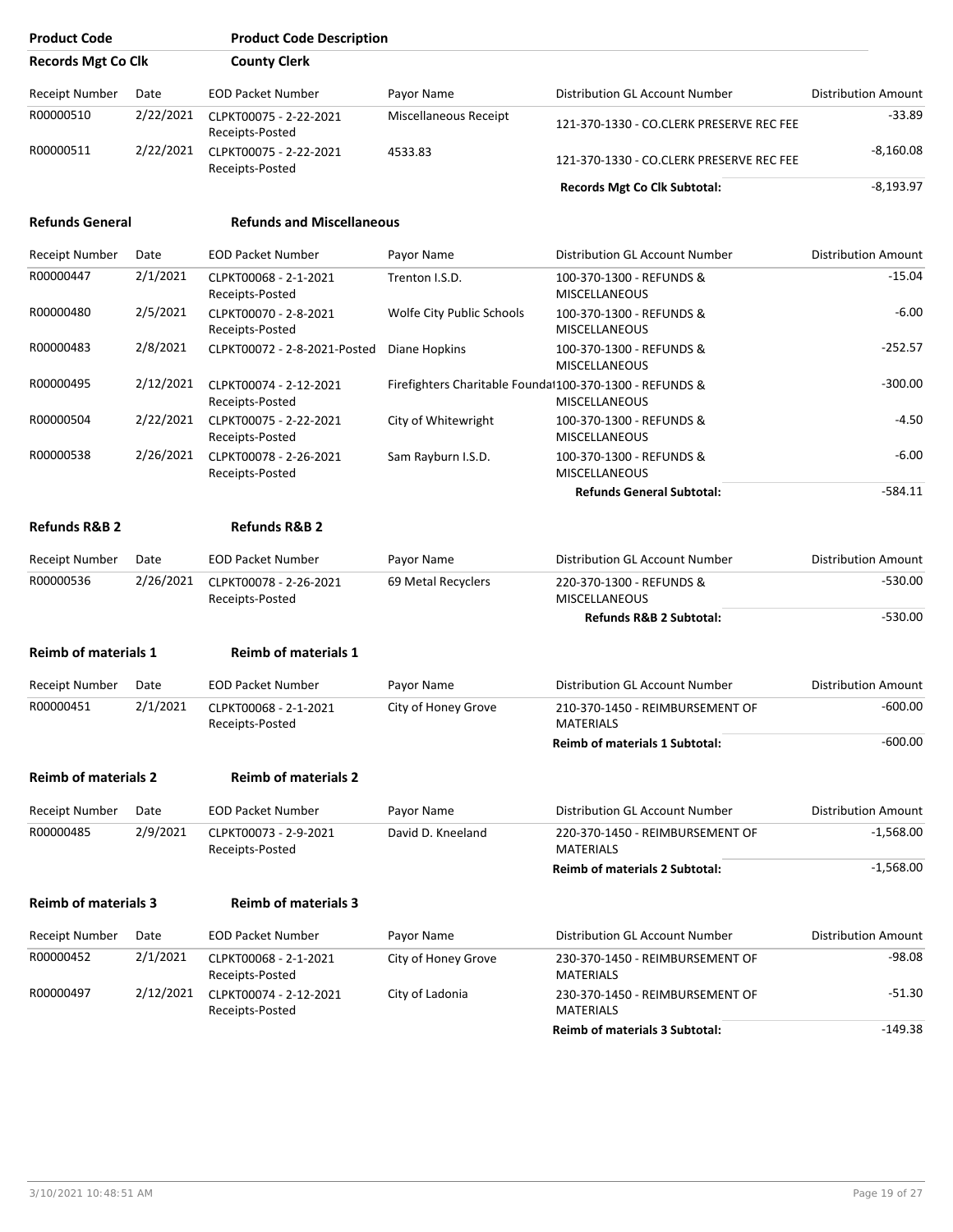| <b>Product Code</b>   |           | <b>Product Code Description</b>           |                       |                                                                           |                            |
|-----------------------|-----------|-------------------------------------------|-----------------------|---------------------------------------------------------------------------|----------------------------|
| Rent                  |           | <b>Rent Verizon Tower</b>                 |                       |                                                                           |                            |
| Receipt Number        | Date      | <b>EOD Packet Number</b>                  | Payor Name            | Distribution GL Account Number                                            | <b>Distribution Amount</b> |
| R00000537             | 2/26/2021 | CLPKT00078 - 2-26-2021<br>Receipts-Posted | American Tower        | 100-370-1150 - RENT- VERIZON TOWER                                        | $-1,064.61$                |
|                       |           |                                           |                       | <b>Rent Subtotal:</b>                                                     | $-1,064.61$                |
| <b>Sales Tax</b>      |           | <b>Sales Tax</b>                          |                       |                                                                           |                            |
| Receipt Number        | Date      | <b>EOD Packet Number</b>                  | Payor Name            | Distribution GL Account Number                                            | <b>Distribution Amount</b> |
| R00000498             | 2/12/2021 | CLPKT00074 - 2-12-2021                    | Comptroller           | 100-318-1600 - SALES TAX REVENUES                                         | $-151,161.91$              |
|                       |           | Receipts-Posted                           |                       | 210-318-1600 - SALES TAX REVENUES                                         | $-8,689.87$                |
|                       |           |                                           |                       | 220-318-1600 - SALES TAX REVENUES                                         | $-10,120.10$               |
|                       |           |                                           |                       | 230-318-1600 - SALES TAX REVENUES                                         | $-15,182.08$               |
|                       |           |                                           |                       | 240-318-1600 - SALES TAX REVENUES                                         | $-8,643.36$                |
|                       |           |                                           |                       | <b>Sales Tax Subtotal:</b>                                                | $-193,797.32$              |
| Sewage Permits/Insp.  |           | Sewage Permits/Insp.                      |                       |                                                                           |                            |
| Receipt Number        | Date      | <b>EOD Packet Number</b>                  | Payor Name            | Distribution GL Account Number                                            | <b>Distribution Amount</b> |
| R00000493             | 2/12/2021 | CLPKT00074 - 2-12-2021<br>Receipts-Posted |                       | Fannin County Environmental I100-320-3000 - SEWAGE<br>PERMITS/INSPECTIONS | $-12,610.00$               |
|                       |           |                                           |                       | Sewage Permits/Insp. Subtotal:                                            | $-12,610.00$               |
| <b>Sheriff Fees</b>   |           | <b>Sheriff Fees</b>                       |                       |                                                                           |                            |
| <b>Receipt Number</b> | Date      | <b>EOD Packet Number</b>                  | Payor Name            | Distribution GL Account Number                                            | <b>Distribution Amount</b> |
| R00000466             | 2/3/2021  | CLPKT00069 - 2-3-2021<br>Receipts-Posted  | JP Pct. #2            | 100-340-5600 - SHERIFF FEES                                               | $-7.65$                    |
| R00000471             | 2/3/2021  | CLPKT00069 - 2-3-2021<br>Receipts-Posted  | JP Pct. #3            | 100-340-5600 - SHERIFF FEES                                               | $-58.60$                   |
| R00000472             | 2/3/2021  | CLPKT00069 - 2-3-2021<br>Receipts-Posted  | JP Pct. #3            | 100-340-5600 - SHERIFF FEES                                               | $-7.31$                    |
| R00000473             | 2/3/2021  | CLPKT00069 - 2-3-2021<br>Receipts-Posted  | JP Pct. #3            | 100-340-5600 - SHERIFF FEES                                               | $-113.06$                  |
| R00000474             | 2/3/2021  | CLPKT00069 - 2-3-2021<br>Receipts-Posted  | JP Pct. #3            | 100-340-5600 - SHERIFF FEES                                               | $-33.05$                   |
| R00000475             | 2/3/2021  | CLPKT00069 - 2-3-2021<br>Receipts-Posted  | JP Pct. #3            | 100-340-5600 - SHERIFF FEES                                               | $-27.21$                   |
| R00000476             | 2/3/2021  | CLPKT00069 - 2-3-2021<br>Receipts-Posted  | JP Pct. #3            | 100-340-5600 - SHERIFF FEES                                               | $-6.69$                    |
| R00000481             | 2/5/2021  | CLPKT00070 - 2-8-2021<br>Receipts-Posted  |                       | Fannin County Sheriff Dept. Civ100-340-5600 - SHERIFF FEES                | $-355.00$                  |
| R00000482             | 2/5/2021  | CLPKT00070 - 2-8-2021<br>Receipts-Posted  |                       | Fannin County Sheriff Dept. Civ100-340-5600 - SHERIFF FEES                | $-1,636.20$                |
| R00000510             | 2/22/2021 | CLPKT00075 - 2-22-2021<br>Receipts-Posted | Miscellaneous Receipt | 100-340-5600 - SHERIFF FEES                                               | $-897.45$                  |
| R00000511             | 2/22/2021 | CLPKT00075 - 2-22-2021<br>Receipts-Posted | 4533.83               | 100-340-5600 - SHERIFF FEES                                               | $-1,543.82$                |
| R00000514             | 2/23/2021 | CLPKT00076 - 2-23-2021<br>Receipts-Posted | JP PCT. #1            | 100-340-5600 - SHERIFF FEES                                               | $-413.74$                  |
| R00000515             | 2/23/2021 | CLPKT00076 - 2-23-2021<br>Receipts-Posted | JP PCT. #1            | 100-340-5600 - SHERIFF FEES                                               | $-208.87$                  |
| R00000516             | 2/23/2021 | CLPKT00076 - 2-23-2021<br>Receipts-Posted | JP PCT. #1            | 100-340-5600 - SHERIFF FEES                                               | $-65.41$                   |
| R00000517             | 2/23/2021 | CLPKT00076 - 2-23-2021<br>Receipts-Posted | JP PCT. #1            | 100-340-5600 - SHERIFF FEES                                               | $-340.35$                  |
| R00000518             | 2/23/2021 | CLPKT00076 - 2-23-2021<br>Receipts-Posted | JP PCT. #1            | 100-340-5600 - SHERIFF FEES                                               | $-133.06$                  |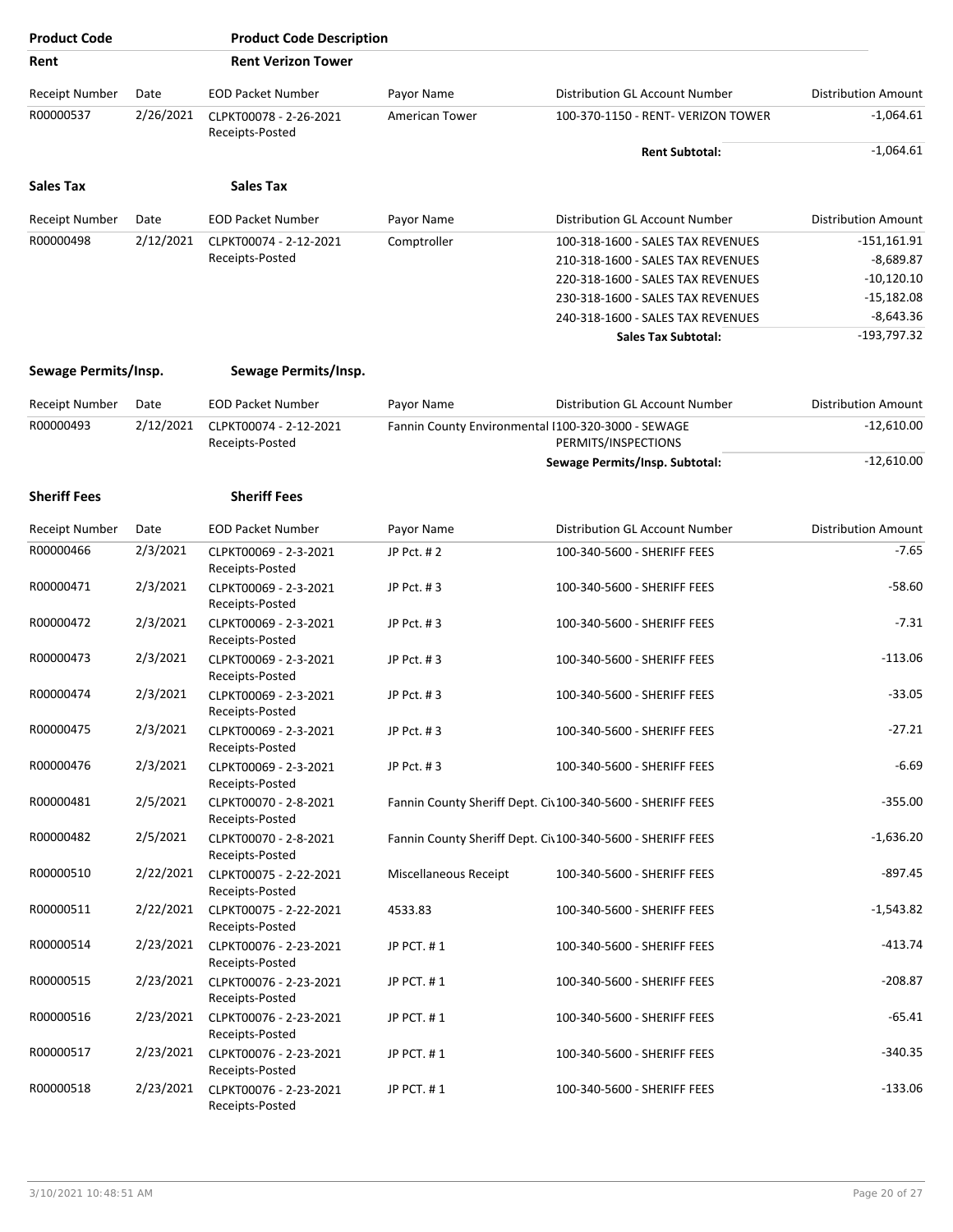| <b>Product Code</b>        |           | <b>Product Code Description</b>                     |                       |                                                         |                            |
|----------------------------|-----------|-----------------------------------------------------|-----------------------|---------------------------------------------------------|----------------------------|
| R00000519                  | 2/23/2021 | CLPKT00076 - 2-23-2021<br>Receipts-Posted           | JP PCT. #1            | 100-340-5600 - SHERIFF FEES                             | $-195.25$                  |
| R00000520                  | 2/23/2021 | CLPKT00076 - 2-23-2021<br>Receipts-Posted           | JP PCT. #1            | 100-340-5600 - SHERIFF FEES                             | $-165.60$                  |
|                            |           |                                                     |                       | <b>Sheriff Fees Subtotal:</b>                           | $-6,208.32$                |
| <b>Specialty Ct Co Clk</b> |           | Co Clk Specialty Ct                                 |                       |                                                         |                            |
| Receipt Number             | Date      | <b>EOD Packet Number</b>                            | Payor Name            | <b>Distribution GL Account Number</b>                   | <b>Distribution Amount</b> |
| R00000510                  | 2/22/2021 | CLPKT00075 - 2-22-2021<br>Receipts-Posted           | Miscellaneous Receipt | 590-370-4260 - SPECIALTY COURT                          | $-20.00$                   |
|                            |           |                                                     |                       | <b>Specialty Ct Co Clk Subtotal:</b>                    | $-20.00$                   |
| <b>State Court Costs</b>   |           | <b>State Court Costs</b>                            |                       |                                                         |                            |
| <b>Receipt Number</b>      | Date      | <b>EOD Packet Number</b>                            | Payor Name            | Distribution GL Account Number                          | <b>Distribution Amount</b> |
| R00000466                  | 2/3/2021  | CLPKT00069 - 2-3-2021<br>Receipts-Posted            | JP Pct. #2            | 100-318-1290 - STATE FINES AND<br><b>REIMBURSEMENTS</b> | $-404.85$                  |
| R00000467                  | 2/3/2021  | CLPKT00069 - 2-3-2021<br>Receipts-Posted            | JP Pct. #2            | 100-318-1290 - STATE FINES AND<br><b>REIMBURSEMENTS</b> | $-434.00$                  |
| R00000468                  | 2/3/2021  | CLPKT00069 - 2-3-2021<br>Receipts-Posted            | JP MPct. #2           | 100-318-1290 - STATE FINES AND<br><b>REIMBURSEMENTS</b> | $-248.00$                  |
| R00000471                  | 2/3/2021  | CLPKT00069 - 2-3-2021<br>Receipts-Posted            | JP Pct. #3            | 100-318-1290 - STATE FINES AND<br>REIMBURSEMENTS        | $-492.64$                  |
| R00000472                  | 2/3/2021  | CLPKT00069 - 2-3-2021<br>Receipts-Posted            | JP Pct. #3            | 100-318-1290 - STATE FINES AND<br><b>REIMBURSEMENTS</b> | $-616.64$                  |
| R00000473                  | 2/3/2021  | CLPKT00069 - 2-3-2021<br>Receipts-Posted            | JP Pct. #3            | 100-318-1290 - STATE FINES AND<br>REIMBURSEMENTS        | $-676.96$                  |
| R00000474                  | 2/3/2021  | CLPKT00069 - 2-3-2021<br>Receipts-Posted            | JP Pct. #3            | 100-318-1290 - STATE FINES AND<br>REIMBURSEMENTS        | $-666.29$                  |
| R00000475                  | 2/3/2021  | CLPKT00069 - 2-3-2021<br>Receipts-Posted            | JP Pct. #3            | 100-318-1290 - STATE FINES AND<br><b>REIMBURSEMENTS</b> | $-796.80$                  |
| R00000476                  | 2/3/2021  | CLPKT00069 - 2-3-2021<br>Receipts-Posted            | JP Pct. #3            | 100-318-1290 - STATE FINES AND<br>REIMBURSEMENTS        | $-615.18$                  |
| R00000514                  | 2/23/2021 | CLPKT00076 - 2-23-2021<br>Receipts-Posted           | JP PCT. #1            | 100-318-1290 - STATE FINES AND<br>REIMBURSEMENTS        | $-620.00$                  |
| R00000515                  | 2/23/2021 | CLPKT00076 - 2-23-2021<br>Receipts-Posted           | JP PCT. #1            | 100-318-1290 - STATE FINES AND<br>REIMBURSEMENTS        | $-804.32$                  |
| R00000516                  |           | 2/23/2021 CLPKT00076 - 2-23-2021<br>Receipts-Posted | JP PCT. #1            | 100-318-1290 - STATE FINES AND<br><b>REIMBURSEMENTS</b> | $-344.36$                  |
| R00000517                  | 2/23/2021 | CLPKT00076 - 2-23-2021<br>Receipts-Posted           | JP PCT. #1            | 100-318-1290 - STATE FINES AND<br>REIMBURSEMENTS        | $-864.64$                  |
| R00000518                  | 2/23/2021 | CLPKT00076 - 2-23-2021<br>Receipts-Posted           | JP PCT. #1            | 100-318-1290 - STATE FINES AND<br>REIMBURSEMENTS        | $-928.32$                  |
| R00000519                  | 2/23/2021 | CLPKT00076 - 2-23-2021<br>Receipts-Posted           | JP PCT. #1            | 100-318-1290 - STATE FINES AND<br>REIMBURSEMENTS        | $-496.00$                  |
| R00000520                  | 2/23/2021 | CLPKT00076 - 2-23-2021<br>Receipts-Posted           | JP PCT. #1            | 100-318-1290 - STATE FINES AND<br><b>REIMBURSEMENTS</b> | $-308.32$                  |
|                            |           |                                                     |                       | <b>State Court Costs Subtotal:</b>                      | -9,317.32                  |
| Subdivision                |           | <b>Subdivision Fees</b>                             |                       |                                                         |                            |
| Receipt Number             | Date      | <b>EOD Packet Number</b>                            | Payor Name            | Distribution GL Account Number                          | Distribution Amount        |

| Receipt Number | Date | EOD Packet Number | Pavor Name            | Distribution GL Account Number  | Distribution Amount |
|----------------|------|-------------------|-----------------------|---------------------------------|---------------------|
| R00000494      |      | Receipts-Posted   | Kenneth David Johnson | 100-340-6520 - SUBDIVISION FEES | $-250.00$           |
|                |      |                   |                       | <b>Subdivision Subtotal:</b>    | -250.00             |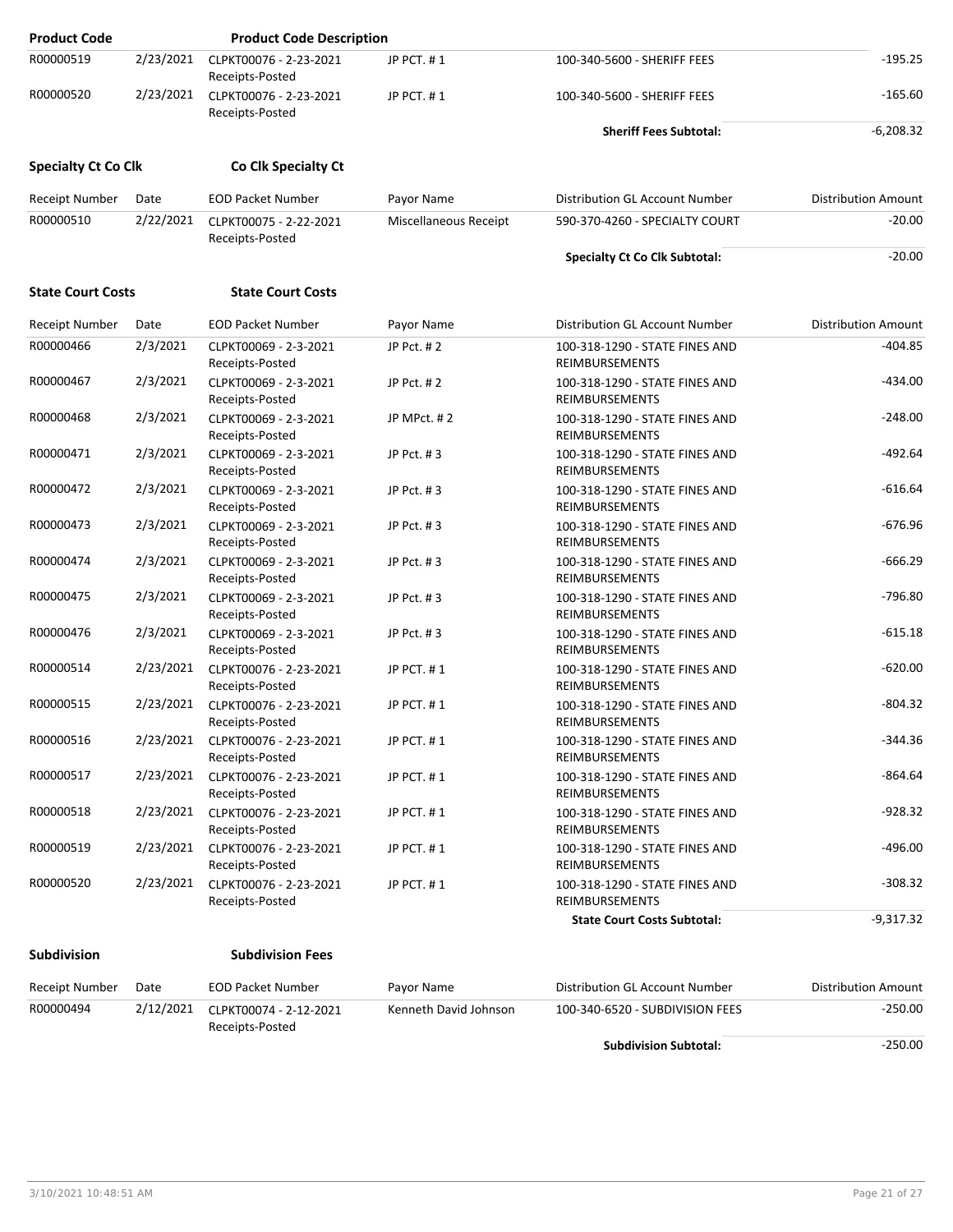| <b>Product Code</b>         |           | <b>Product Code Description</b>           |                                 |                                                                    |                            |
|-----------------------------|-----------|-------------------------------------------|---------------------------------|--------------------------------------------------------------------|----------------------------|
| <b>Subscription Image F</b> |           | <b>Subscription Image Fees</b>            |                                 |                                                                    |                            |
| Receipt Number              | Date      | <b>EOD Packet Number</b>                  | Payor Name                      | Distribution GL Account Number                                     | <b>Distribution Amount</b> |
| R00000540                   | 2/26/2021 | CLPKT00078 - 2-26-2021<br>Receipts-Posted | Data Preservation Solutions, LL | 121-370-1310 - SUBSCRIPTION/IMAGES FEES                            | $-2,297.00$                |
|                             |           |                                           |                                 | <b>Subscription Image F Subtotal:</b>                              | $-2,297.00$                |
| <b>Tax Certificates</b>     |           | <b>Tax Certificates</b>                   |                                 |                                                                    |                            |
| <b>Receipt Number</b>       | Date      | <b>EOD Packet Number</b>                  | Payor Name                      | Distribution GL Account Number                                     | <b>Distribution Amount</b> |
| R00000499                   | 2/22/2021 | CLPKT00075 - 2-22-2021<br>Receipts-Posted | <b>Appraisal District</b>       | 100-321-9010 - TAX CERTIFICATES                                    | $-632.96$                  |
| R00000512                   | 2/23/2021 | CLPKT00076 - 2-23-2021<br>Receipts-Posted | <b>Appraisal District</b>       | 100-321-9010 - TAX CERTIFICATES                                    | $-136.64$                  |
|                             |           |                                           |                                 | <b>Tax Certificates Subtotal:</b>                                  | $-769.60$                  |
| <b>Technology Co.Clk.</b>   |           | <b>County &amp; District Court</b>        |                                 |                                                                    |                            |
| Receipt Number              | Date      | <b>EOD Packet Number</b>                  | Payor Name                      | Distribution GL Account Number                                     | <b>Distribution Amount</b> |
| R00000510                   | 2/22/2021 | CLPKT00075 - 2-22-2021<br>Receipts-Posted | Miscellaneous Receipt           | 125-370-4400 - CO. CLK. CO. & DIST. CT.<br><b>TECHNOLOGY FEE</b>   | $-18.34$                   |
| R00000511                   | 2/22/2021 | CLPKT00075 - 2-22-2021<br>Receipts-Posted | 4533.83                         | 125-370-4400 - CO. CLK. CO. & DIST. CT.<br><b>TECHNOLOGY FEE</b>   | $-16.09$                   |
|                             |           |                                           |                                 | <b>Technology Co.Clk. Subtotal:</b>                                | $-34.43$                   |
| <b>TJJD Structured Fami</b> |           | <b>Structured Family Therapy</b>          |                                 |                                                                    |                            |
| Receipt Number              | Date      | <b>EOD Packet Number</b>                  | Payor Name                      | Distribution GL Account Number                                     | <b>Distribution Amount</b> |
| R00000496                   | 2/12/2021 | CLPKT00074 - 2-12-2021<br>Receipts-Posted | Governor                        | 890-330-9080 - STRUCTURAL FAMILY<br>THERAPY GRANT OOG              | $-12,500.00$               |
|                             |           |                                           |                                 | <b>TJJD Structured Fami Subtotal:</b>                              | $-12,500.00$               |
| <b>Trenton High Meadows</b> |           | <b>Trenton High Meadows Subdivision</b>   |                                 |                                                                    |                            |
| <b>Receipt Number</b>       | Date      | <b>EOD Packet Number</b>                  | Payor Name                      | <b>Distribution GL Account Number</b>                              | <b>Distribution Amount</b> |
| R00000521                   | 2/23/2021 | CLPKT00076 - 2-23-2021<br>Receipts-Posted | Dr. Evan Yeager                 | 220-370-1500 - TRENTON HIGH MEADOWS<br><b>SUBDIVISION</b>          | $-1,400.00$                |
|                             |           |                                           |                                 | <b>Trenton High Meadows Subtotal:</b>                              | $-1,400.00$                |
| <b>Utilities Reimb</b>      |           | <b>TDHS Utilities</b>                     |                                 |                                                                    |                            |
| Receipt Number              | Date      | <b>EOD Packet Number</b>                  | Payor Name                      | Distribution GL Account Number                                     | <b>Distribution Amount</b> |
| R00000490                   | 2/12/2021 | CLPKT00074 - 2-12-2021<br>Receipts-Posted |                                 | Health & Human Services Com 100-370-1470 - UTILITIES REIMBURSEMENT | $-1,063.69$                |
|                             |           |                                           |                                 | <b>Utilities Reimb Subtotal:</b>                                   | $-1,063.69$                |
| <b>Vital Stat CoClk</b>     |           | <b>County Clerk</b>                       |                                 |                                                                    |                            |
| Receipt Number              | Date      | <b>EOD Packet Number</b>                  | Payor Name                      | Distribution GL Account Number                                     | <b>Distribution Amount</b> |
| R00000510                   | 2/22/2021 | CLPKT00075 - 2-22-2021<br>Receipts-Posted | Miscellaneous Receipt           | 120-370-1340 - CO.CLK.VITAL STAT.FEE                               | $-54.00$                   |
| R00000511                   | 2/22/2021 | CLPKT00075 - 2-22-2021<br>Receipts-Posted | 4533.83                         | 120-370-1340 - CO.CLK.VITAL STAT.FEE                               | $-76.00$                   |
|                             |           |                                           |                                 | <b>Vital Stat CoClk Subtotal:</b>                                  | $-130.00$                  |
|                             |           |                                           |                                 | <b>Grand Total:</b>                                                | $-4,343,072.72$            |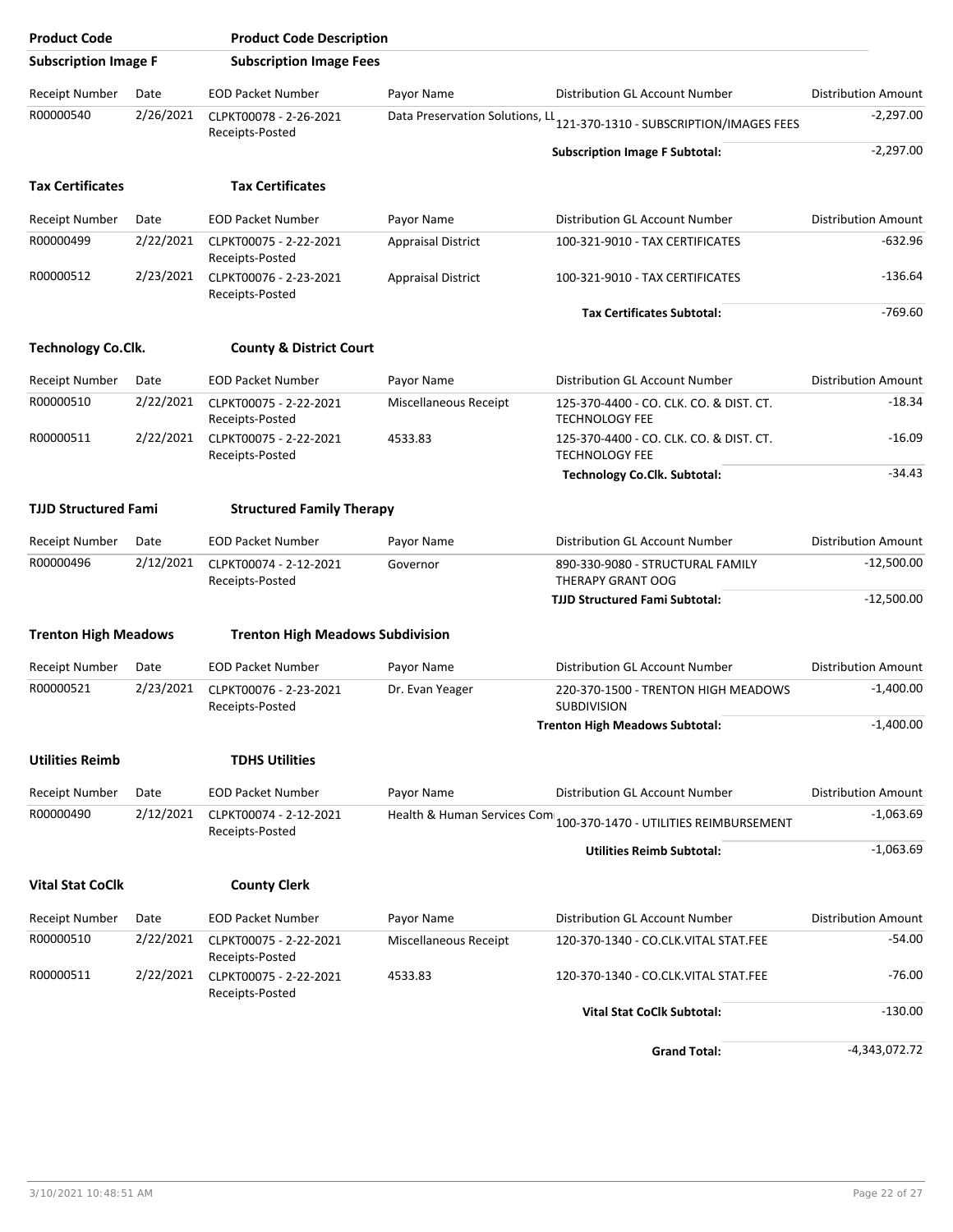

## **Receipt Listing by Product Code**

Fannin County, TX **General Ledger Distribution Account Summary** 

Date Range: 02/01/2021 - 02/28/2021

| Distribution GL Account Number                | <b>Distribution Amount</b> |
|-----------------------------------------------|----------------------------|
| <b>Fund: 100</b>                              |                            |
| 100-310-1100 - CURRENT TAXES                  | $-2,556,685.33$            |
| 100-310-1200 - DELINQUENT TAXES               | $-50,713.79$               |
| 100-318-1280 - LOCAL FINES AND REIMBURSEMENTS | $-467.16$                  |
| 100-318-1290 - STATE FINES AND REIMBURSEMENTS | $-9,317.32$                |
| 100-318-1300 - COURT COSTS/ARREST FEES        | $-28,462.32$               |
| 100-318-1320 - ATTORNEYS & DOCTORS            | $-680.24$                  |
| 100-318-1400 - TAX ON MIXED DRINKS            | $-2,265.89$                |
| 100-318-1600 - SALES TAX REVENUES             | $-151,161.91$              |
| 100-319-4200 - JAIL PAY PHONE COMMISSION      | $-29,506.00$               |
| 100-320-2000 - ALCOHLIC BEVERAGE LICENSE      | $-1,674.00$                |
| 100-320-3000 - SEWAGE PERMITS/INSPECTIONS     | $-12,610.00$               |
| 100-321-2000 - COMMISSIONS ON CAR REGIST      | $-4,456.25$                |
| 100-321-2500 - COMMISSION ON CAR TITLES       | $-2,440.00$                |
| 100-321-2510 - COMM.ON SALES TAX COLLECTIONS  | $-33,169.54$               |
| 100-321-9010 - TAX CERTIFICATES               | $-769.60$                  |
| 100-340-4000 - COUNTY JUDGE FEES              | $-144.00$                  |
| 100-340-4030 - COUNTY CLERK FEES              | $-46,866.33$               |
| 100-340-4550 - J. P. #1 FEES                  | $-7,774.61$                |
| 100-340-4560 - J. P. #2 FEES                  | $-1,426.75$                |
| 100-340-4570 - J. P. #3 FEES                  | $-3,946.63$                |
| 100-340-4750 - DISTRICT ATTORNEY FEES         | $-226.84$                  |
| 100-340-4840 - ELECTION REIMBURSEMENTS        | $-2,192.80$                |
| 100-340-5510 - CONSTABLE PCT. 1 FEES          | $-6,117.25$                |
| 100-340-5520 - CONSTABLE PCT. 2 FEES          | $-660.00$                  |
| 100-340-5530 - CONSTABLE PCT. 3 FEES          | $-1,480.52$                |
| 100-340-5600 - SHERIFF FEES                   | $-6,208.32$                |
| 100-340-5730 - BOND SUPERVISION FEES          | $-710.00$                  |
| 100-340-6010 - C.C.6TH COURT OF APPEALS FEE   | $-165.00$                  |
| 100-340-6520 - SUBDIVISION FEES               | $-250.00$                  |
| 100-340-6550 - BUILDING PERMITS               | $-150.00$                  |
| 100-350-4550 - J. P. #1 FINES                 | -686.60                    |
| 100-352-2010 - BOND FORFEITURES               | $-14.00$                   |
| 100-360-1000 - INTEREST EARNINGS              | $-2.19$                    |
| 100-370-1150 - RENT- VERIZON TOWER            | $-1,064.61$                |
| 100-370-1300 - REFUNDS & MISCELLANEOUS        | $-584.11$                  |
| 100-370-1390 - STATE JUROR REIMB.FEE          | $-1,190.00$                |
| 100-370-1420 - CULVERT PERMITTING PROCESS     | $-190.00$                  |
| 100-370-1430 - D.A.SALARY REIMB.              | $-9,166.66$                |
| 100-370-1470 - UTILITIES REIMBURSEMENT        | $-1,063.69$                |
| 100-370-1510 - ASST. DA LONGEVITY PAY         | $-1,380.00$                |
| 100-370-1620 - COURT REPORTER SERVICE FEE     | $-498.00$                  |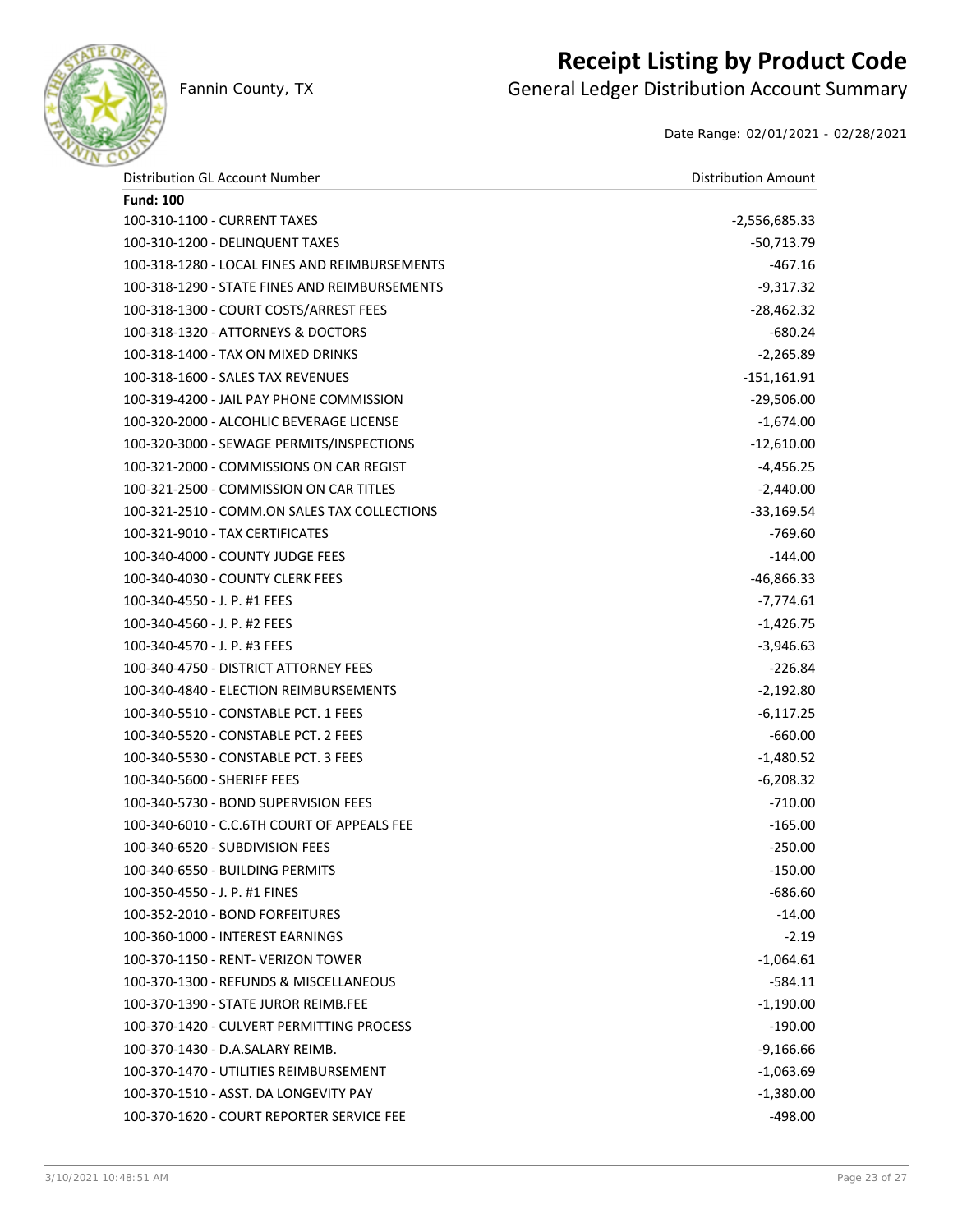| <b>Distribution GL Account Number</b>                            |               | <b>Distribution Amount</b> |
|------------------------------------------------------------------|---------------|----------------------------|
| 100-370-4530 - REIMB.CEC ODYSSEY SAAS                            |               | $-7,145.63$                |
| 100-475-3110 - POSTAGE                                           |               | $-6.96$                    |
|                                                                  | 100 Subtotal: | $-2,985,690.85$            |
| <b>Fund: 110</b>                                                 |               |                            |
| 110-340-6000 - COUNTY CLERK FEES                                 |               | $-2,713.21$                |
| 110-340-6510 - JUSTICE OF PEACE FEES                             |               | $-110.83$                  |
|                                                                  | 110 Subtotal: | $-2,824.04$                |
| <b>Fund: 111</b>                                                 |               |                            |
| 111-370-4550 - JP1 SECURITY FEE                                  |               | $-467.72$                  |
| 111-370-4560 - JP2 SECURITY FEE                                  |               | $-85.90$                   |
| 111-370-4570 - JP3 SECURITY FEE                                  |               | $-362.30$                  |
|                                                                  | 111 Subtotal: | $-915.92$                  |
| <b>Fund: 120</b>                                                 |               |                            |
| 120-370-1340 - CO.CLK.VITAL STAT.FEE                             |               | $-130.00$                  |
|                                                                  | 120 Subtotal: | $-130.00$                  |
| <b>Fund: 121</b>                                                 |               |                            |
| 121-370-1310 - SUBSCRIPTION/IMAGES FEES                          |               | $-2,297.00$                |
| 121-370-1330 - CO.CLERK PRESERVE REC FEE                         |               | $-8,193.97$                |
|                                                                  | 121 Subtotal: | $-10,490.97$               |
|                                                                  |               |                            |
| <b>Fund: 123</b>                                                 |               |                            |
| 123-340-4840 - ELECTION REIMBURSEMENTS                           |               | $-670.13$                  |
|                                                                  | 123 Subtotal: | $-670.13$                  |
| <b>Fund: 125</b>                                                 |               |                            |
| 125-370-4400 - CO. CLK. CO. & DIST. CT. TECHNOLOGY FEE           |               | $-34.43$                   |
|                                                                  | 125 Subtotal: | $-34.43$                   |
| <b>Fund: 126</b>                                                 |               |                            |
| 126-370-1330 - CO.CLK.COURT RECORDS PRESERVATION                 |               | $-310.00$                  |
|                                                                  | 126 Subtotal: | $-310.00$                  |
|                                                                  |               |                            |
| <b>Fund: 127</b><br>127-370-1330 - CO. CLERK RECORDS ARCHIVE FEE |               | $-16,770.00$               |
|                                                                  | 127 Subtotal: |                            |
|                                                                  |               | $-16,770.00$               |
| <b>Fund: 130</b>                                                 |               |                            |
| 130-345-1130 - SURETY BAIL BOND FEE                              |               | $-360.00$                  |
|                                                                  | 130 Subtotal: | $-360.00$                  |
| <b>Fund: 161</b>                                                 |               |                            |
| 161-340-1310 - PROBATE JUDGES EDUCATION                          |               | $-145.00$                  |
|                                                                  | 161 Subtotal: | $-145.00$                  |
| <b>Fund: 200</b>                                                 |               |                            |
| 200-370-1350 - CO.OFFICE REC.MNGMT.FEE                           |               | $-8,544.56$                |
|                                                                  | 200 Subtotal: | $-8,544.56$                |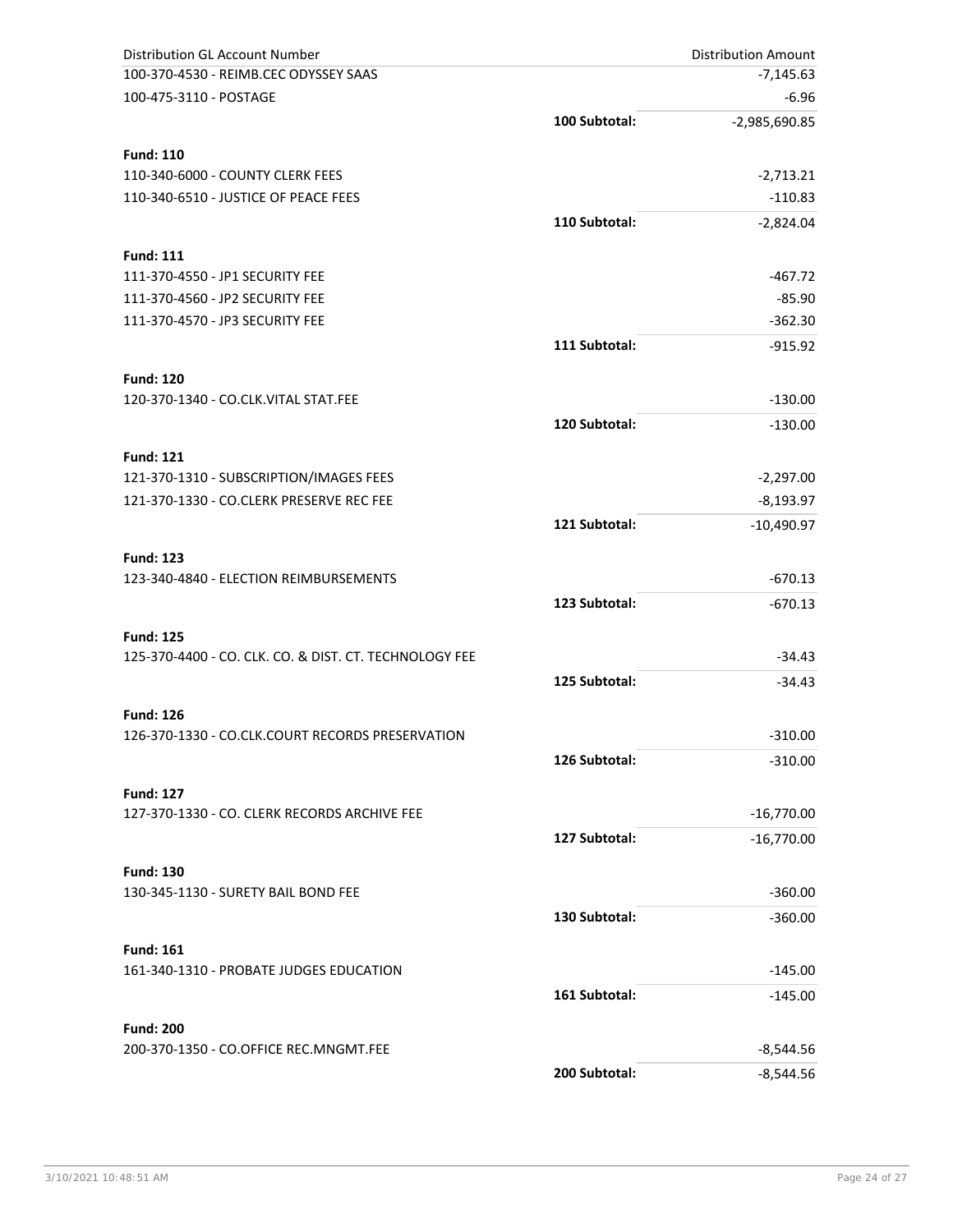| Distribution GL Account Number                  |               | <b>Distribution Amount</b> |
|-------------------------------------------------|---------------|----------------------------|
| <b>Fund: 210</b>                                |               |                            |
| 210-310-1100 - CURRENT TAXES                    |               | -146,943.85                |
| 210-310-1200 - DELINQUENT TAXES                 |               | $-2,914.75$                |
| 210-318-1600 - SALES TAX REVENUES               |               | $-8,689.87$                |
| 210-321-2000 - CAR REGISTRATION/SALES TAX       |               | $-18,913.53$               |
| 210-321-3000 - COUNTY'S ADDITIONAL \$10         |               | $-3,784.57$                |
| 210-350-4030 - COUNTY CLERK FINES               |               | $-904.22$                  |
| 210-350-4550 - J. P. #1 FINES                   |               | $-1,759.14$                |
| 210-350-4560 - J. P. #2 FINES                   |               | $-1,169.82$                |
| 210-350-4570 - J. P. #3 FINES                   |               | $-922.05$                  |
| 210-370-1420 - CULVERT PERMITTING PROCESS       |               | $-20.00$                   |
| 210-370-1450 - REIMBURSEMENT OF MATERIALS       |               | $-600.00$                  |
|                                                 | 210 Subtotal: | $-186,621.80$              |
|                                                 |               |                            |
| <b>Fund: 220</b>                                |               |                            |
| 220-310-1100 - CURRENT TAXES                    |               | -171,199.59                |
| 220-310-1200 - DELINQUENT TAXES                 |               | $-3,395.88$                |
| 220-318-1600 - SALES TAX REVENUES               |               | $-10,120.10$               |
| 220-321-2000 - CAR REGISTRATION/SALES TAX       |               | $-22,031.78$               |
| 220-321-3000 - COUNTY'S ADDITIONAL \$10         |               | $-4,408.53$                |
| 220-350-4030 - COUNTY CLERK FINES               |               | $-1,053.32$                |
| 220-350-4550 - J. P. #1 FINES                   |               | $-2,049.15$                |
| 220-350-4560 - J. P. #2 FINES                   |               | $-1,362.68$                |
| 220-350-4570 - J. P. #3 FINES                   |               | $-1,074.07$                |
| 220-370-1300 - REFUNDS & MISCELLANEOUS          |               | $-530.00$                  |
| 220-370-1420 - CULVERT PERMITTING PROCESS       |               | $-60.00$                   |
| 220-370-1450 - REIMBURSEMENT OF MATERIALS       |               | $-1,568.00$                |
| 220-370-1500 - TRENTON HIGH MEADOWS SUBDIVISION |               | $-1,400.00$                |
|                                                 | 220 Subtotal: | $-220,253.10$              |
|                                                 |               |                            |
| <b>Fund: 230</b>                                |               |                            |
| 230-310-1100 - CURRENT TAXES                    |               | $-256,783.00$              |
| 230-310-1200 - DELINQUENT TAXES                 |               | $-5,093.48$                |
| 230-318-1600 - SALES TAX REVENUES               |               | $-15,182.08$               |
| 230-321-2000 - CAR REGISTRATION/SALES TAX       |               | $-33,047.67$               |
| 230-321-3000 - COUNTY'S ADDITIONAL \$10         |               | $-6,612.78$                |
| 230-350-4030 - COUNTY CLERK FINES               |               | $-1,579.98$                |
| 230-350-4550 - J. P. #1 FINES                   |               | $-3,073.74$                |
| 230-350-4560 - J. P. #2 FINES                   |               | $-2,044.04$                |
| 230-350-4570 - J. P. #3 FINES                   |               | $-1,611.10$                |
| 230-370-1420 - CULVERT PERMITTING PROCESS       |               | $-120.00$                  |
| 230-370-1450 - REIMBURSEMENT OF MATERIALS       |               | $-149.38$                  |
|                                                 | 230 Subtotal: | $-325,297.25$              |
|                                                 |               |                            |
| <b>Fund: 240</b>                                |               |                            |
| 240-310-1100 - CURRENT TAXES                    |               | $-146,189.96$              |
| 240-310-1200 - DELINQUENT TAXES                 |               | $-2,899.79$                |
| 240-318-1600 - SALES TAX REVENUES               |               | $-8,643.36$                |
| 240-321-2000 - CAR REGISTRATION/SALES TAX       |               | $-18,811.46$               |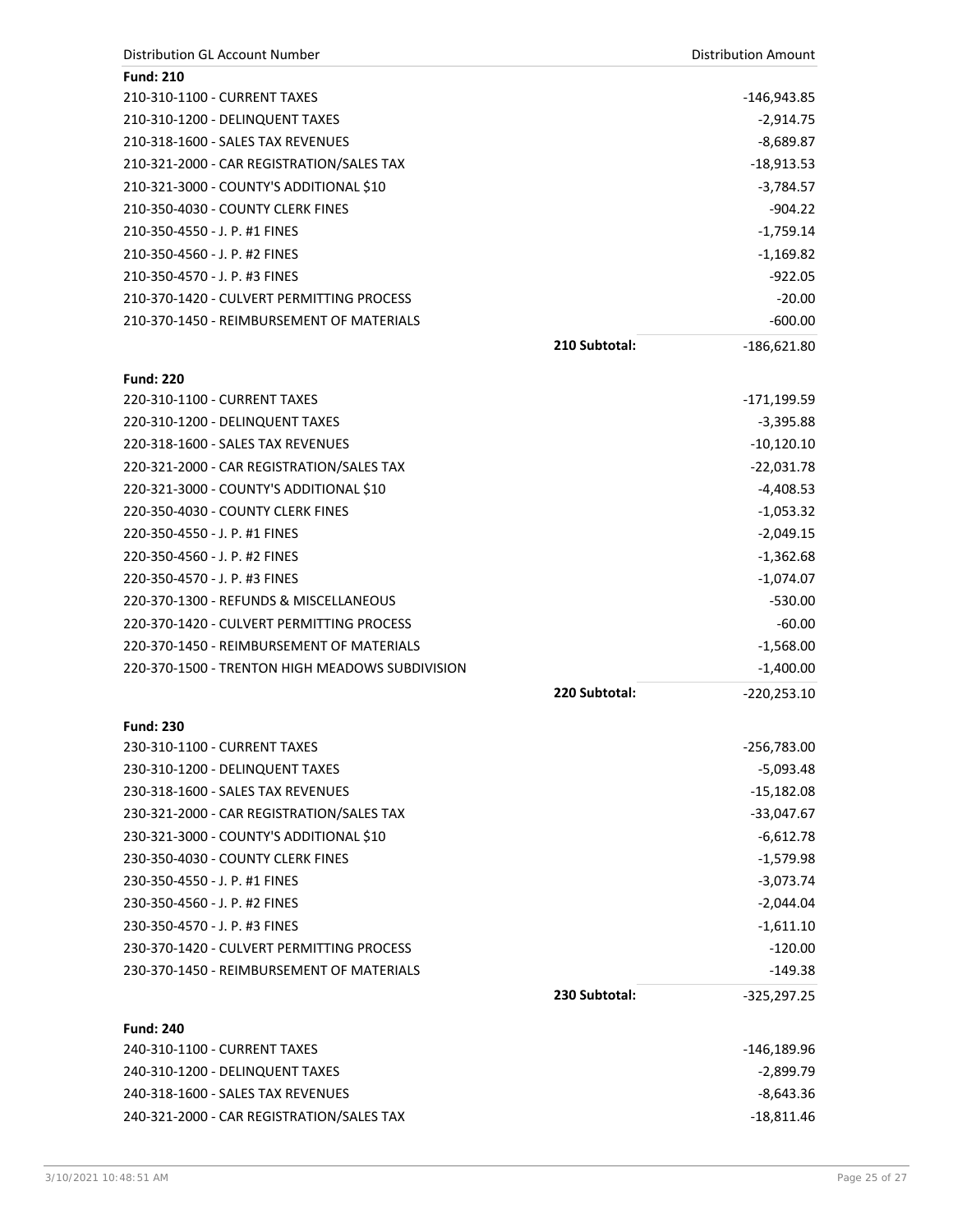| Distribution GL Account Number                   |               | <b>Distribution Amount</b> |
|--------------------------------------------------|---------------|----------------------------|
| 240-321-3000 - COUNTY'S ADDITIONAL \$10          |               | $-3,764.12$                |
| 240-350-4030 - COUNTY CLERK FINES                |               | $-899.36$                  |
| 240-350-4550 - J. P. #1 FINES                    |               | $-1,749.62$                |
| 240-350-4560 - J. P. #2 FINES                    |               | $-1,163.51$                |
| 240-350-4570 - J. P. #3 FINES                    |               | $-917.08$                  |
| 240-370-1420 - CULVERT PERMITTING PROCESS        |               | $-180.00$                  |
|                                                  | 240 Subtotal: | $-185,218.26$              |
|                                                  |               |                            |
| <b>Fund: 260</b>                                 |               |                            |
| 260-370-4550 - J.P.#1 TECHNOLOGY FEES            |               | $-479.58$                  |
|                                                  | 260 Subtotal: | $-479.58$                  |
| <b>Fund: 270</b>                                 |               |                            |
| 270-370-4560 - J.P.#2 TECHNOLOGY FEES            |               | $-70.12$                   |
|                                                  | 270 Subtotal: | $-70.12$                   |
|                                                  |               |                            |
| <b>Fund: 280</b>                                 |               |                            |
| 280-370-4560 - J.P.#3 TECHNOLOGY FEES            |               | $-316.01$                  |
|                                                  | 280 Subtotal: | $-316.01$                  |
| <b>Fund: 350</b>                                 |               |                            |
| 350-340-4030 - COUNTY CLERK FEES                 |               | $-1,155.00$                |
|                                                  | 350 Subtotal: | $-1,155.00$                |
|                                                  |               |                            |
| <b>Fund: 360</b>                                 |               |                            |
| 360-340-4750 - DISTRICT ATTORNEY FEES            |               | $-30.00$                   |
| 360-370-1300 - REFUNDS & MISCELLANEOUS           |               | $-64.04$                   |
|                                                  | 360 Subtotal: | $-94.04$                   |
| <b>Fund: 362</b>                                 |               |                            |
| 362-330-4750 - INVESTIGATOR/LEOSE GRANT          |               | $-642.52$                  |
|                                                  | 362 Subtotal: | $-642.52$                  |
|                                                  |               |                            |
| <b>Fund: 414</b>                                 |               |                            |
| 414-330-4772 - OOG CORONAVIRUS GRANT             |               | $-21,993.50$               |
|                                                  | 414 Subtotal: | $-21,993.50$               |
| <b>Fund: 561</b>                                 |               |                            |
| 561-370-1600 - PEACE OFFICE ALLOCATION           |               | $-1,972.51$                |
|                                                  | 561 Subtotal: |                            |
|                                                  |               | $-1,972.51$                |
| <b>Fund: 590</b>                                 |               |                            |
| 590-370-4250 - DRUG COURT FEE                    |               | $-99.03$                   |
| 590-370-4260 - SPECIALTY COURT                   |               | $-20.00$                   |
|                                                  | 590 Subtotal: | $-119.03$                  |
|                                                  |               |                            |
| <b>Fund: 600</b><br>600-310-1100 - CURRENT TAXES |               | $-352,502.16$              |
|                                                  |               |                            |
| 600-310-1200 - DELINQUENT TAXES                  |               | $-3,331.22$                |
|                                                  | 600 Subtotal: | $-355,833.38$              |